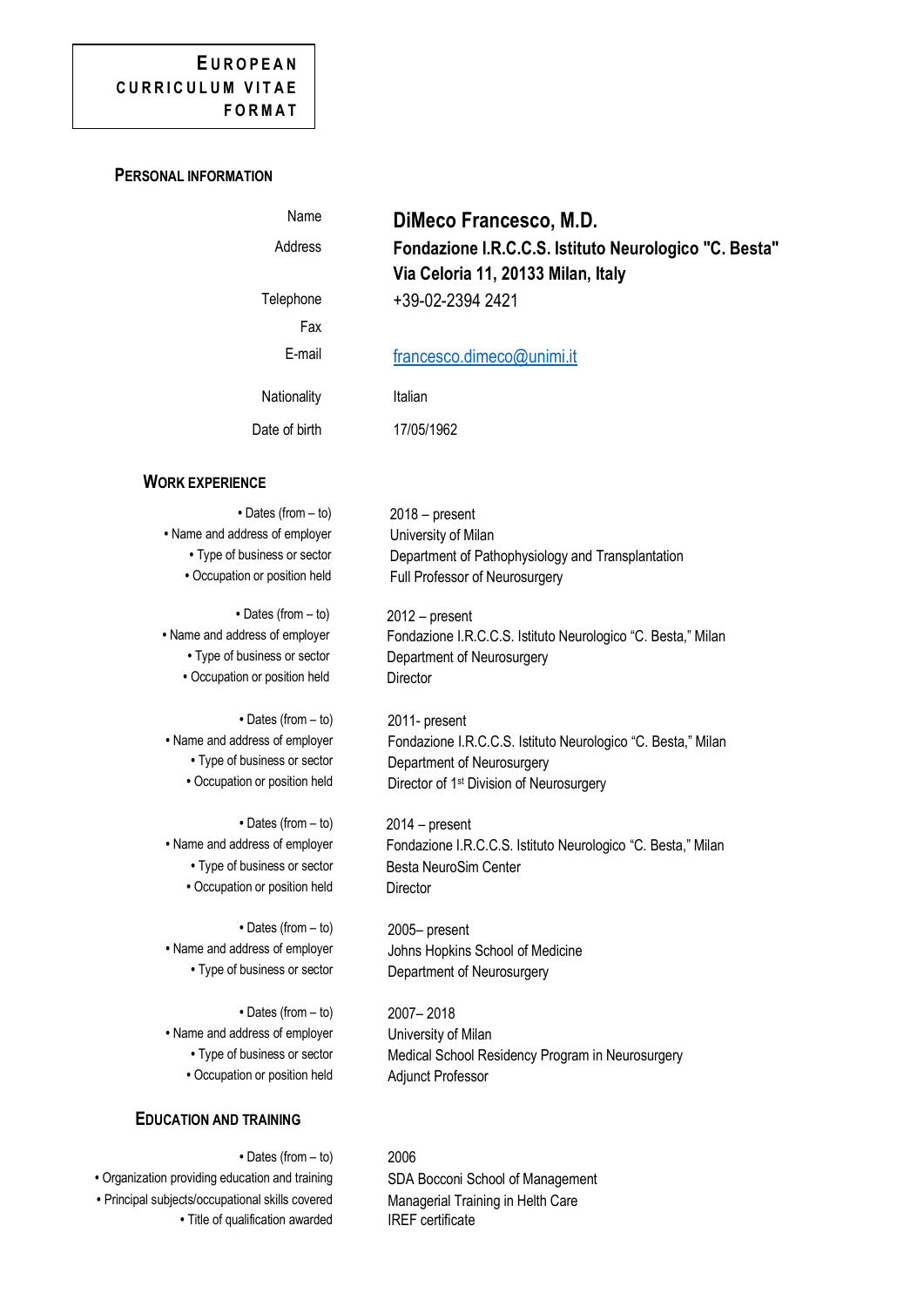| • Dates (from - to)<br>• Organization providing education and training<br>· Title of qualification awarded                                                                                           | 1997-2000<br>Johns Hokins University School of Medicine, Baltimore MD - USA<br>Surgical Neuro-Oncology Fellowship                                                                                                                                          |
|------------------------------------------------------------------------------------------------------------------------------------------------------------------------------------------------------|------------------------------------------------------------------------------------------------------------------------------------------------------------------------------------------------------------------------------------------------------------|
| $\bullet$ Dates (from $-$ to)<br>· Organization providing education and training<br>· Principal subjects/occupational skills covered                                                                 | 1995<br>Eductional Commission For Foreign Medical Graduates (ECFMG<br>Met the U.S. medical science examination requirement under the provision of public<br>law 94-484. Passed step 2 (clinical science) and step 1 examination (basic medical<br>science) |
| • Title of qualification awarded                                                                                                                                                                     | United States Medical Licensing Examination (USMLE) administered by ECFMG                                                                                                                                                                                  |
| • Dates (from - to)<br>• Organization providing education and training<br>· Title of qualification awarded<br>• Level in national classification                                                     | 1988-1993<br>Neurosurgery Residency, Institute of Neurosurgery, University of Milan Medical Schoo<br>Neurosurgery Board of Certification<br>70/70                                                                                                          |
| • Dates (from - to)<br>· Organization providing education and training<br>• Principal subjects/occupational skills covered                                                                           | 1988<br>Medical School of the Italian Naval Academy<br>Courses and final exams on internal medicine, emergency surgery, tropical medicine,<br>naval medicine, microbiology, clinical biochemistry                                                          |
| · Title of qualification awarded                                                                                                                                                                     | Navy ship doctor                                                                                                                                                                                                                                           |
| • Dates (from - to)<br>· Organization providing education and training<br>· Principal subjects/occupational skills covered<br>· Title of qualification awarded                                       | 1988<br>Medical School of the Italian Naval Academy<br>Hyperbaric Medicine<br>Certification and Licensure in Hyperbaric Medicine                                                                                                                           |
| • Dates (from - to)<br>· Organization providing education and training<br>· Principal subjects/occupational skills covered<br>• Title of qualification awarded<br>• Level in national classification | 1982 - 1988<br>University of Milan<br><b>Medical School</b><br>Medical Degree (M.D.)<br>110/110 cum laude                                                                                                                                                  |
| $\bullet$ Dates (from $-$ to)<br>• Organization providing education and training<br>• Title of qualification awarded<br>• Level in national classification                                           | 1981<br>Liceo Classico F. Petrarca, Arezzo High School<br>High School Diploma<br>60/60                                                                                                                                                                     |
| MOTHER TONGUE                                                                                                                                                                                        | <b>ITALIAN</b>                                                                                                                                                                                                                                             |
| <b>OTHER LANGUAGES</b>                                                                                                                                                                               | <b>ENGLISH</b>                                                                                                                                                                                                                                             |
| • Reading skills                                                                                                                                                                                     | Excellent                                                                                                                                                                                                                                                  |
| • Writing skills                                                                                                                                                                                     | Excellent                                                                                                                                                                                                                                                  |
| • Verbal skills                                                                                                                                                                                      | Excellent                                                                                                                                                                                                                                                  |
|                                                                                                                                                                                                      |                                                                                                                                                                                                                                                            |

GRANTS 2017-present -H2020-SC1-2016-2017 Grant Agreement No. 755179. Project Partner. "A Clinical Phase IIB trial with 2OHOA in patients with newly-diagnosed malignant glioma" (CLINGLIO)

> 2013-2018 - Grant European Union Seventh Framework Programme FP7/2007-2013, Grant Agreement no. 602923. Project Coordinator and Principal Investigator. "Microbubble driven multimodal imaging and theranostics for gliomas" (TheraGlio)

> 2010-2013 - Tender on Stem Cells, Ministry of Health – Directorate General for Scientific and Technological Research. Principal Investigator. "Differentiation therapy in human glioblastoma cancer stem cells: a study conducive to phase I clinical trial with bone morphogenic proteins"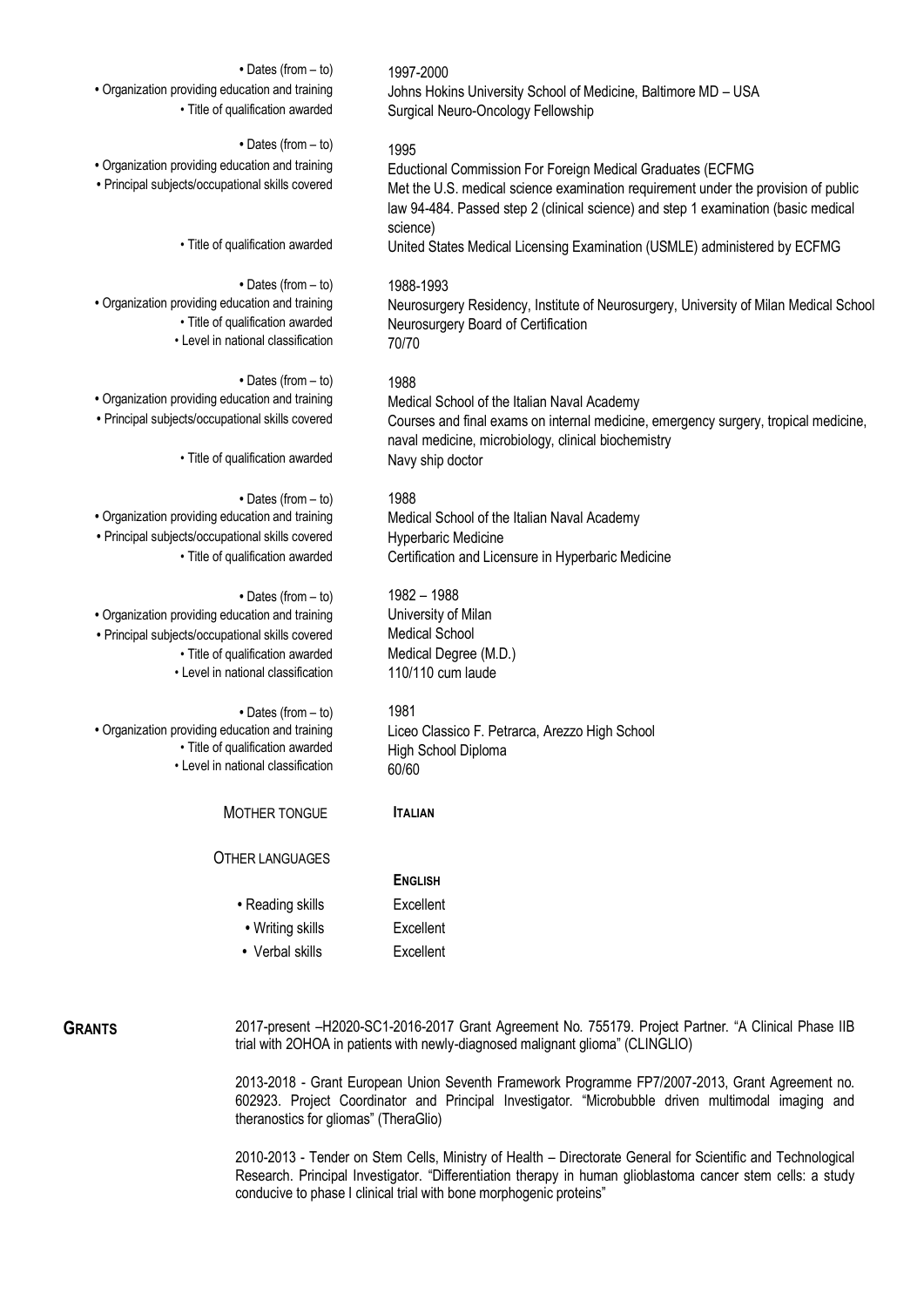2008-2011 Role of Brain Mapping in the surgical treatment of low grade gliomas. Co-Principal Investigator. Oncologic Ordinary Project, Italian Ministry of Health 2006-2010 - Brain Tumor Funders' Collaborative (BTFC) co-investigator in cooperation with John Laterra, Charles Eberhart, Alex Olivi, Greg Riggins, Angelo Vescovi, Alfredo Quinones 2001-2003 - Grant Italian Ministry of Health (Ricerca Finalizzata) 2001-2003. Co-Investigator. "Terapie immunomodulanti ed antiangiogeniche con vettori virali e non virali per il trattamento dei glioblastomi" (Immunomodulatory and antiangiogeneic therapies using viral and non-viral vectors for the treatment of glioblastomas) 1998-2000 - Grant from the Pediatric Brain Tumor Foundation of the U.S. 1998-2000. Co-investigator. Cytokine enhanced local immuno/chemotherapy of malignant brain tumors **AWARDS** 2017 Honorary member of the Rotary Club 2005 – Brain Tumours UK foundation: 2005 Award for Translational Research Excellence, for the paper "Human, tumor-founding neurak stem cells and tumor stem cell lines for the diagnosis and therapy of glioblastomas" presented at the 2<sup>nd</sup> Quadrennial Meeting of the World Federation of Neuro-Oncology 2001 – Istituto Nazionale Neurologico Award "Excellence in Neuro-oncology" 2000 – Harvey Cushing Award (Johns Hopkins School of Medicine) for the contribution to the advancement of neurological sciences 1996 – European Award: "1996 Beniamino Guidetti Prize" for the best scientific paper published in the Journal of Neurosurgical Sciences, 1997. Title: "Perspectives for the gene therapy of malignant gliomas by suicide gene transfer." **MEMBERSHIPS** 2018-present - Member of the European Association of Neurosurgical Societies (EANS) Training Committee 2014-present – Member American Academy of Neurological Surgeons (AAcNS) 2011-present - Board of Neuro-oncology Section of the European Association of Neurosurgical Societies 2009-present - Co-chairman of the European subgroup of the Board of Directors of the Joint Section of the American neurosurgical Association AANS and CNS 2008-present - Member: Board (Executive Committee) Società Italiana di Neurochirurgia SINCH 2008-2011- Member: Neuro-oncology Committee of the European Association of Neurosurgical Societies 2005-present - Member: Congress of Neurological Surgeons (CNS) 2005-present - Member: Neuro-oncology Committee of the World Federation of Neurological Surgeons (WFNS) 2003-present - Member: Executive Board of the AANS/CNS Joint Section on Tumors 2001-present - Member: Società Italiana di Neurochirurgia 2000-present - Member: American Association of Neurological Surgeons (AANS) 1997-present - Member: Dandy Society of Neurological Surgeons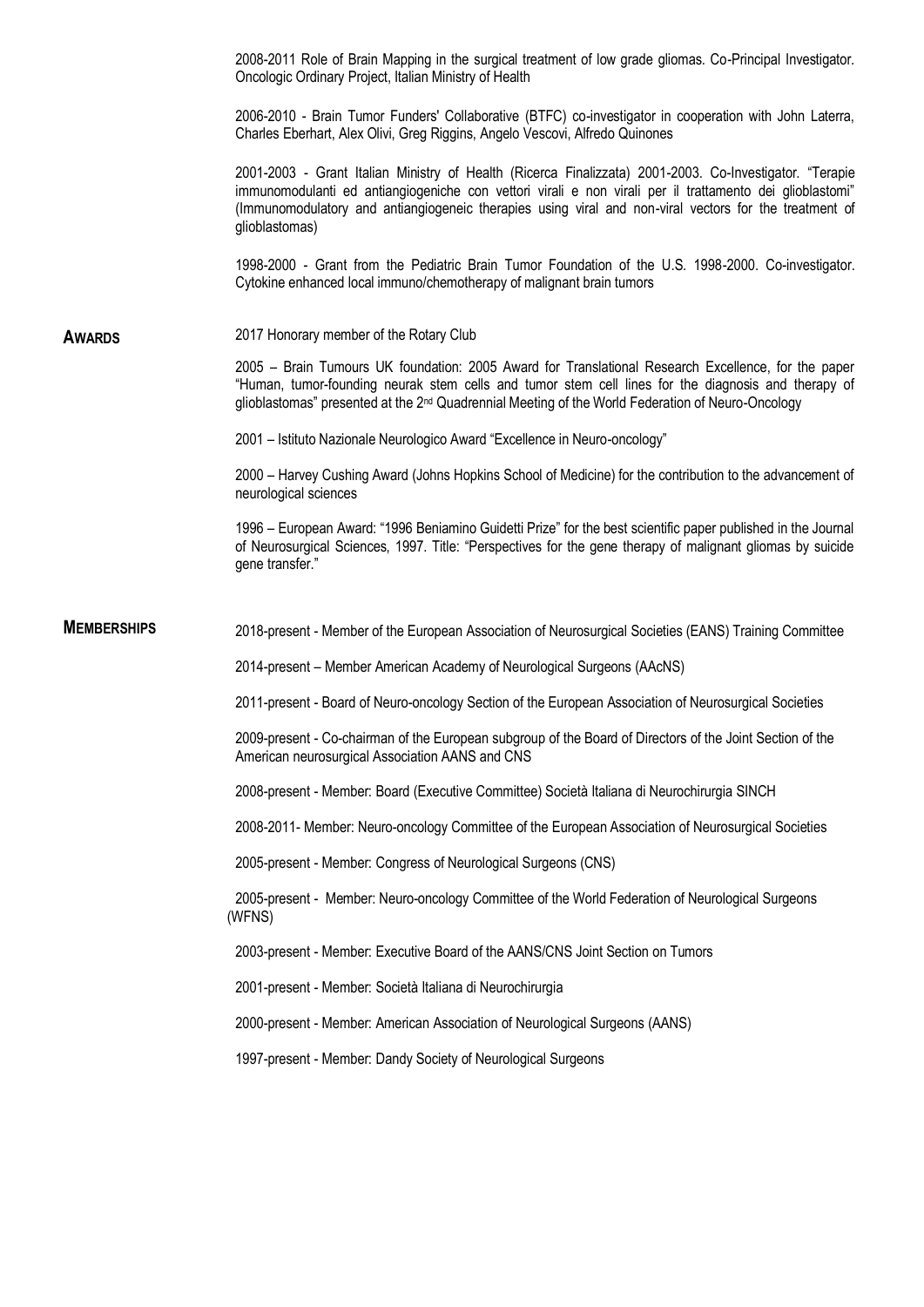| <b>EDITORIAL</b><br><b>BOARDS</b>                 | 2018-present – Associate editor – Youmans and Winn, Neurological Surgery                                                                                                                                                                                                                                                                                                                                                                                                                                                                 |  |  |  |
|---------------------------------------------------|------------------------------------------------------------------------------------------------------------------------------------------------------------------------------------------------------------------------------------------------------------------------------------------------------------------------------------------------------------------------------------------------------------------------------------------------------------------------------------------------------------------------------------------|--|--|--|
|                                                   | 2015-present - Ad hoc reviewer - European Journal of Surgical Oncology                                                                                                                                                                                                                                                                                                                                                                                                                                                                   |  |  |  |
|                                                   | 2014-present - Guest Editor - BioMed Research International                                                                                                                                                                                                                                                                                                                                                                                                                                                                              |  |  |  |
|                                                   | 2014-present - Ad hoc reviewer - Neuro-Oncology                                                                                                                                                                                                                                                                                                                                                                                                                                                                                          |  |  |  |
|                                                   | 2014-present - Ad hoc reviewer - Molecular Cancer Therapeutics                                                                                                                                                                                                                                                                                                                                                                                                                                                                           |  |  |  |
|                                                   | 2010-present - Ad hoc reviewer - World Neurosurgery                                                                                                                                                                                                                                                                                                                                                                                                                                                                                      |  |  |  |
|                                                   | 2010-present - Ad hoc reviewer - Neurosurgical Review                                                                                                                                                                                                                                                                                                                                                                                                                                                                                    |  |  |  |
|                                                   | 2010-present - Ad hoc reviewer - Cancer Reserch                                                                                                                                                                                                                                                                                                                                                                                                                                                                                          |  |  |  |
|                                                   | 2010-present - Ad hoc reviewer - Annals of Surgical Oncology                                                                                                                                                                                                                                                                                                                                                                                                                                                                             |  |  |  |
|                                                   | 2009-present - Ad hoc reviewer - Current Stem Cell Research                                                                                                                                                                                                                                                                                                                                                                                                                                                                              |  |  |  |
|                                                   | 2009-present - Ad hoc reviewer - Neurosurgical Review                                                                                                                                                                                                                                                                                                                                                                                                                                                                                    |  |  |  |
|                                                   | 2008-present - Editorial Board Member - J Neuro-oncology                                                                                                                                                                                                                                                                                                                                                                                                                                                                                 |  |  |  |
|                                                   | 2007-2008 - Ad hoc reviewer - J Neuro-oncology                                                                                                                                                                                                                                                                                                                                                                                                                                                                                           |  |  |  |
|                                                   | 2006-present - Ad hoc reviewer - Exp Rev Neurotherapeutics                                                                                                                                                                                                                                                                                                                                                                                                                                                                               |  |  |  |
|                                                   | 2004-present - Ad hoc reviewer - Neurosurgery                                                                                                                                                                                                                                                                                                                                                                                                                                                                                            |  |  |  |
|                                                   |                                                                                                                                                                                                                                                                                                                                                                                                                                                                                                                                          |  |  |  |
| <b>MAJOR</b><br><b>INTERESTS</b>                  | Clinical interests: specialized in tumors of the Central Nervous System and skull base surgery.<br>Research areas include: 1) identifying and testing novel antitumor agents, including anti-angiogenic factors<br>locally delivered by polymers or convection-enhanced delivery 2) combined use of different classes of<br>anticancer drugs 3) Brain Tumor Stem Cells (tumor founding stem cells) 4) intraoperative imaging in brain<br>tumor surgery 5) Neurosurgical simulation training 6) High Intensity Focussed Ultrasound (HIFU) |  |  |  |
| <b>BIBLIOGRAPHY</b><br><b>METRICS</b><br>(Scopus) | h-index: 44<br>Citations: 11121<br>Publications: 180                                                                                                                                                                                                                                                                                                                                                                                                                                                                                     |  |  |  |
| PEER<br><b>REVIEWED</b><br><b>PAPERS</b>          | 1: Cuccarini V, Antelmi L, Pollo B, Paterra R, Calatozzolo C, Nigri A, DiMeco F,<br>Eoli M, Finocchiaro G, Brenna G, Tramacere I, Bruzzone MG, Anghileri E. In vivo<br>2-hydroxyglutarate-proton magnetic resonance spectroscopy (3 T, PRESS technique)<br>in treatment-naïve suspect lower-grade gliomas: feasibility and accuracy in a<br>clinical setting. Neurol Sci. 2019 Oct 24. doi: 10.1007/s10072-019-04087-9. [Epub<br>ahead of print] PubMed PMID: 31650436.                                                                  |  |  |  |
|                                                   | 2: Franzini A, Moosa S, Servello D, Small I, DiMeco F, Xu Z, Elias WJ, Franzini<br>A, Prada F. Ablative brain surgery: an overview. Int J Hyperthermia. 2019<br>Oct;36(2):64-80. doi: 10.1080/02656736.2019.1616833. PubMed PMID: 31537157.                                                                                                                                                                                                                                                                                              |  |  |  |
|                                                   | 3: Prada F, Vetrano IG, DelBene M, Mauri G, Sconfienza LM, DiMeco F. Letter to<br>the Editor Regarding "The Diagnostic Properties of Intraoperative Ultrasound in<br>Glioma Surgery and Factors Associated with Gross Total Tumor Resection". World<br>Neurosurg. 2019 May; 125:553-554. doi: 10.1016/j.wneu.2018.12.179. PubMed PMID:<br>31500084.                                                                                                                                                                                      |  |  |  |
|                                                   | 4: Moiraghi A, Prada F, Delaidelli A, Guatta R, May A, Bartoli A, Saini M, Perin<br>A, Wälchli T, Momjian S, Bijlenga P, Schaller K, DiMeco F. Navigated<br>Intraoperative 2-Dimensional Ultrasound in High-Grade Glioma Surgery: Impact on<br>Extent of Resection and Patient Outcome. Oper Neurosurg (Hagerstown). 2019 Aug<br>21. pii: opz203. doi: 10.1093/ons/opz203. [Epub ahead of print] PubMed PMID:<br>31435672.                                                                                                               |  |  |  |
|                                                   | 5: Thorsson V, Gibbs DL, Brown SD, Wolf D, Bortone DS, Ou Yang TH, Porta-Pardo E,<br>Gao GF, Plaisier CL, Eddy JA, Ziv E, Culhane AC, Paull EO, Sivakumar IKA, Gentles<br>AJ, Malhotra R, Farshidfar F, Colaprico A, Parker JS, Mose LE, Vo NS, Liu J, Liu                                                                                                                                                                                                                                                                               |  |  |  |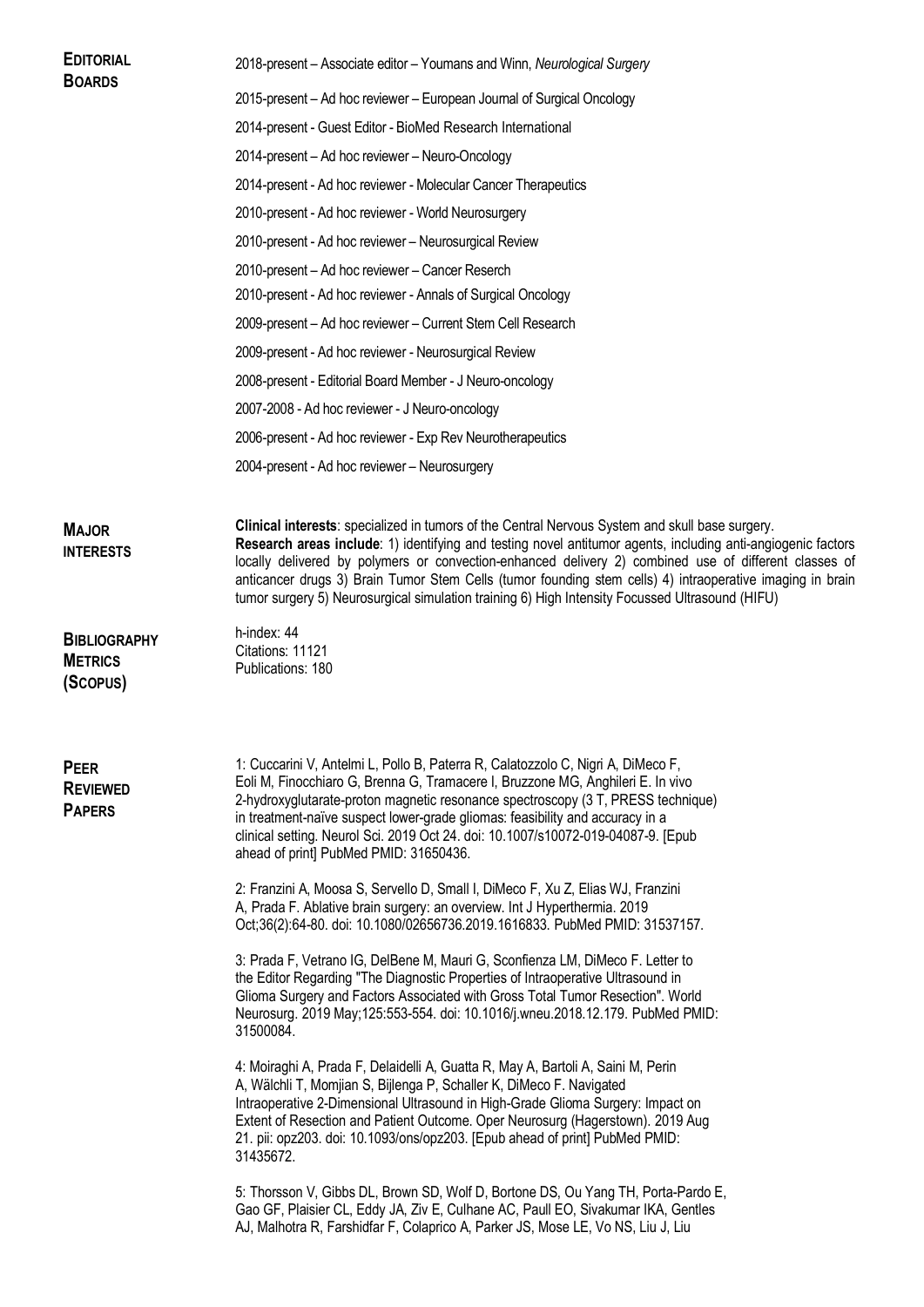Y, Rader J, Dhankani V, Reynolds SM, Bowlby R, Califano A, Cherniack AD, Anastassiou D, Bedognetti D, Mokrab Y, Newman AM, Rao A, Chen K, Krasnitz A, Hu H, Malta TM, Noushmehr H, Pedamallu CS, Bullman S, Ojesina AI, Lamb A, Zhou W, Shen H, Choueiri TK, Weinstein JN, Guinney J, Saltz J, Holt RA, Rabkin CS; Cancer Genome Atlas Research Network, Lazar AJ, Serody JS, Demicco EG, Disis ML, Vincent BG, Shmulevich I. The Immune Landscape of Cancer. Immunity. 2019 Aug 20;51(2):411-412. doi: 10.1016/j.immuni.2019.08.004. PubMed PMID: 31433971.

6: Prada F, Gennari AG, Del Bene M, Bono BC, Quaia E, D'Incerti L, Villani F, Didato G, Tringali G, DiMeco F. Intraoperative ultrasonography (ioUS) characteristics of focal cortical dysplasia (FCD) type II b. Seizure. 2019 Jul;69:80-86. doi: 10.1016/j.seizure.2019.02.020. Epub 2019 Mar 12. PubMed PMID: 30999253.

7: Stienen MN, Bartek J Jr, Czabanka MA, Freyschlag CF, Kolias A, Krieg SM, Moojen W, Renovanz M, Sampron N, Adib SD, Schubert GA, Demetriades AK, Ringel F, Regli L, Schaller K, Meling TR; EANS Young Neurosurgeons and EANS Training Committee. Neurosurgical procedures performed during residency in Europe-preliminary numbers and time trends. Acta Neurochir (Wien). 2019 May;161(5):843-853. doi: 10.1007/s00701-019-03888-3. Epub 2019 Mar 29. PubMed PMID: 30927157.

8: Acerbi F, Prada F, Vetrano IG, Falco J, Faragò G, Ferroli P, DiMeco F. Indocyanine Green and Contrast-Enhanced Ultrasound Videoangiography: A Synergistic Approach for Real-Time Verification of Distal Revascularization and Aneurysm Occlusion in a Complex Distal Middle Cerebral Artery Aneurysm. World Neurosurg. 2019 May;125:277-284. doi: 10.1016/j.wneu.2019.01.241. Epub 2019 Feb 15. PubMed PMID: 30776513.

9: de Laurentis C, Del Bene M, Fociani P, Tonello C, Pollo B, DiMeco F. 5-ALA Fluorescence in Case of Brain Abscess by Aggregatibacter Mimicking Glioblastoma. World Neurosurg. 2019 May;125:175-178. doi: 10.1016/j.wneu.2019.01.190. Epub 2019 Feb 8. PubMed PMID: 30743027.

10: Legnani FG, Franzini A, Mattei L, Saladino A, Casali C, Prada F, Perin A, Cojazzi V, Saini M, Kronreif G, Wolfsberger S, DiMeco F. Image-Guided Biopsy of Intracranial Lesions with a Small Robotic Device (iSYS1): A Prospective, Exploratory Pilot Study. Oper Neurosurg (Hagerstown). 2019 Oct 1;17(4):403-412. doi: 10.1093/ons/opy411. PubMed PMID: 30690491.

11: Huang RY, Bi WL, Griffith B, Kaufmann TJ, la Fougère C, Schmidt NO, Tonn JC, Vogelbaum MA, Wen PY, Aldape K, Nassiri F, Zadeh G, Dunn IF; International Consortium on Meningiomas . Imaging and diagnostic advances for intracranial meningiomas. Neuro Oncol. 2019 Jan 14;21(Supplement\_1):i44-i61. doi: 10.1093/neuonc/noy143. PubMed PMID: 30649491; PubMed Central PMCID: PMC6347083.

12: Suppiah S, Nassiri F, Bi WL, Dunn IF, Hanemann CO, Horbinski CM, Hashizume R, James CD, Mawrin C, Noushmehr H, Perry A, Sahm F, Sloan A, Von Deimling A, Wen PY, Aldape K, Zadeh G; International Consortium on Meningiomas . Molecular and translational advances in meningiomas. Neuro Oncol. 2019 Jan 14;21(Supplement\_1):i4-i17. doi: 10.1093/neuonc/noy178. PubMed PMID: 30649490; PubMed Central PMCID: PMC6347079.

13: Brastianos PK, Galanis E, Butowski N, Chan JW, Dunn IF, Goldbrunner R, Herold-Mende C, Ippen FM, Mawrin C, McDermott MW, Sloan A, Snyder J, Tabatabai G, Tatagiba M, Tonn JC, Wen PY, Aldape K, Nassiri F, Zadeh G, Jenkinson MD, Raleigh DR; International Consortium on Meningiomas . Advances in multidisciplinary therapy for meningiomas. Neuro Oncol. 2019 Jan 14;21(Supplement\_1):i18-i31. doi: 10.1093/neuonc/noy136. PubMed PMID: 30649489; PubMed Central PMCID: PMC6347080.

14: Nassiri F, Price B, Shehab A, Au K, Cusimano MD, Jenkinson MD, Jungk C, Mansouri A, Santarius T, Suppiah S, Teng KX, Toor GS, Zadeh G, Walbert T, Drummond KJ; International Consortium on Meningiomas . Life after surgical resection of a meningioma: a prospective cross-sectional study evaluating health-related quality of life. Neuro Oncol. 2019 Jan 14;21(Supplement\_1):i32-i43. doi: 10.1093/neuonc/noy152. PubMed PMID: 30649488;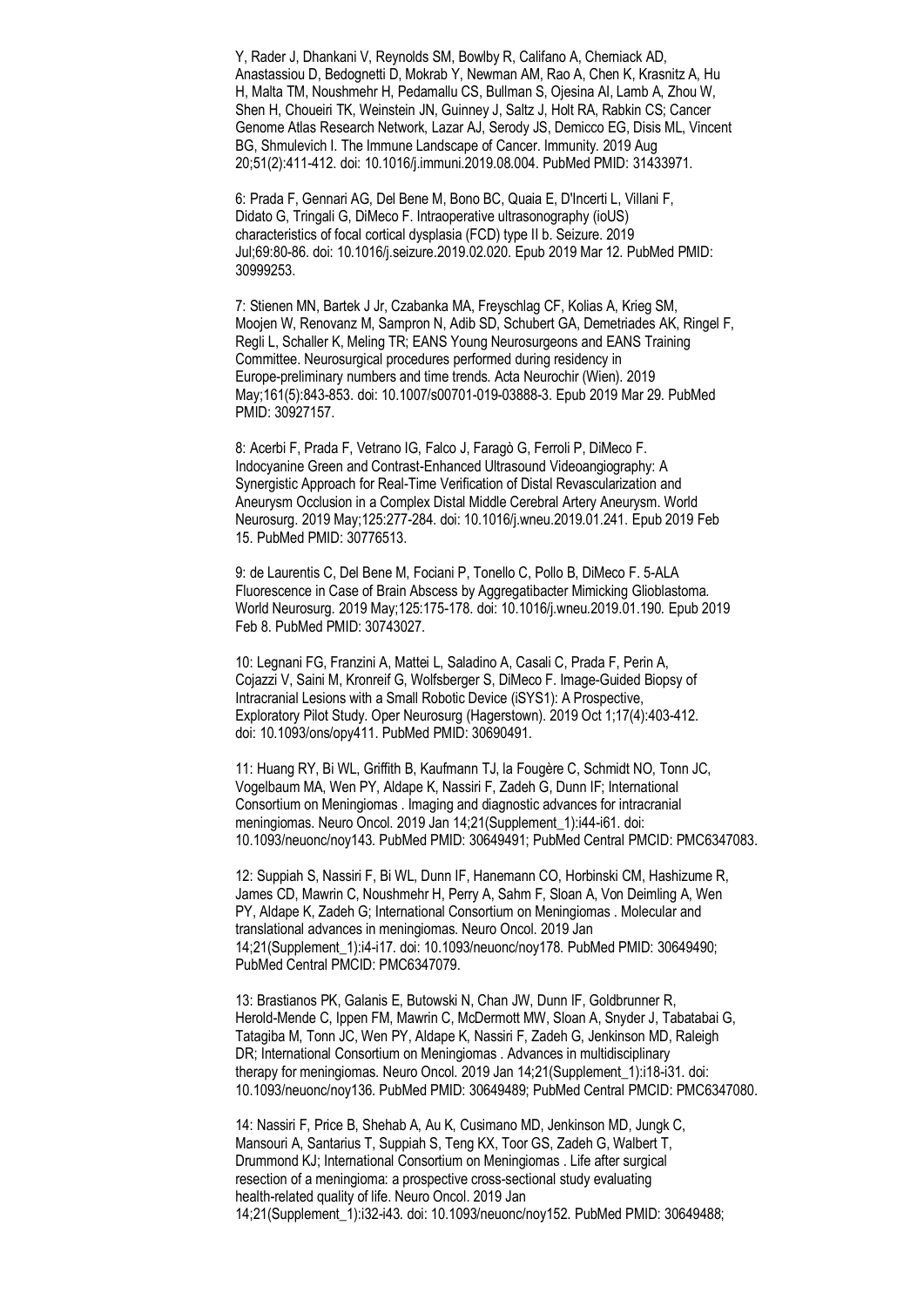PubMed Central PMCID: PMC6347082.

15: Del Bene M, Perin A, Casali C, Legnani F, Saladino A, Mattei L, Vetrano IG, Saini M, DiMeco F, Prada F. Advanced Ultrasound Imaging in Glioma Surgery: Beyond Gray-Scale B-mode. Front Oncol. 2018 Dec 3;8:576. doi: 10.3389/fonc.2018.00576. eCollection 2018. PubMed PMID: 30560090; PubMed Central PMCID: PMC6287020.

16: D'Angelo F, Ceccarelli M, Tala, Garofano L, Zhang J, Frattini V, Caruso FP, Lewis G, Alfaro KD, Bauchet L, Berzero G, Cachia D, Cangiano M, Capelle L, de Groot J, DiMeco F, Ducray F, Farah W, Finocchiaro G, Goutagny S, Kamiya-Matsuoka C, Lavarino C, Loiseau H, Lorgis V, Marras CE, McCutcheon I, Nam DH, Ronchi S, Saletti V, Seizeur R, Slopis J, Suñol M, Vandenbos F, Varlet P, Vidaud D, Watts C, Tabar V, Reuss DE, Kim SK, Meyronet D, Mokhtari K, Salvador H, Bhat KP, Eoli M, Sanson M, Lasorella A, Iavarone A. The molecular landscape of glioma in patients with Neurofibromatosis 1. Nat Med. 2019 Jan;25(1):176-187. doi: 10.1038/s41591-018-0263-8. Epub 2018 Dec 10. PubMed PMID: 30531922; PubMed Central PMCID: PMC6857804.

17: Prada F, Del Bene M, Rampini A, Mattei L, Casali C, Vetrano IG, Gennari AG, Sdao S, Saini M, Sconfienza LM, DiMeco F. Intraoperative Strain Elastosonography in Brain Tumor Surgery. Oper Neurosurg (Hagerstown). 2019 Aug 1;17(2):227-236. doi: 10.1093/ons/opy323. PubMed PMID: 30496587.

18: Vetrano IG, Prada F, Perin A, Casali C, DiMeco F, Saini M. Piezosurgery for Infra- and Supratentorial Craniotomies in Brain Tumor Surgery. World Neurosurg. 2019 Feb;122:e1398-e1404. doi: 10.1016/j.wneu.2018.11.064. Epub 2018 Nov 17. PubMed PMID: 30458322.

19: Prada F, Kalani MYS, Yagmurlu K, Norat P, Del Bene M, DiMeco F, Kassell NF. Applications of Focused Ultrasound in Cerebrovascular Diseases and Brain Tumors. Neurotherapeutics. 2019 Jan;16(1):67-87. doi: 10.1007/s13311-018-00683-3. Review. PubMed PMID: 30406382; PubMed Central PMCID: PMC6361053.

20: Wang Y, Xu X, Maglic D, Dill MT, Mojumdar K, Ng PK, Jeong KJ, Tsang YH, Moreno D, Bhavana VH, Peng X, Ge Z, Chen H, Li J, Chen Z, Zhang H, Han L, Du D, Creighton CJ, Mills GB; Cancer Genome Atlas Research Network, Camargo F, Liang H. Comprehensive Molecular Characterization of the Hippo Signaling Pathway in Cancer. Cell Rep. 2018 Oct 30;25(5):1304-1317.e5. doi: 10.1016/j.celrep.2018.10.001. PubMed PMID: 30380420; PubMed Central PMCID: PMC6326181.

21: Osti D, Del Bene M, Rappa G, Santos M, Matafora V, Richichi C, Faletti S, Beznoussenko GV, Mironov A, Bachi A, Fornasari L, Bongetta D, Gaetani P, DiMeco F, Lorico A, Pelicci G. Clinical Significance of Extracellular Vesicles in Plasma from Glioblastoma Patients. Clin Cancer Res. 2019 Jan 1;25(1):266-276. doi: 10.1158/1078-0432.CCR-18-1941. Epub 2018 Oct 4. PubMed PMID: 30287549.

22: Perin A, Galbiati TF, Gambatesa E, Ayadi R, Orena EF, Cuomo V, Riker NI, Falsitta LV, Schembari S, Rizzo S; European Neurosurgery Simulation Study Group (ENSSG), Luciano C, Cappabianca P, Meling TR, Schaller K, DiMeco F. Filling the gap between the OR and virtual simulation: a European study on a basic neurosurgical procedure. Acta Neurochir (Wien). 2018 Nov;160(11):2087-2097. doi: 10.1007/s00701-018-3676-8. Epub 2018 Oct 1. PubMed PMID: 30276545.

23: Korkut A, Zaidi S, Kanchi RS, Rao S, Gough NR, Schultz A, Li X, Lorenzi PL, Berger AC, Robertson G, Kwong LN, Datto M, Roszik J, Ling S, Ravikumar V, Manyam G, Rao A, Shelley S, Liu Y, Ju Z, Hansel D, de Velasco G, Pennathur A, Andersen JB, O'Rourke CJ, Ohshiro K, Jogunoori W, Nguyen BN, Li S, Osmanbeyoglu HU, Ajani JA, Mani SA, Houseman A, Wiznerowicz M, Chen J, Gu S, Ma W, Zhang J, Tong P, Cherniack AD, Deng C, Resar L; Cancer Genome Atlas Research Network, Weinstein JN, Mishra L, Akbani R. A Pan-Cancer Analysis Reveals High-Frequency Genetic Alterations in Mediators of Signaling by the TGF-β Superfamily. Cell Syst. 2018 Oct 24;7(4):422-437.e7. doi: 10.1016/j.cels.2018.08.010. Epub 2018 Sep 26. PubMed PMID: 30268436; PubMed Central PMCID: PMC6370347.

24: Bailey MH, Tokheim C, Porta-Pardo E, Sengupta S, Bertrand D, Weerasinghe A,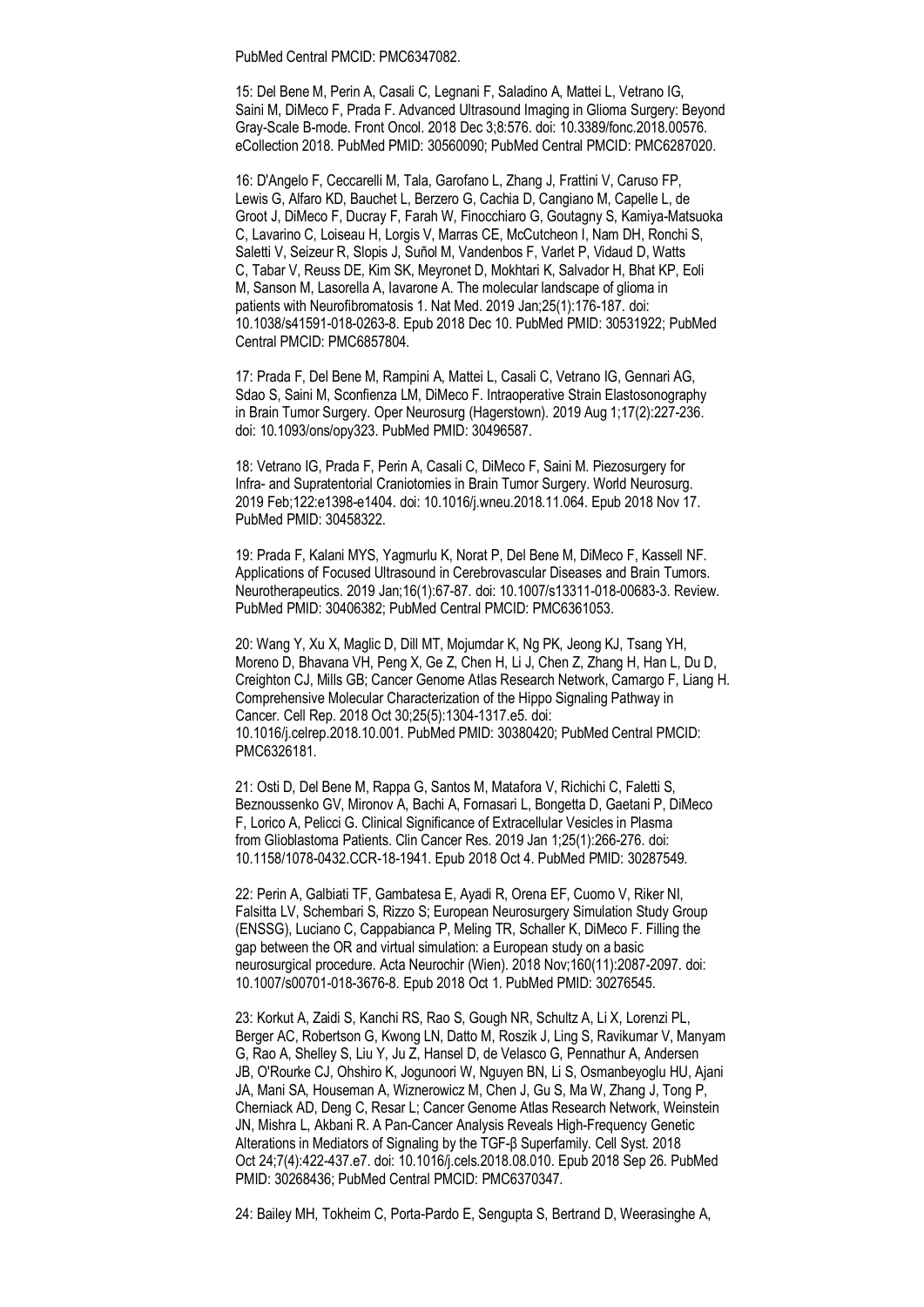Colaprico A, Wendl MC, Kim J, Reardon B, Kwok-Shing Ng P, Jeong KJ, Cao S, Wang Z, Gao J, Gao Q, Wang F, Liu EM, Mularoni L, Rubio-Perez C, Nagarajan N, Cortés-Ciriano I, Zhou DC, Liang WW, Hess JM, Yellapantula VD, Tamborero D, Gonzalez-Perez A, Suphavilai C, Ko JY, Khurana E, Park PJ, Van Allen EM, Liang H; MC3 Working Group; Cancer Genome Atlas Research Network, Lawrence MS, Godzik A, Lopez-Bigas N, Stuart J, Wheeler D, Getz G, Chen K, Lazar AJ, Mills GB, Karchin R, Ding L. Comprehensive Characterization of Cancer Driver Genes and Mutations. Cell. 2018 Aug 9;174(4):1034-1035. doi: 10.1016/j.cell.2018.07.034. PubMed PMID: 30096302.

25: Kahles A, Lehmann KV, Toussaint NC, Hüser M, Stark SG, Sachsenberg T, Stegle O, Kohlbacher O, Sander C; Cancer Genome Atlas Research Network, Rätsch G. Comprehensive Analysis of Alternative Splicing Across Tumors from 8,705 Patients. Cancer Cell. 2018 Aug 13;34(2):211-224.e6. doi: 10.1016/j.ccell.2018.07.001. Epub 2018 Aug 2. PubMed PMID: 30078747.

26: Prada F, Vetrano IG, DiMeco F. Contrast-enhanced ultrasound (CEUS) in spinal tumor surgery. Acta Neurochir (Wien). 2018 Sep;160(9):1869-1871. doi: 10.1007/s00701-018-3626-5. Epub 2018 Jul 27. PubMed PMID: 30054726.

27: Prada F, Del Bene M, Mauri G, Lamperti M, Vailati D, Richetta C, Saini M, Santuari D, Kalani MYS, DiMeco F. Dynamic assessment of venous anatomy and function in neurosurgery with real-time intraoperative multimodal ultrasound: technical note. Neurosurg Focus. 2018 Jul;45(1):E6. doi: 10.3171/2018.4.FOCUS18101. PubMed PMID: 29961376.

28: Ricketts CJ, De Cubas AA, Fan H, Smith CC, Lang M, Reznik E, Bowlby R, Gibb EA, Akbani R, Beroukhim R, Bottaro DP, Choueiri TK, Gibbs RA, Godwin AK, Haake S, Hakimi AA, Henske EP, Hsieh JJ, Ho TH, Kanchi RS, Krishnan B, Kwiatkowski DJ, Lui W, Merino MJ, Mills GB, Myers J, Nickerson ML, Reuter VE, Schmidt LS, Shelley CS, Shen H, Shuch B, Signoretti S, Srinivasan R, Tamboli P, Thomas G, Vincent BG, Vocke CD, Wheeler DA, Yang L, Kim WY, Robertson AG; Cancer Genome Atlas Research Network, Spellman PT, Rathmell WK, Linehan WM. The Cancer Genome Atlas Comprehensive Molecular Characterization of Renal Cell Carcinoma. Cell Rep. 2018 Jun 19;23(12):3698. doi: 10.1016/j.celrep.2018.06.032. PubMed PMID: 29925010.

29: Perin A, Galbiati TF, Casali C, Legnani FG, Mattei L, Prada FU, Saini M, Saladino A, Riker N, DiMeco F. Brain Tectal Tumors: A Flexible Approach. Oper Neurosurg (Hagerstown). 2019 Mar 1;16(3):E95-E100. doi: 10.1093/ons/opy114. PubMed PMID: 29873789.

30: Simonetti G, Terreni MR, DiMeco F, Fariselli L, Gaviani P. Letter to the editor: lung metastasis in WHO grade I meningioma. Neurol Sci. 2018 Oct;39(10):1781-1783. doi: 10.1007/s10072-018-3459-2. Epub 2018 Jun 1. PubMed PMID: 29858721.

31: Pellegatta S, Eoli M, Cuccarini V, Anghileri E, Pollo B, Pessina S, Frigerio S, Servida M, Cuppini L, Antozzi C, Cuzzubbo S, Corbetta C, Paterra R, Acerbi F, Ferroli P, DiMeco F, Fariselli L, Parati EA, Bruzzone MG, Finocchiaro G. Survival gain in glioblastoma patients treated with dendritic cell immunotherapy is associated with increased NK but not CD8(+) T cell activation in the presence of adjuvant temozolomide. Oncoimmunology. 2018 Jan 29;7(4):e1412901. doi: 10.1080/2162402X.2017.1412901. eCollection 2018. PubMed PMID: 29632727; PubMed Central PMCID: PMC5889286.

32: Thorsson V, Gibbs DL, Brown SD, Wolf D, Bortone DS, Ou Yang TH, Porta-Pardo E, Gao GF, Plaisier CL, Eddy JA, Ziv E, Culhane AC, Paull EO, Sivakumar IKA, Gentles AJ, Malhotra R, Farshidfar F, Colaprico A, Parker JS, Mose LE, Vo NS, Liu J, Liu Y, Rader J, Dhankani V, Reynolds SM, Bowlby R, Califano A, Cherniack AD, Anastassiou D, Bedognetti D, Mokrab Y, Newman AM, Rao A, Chen K, Krasnitz A, Hu H, Malta TM, Noushmehr H, Pedamallu CS, Bullman S, Ojesina AI, Lamb A, Zhou W, Shen H, Choueiri TK, Weinstein JN, Guinney J, Saltz J, Holt RA, Rabkin CS; Cancer Genome Atlas Research Network, Lazar AJ, Serody JS, Demicco EG, Disis ML, Vincent BG, Shmulevich I. The Immune Landscape of Cancer. Immunity. 2018 Apr 17;48(4):812-830.e14. doi: 10.1016/j.immuni.2018.03.023. Epub 2018 Apr 5. Erratum in: Immunity. 2019 Aug 20;51(2):411-412. PubMed PMID: 29628290; PubMed Central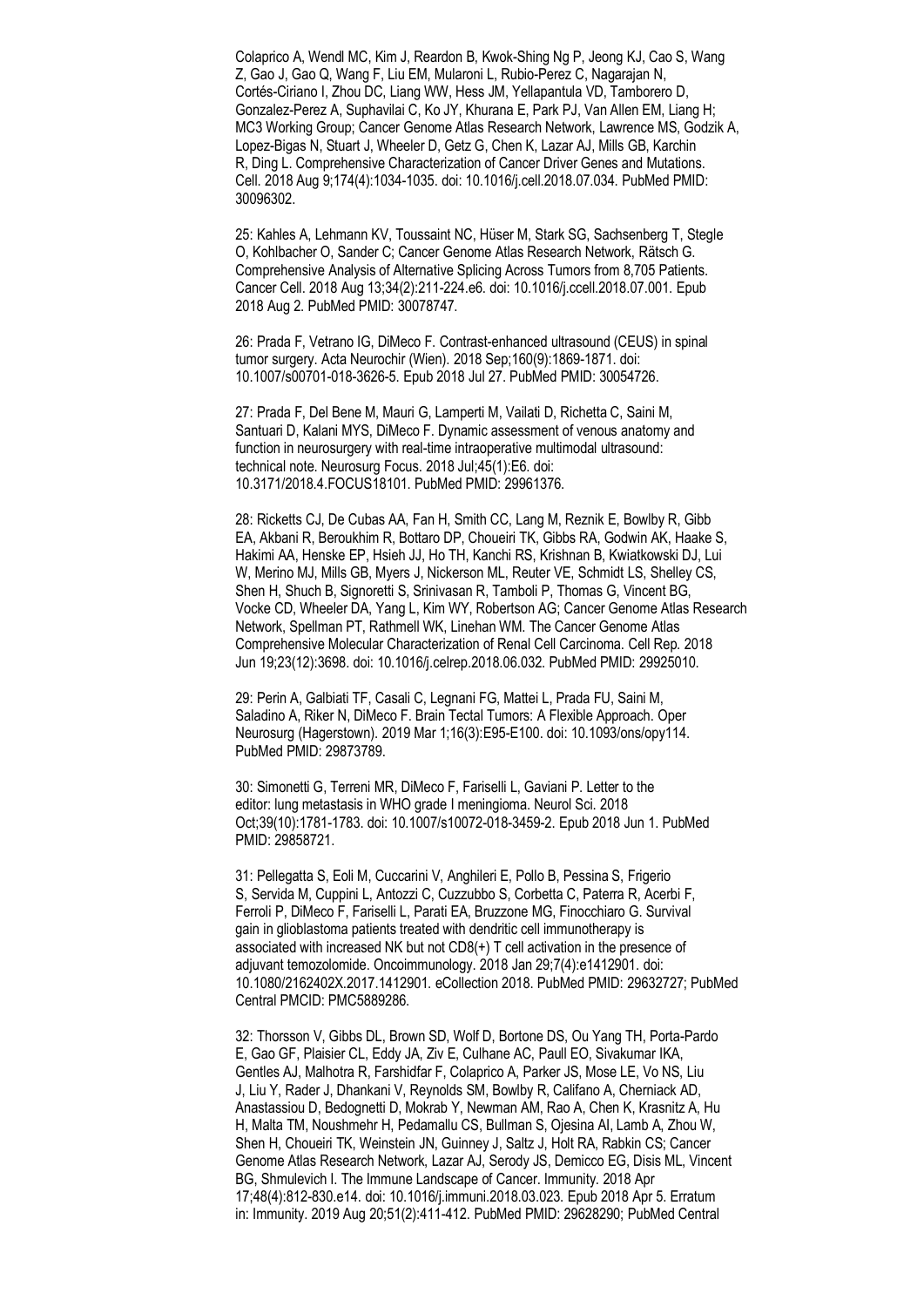PMCID: PMC5982584.

33: Liu J, Lichtenberg T, Hoadley KA, Poisson LM, Lazar AJ, Cherniack AD, Kovatich AJ, Benz CC, Levine DA, Lee AV, Omberg L, Wolf DM, Shriver CD, Thorsson V; Cancer Genome Atlas Research Network, Hu H. An Integrated TCGA Pan-Cancer Clinical Data Resource to Drive High-Quality Survival Outcome Analytics. Cell. 2018 Apr 5;173(2):400-416.e11. doi: 10.1016/j.cell.2018.02.052. PubMed PMID: 29625055; PubMed Central PMCID: PMC6066282.

34: Chen H, Li C, Peng X, Zhou Z, Weinstein JN; Cancer Genome Atlas Research Network, Liang H. A Pan-Cancer Analysis of Enhancer Expression in Nearly 9000 Patient Samples. Cell. 2018 Apr 5;173(2):386-399.e12. doi: 10.1016/j.cell.2018.03.027. PubMed PMID: 29625054; PubMed Central PMCID: PMC5890960.

35: Bailey MH, Tokheim C, Porta-Pardo E, Sengupta S, Bertrand D, Weerasinghe A, Colaprico A, Wendl MC, Kim J, Reardon B, Ng PK, Jeong KJ, Cao S, Wang Z, Gao J, Gao Q, Wang F, Liu EM, Mularoni L, Rubio-Perez C, Nagarajan N, Cortés-Ciriano I, Zhou DC, Liang WW, Hess JM, Yellapantula VD, Tamborero D, Gonzalez-Perez A, Suphavilai C, Ko JY, Khurana E, Park PJ, Van Allen EM, Liang H; MC3 Working Group; Cancer Genome Atlas Research Network, Lawrence MS, Godzik A, Lopez-Bigas N, Stuart J, Wheeler D, Getz G, Chen K, Lazar AJ, Mills GB, Karchin R, Ding L. Comprehensive Characterization of Cancer Driver Genes and Mutations. Cell. 2018 Apr 5;173(2):371-385.e18. doi: 10.1016/j.cell.2018.02.060. Erratum in: Cell. 2018 Aug 9;174(4):1034-1035. PubMed PMID: 29625053; PubMed Central PMCID: PMC6029450.

36: Huang KL, Mashl RJ, Wu Y, Ritter DI, Wang J, Oh C, Paczkowska M, Reynolds S, Wyczalkowski MA, Oak N, Scott AD, Krassowski M, Cherniack AD, Houlahan KE, Jayasinghe R, Wang LB, Zhou DC, Liu D, Cao S, Kim YW, Koire A, McMichael JF, Hucthagowder V, Kim TB, Hahn A, Wang C, McLellan MD, Al-Mulla F, Johnson KJ; Cancer Genome Atlas Research Network, Lichtarge O, Boutros PC, Raphael B, Lazar AJ, Zhang W, Wendl MC, Govindan R, Jain S, Wheeler D, Kulkarni S, Dipersio JF, Reimand J, Meric-Bernstam F, Chen K, Shmulevich I, Plon SE, Chen F, Ding L. Pathogenic Germline Variants in 10,389 Adult Cancers. Cell. 2018 Apr 5;173(2):355-370.e14. doi: 10.1016/j.cell.2018.03.039. PubMed PMID: 29625052; PubMed Central PMCID: PMC5949147.

37: Malta TM, Sokolov A, Gentles AJ, Burzykowski T, Poisson L, Weinstein JN, Kamińska B, Huelsken J, Omberg L, Gevaert O, Colaprico A, Czerwińska P, Mazurek S, Mishra L, Heyn H, Krasnitz A, Godwin AK, Lazar AJ; Cancer Genome Atlas Research Network, Stuart JM, Hoadley KA, Laird PW, Noushmehr H, Wiznerowicz M. Machine Learning Identifies Stemness Features Associated with Oncogenic Dedifferentiation. Cell. 2018 Apr 5;173(2):338-354.e15. doi: 10.1016/j.cell.2018.03.034. PubMed PMID: 29625051; PubMed Central PMCID: PMC5902191.

38: Sanchez-Vega F, Mina M, Armenia J, Chatila WK, Luna A, La KC, Dimitriadoy S, Liu DL, Kantheti HS, Saghafinia S, Chakravarty D, Daian F, Gao Q, Bailey MH, Liang WW, Foltz SM, Shmulevich I, Ding L, Heins Z, Ochoa A, Gross B, Gao J, Zhang H, Kundra R, Kandoth C, Bahceci I, Dervishi L, Dogrusoz U, Zhou W, Shen H, Laird PW, Way GP, Greene CS, Liang H, Xiao Y, Wang C, Iavarone A, Berger AH, Bivona TG, Lazar AJ, Hammer GD, Giordano T, Kwong LN, McArthur G, Huang C, Tward AD, Frederick MJ, McCormick F, Meyerson M; Cancer Genome Atlas Research Network, Van Allen EM, Cherniack AD, Ciriello G, Sander C, Schultz N. Oncogenic Signaling Pathways in The Cancer Genome Atlas. Cell. 2018 Apr 5;173(2):321-337.e10. doi: 10.1016/j.cell.2018.03.035. PubMed PMID: 29625050; PubMed Central PMCID: PMC6070353.

39: Ding L, Bailey MH, Porta-Pardo E, Thorsson V, Colaprico A, Bertrand D, Gibbs DL, Weerasinghe A, Huang KL, Tokheim C, Cortés-Ciriano I, Jayasinghe R, Chen F, Yu L, Sun S, Olsen C, Kim J, Taylor AM, Cherniack AD, Akbani R, Suphavilai C, Nagarajan N, Stuart JM, Mills GB, Wyczalkowski MA, Vincent BG, Hutter CM, Zenklusen JC, Hoadley KA, Wendl MC, Shmulevich L, Lazar AJ, Wheeler DA, Getz G; Cancer Genome Atlas Research Network. Perspective on Oncogenic Processes at the End of the Beginning of Cancer Genomics. Cell. 2018 Apr 5;173(2):305-320.e10. doi: 10.1016/j.cell.2018.03.033. PubMed PMID: 29625049; PubMed Central PMCID: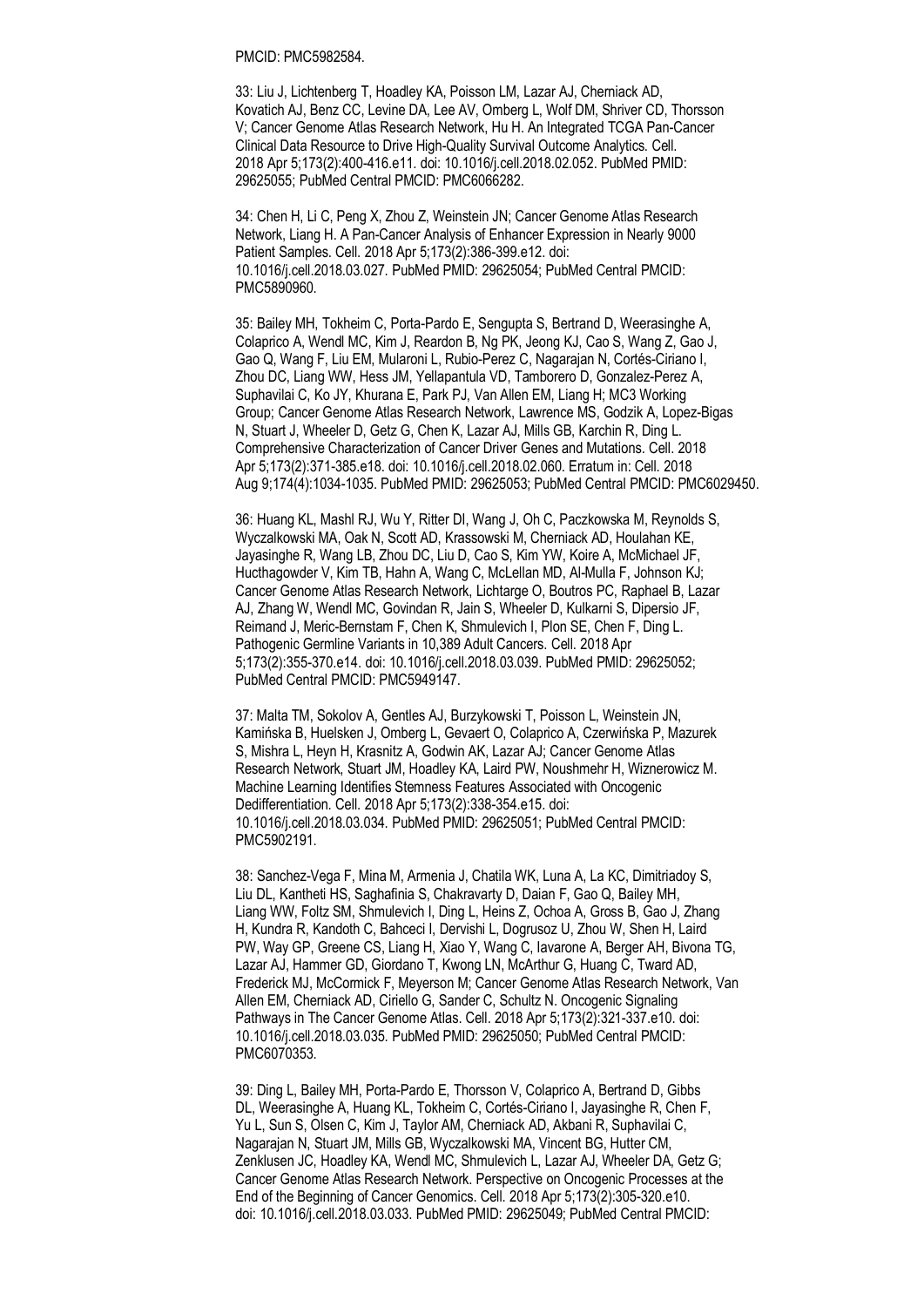### PMC5916814.

40: Hoadley KA, Yau C, Hinoue T, Wolf DM, Lazar AJ, Drill E, Shen R, Taylor AM, Cherniack AD, Thorsson V, Akbani R, Bowlby R, Wong CK, Wiznerowicz M, Sanchez-Vega F, Robertson AG, Schneider BG, Lawrence MS, Noushmehr H, Malta TM; Cancer Genome Atlas Network, Stuart JM, Benz CC, Laird PW. Cell-of-Origin Patterns Dominate the Molecular Classification of 10,000 Tumors from 33 Types of Cancer. Cell. 2018 Apr 5;173(2):291-304.e6. doi: 10.1016/j.cell.2018.03.022. PubMed PMID: 29625048; PubMed Central PMCID: PMC5957518.

41: Liu Y, Sethi NS, Hinoue T, Schneider BG, Cherniack AD, Sanchez-Vega F, Seoane JA, Farshidfar F, Bowlby R, Islam M, Kim J, Chatila W, Akbani R, Kanchi RS, Rabkin CS, Willis JE, Wang KK, McCall SJ, Mishra L, Ojesina AI, Bullman S, Pedamallu CS, Lazar AJ, Sakai R; Cancer Genome Atlas Research Network, Thorsson V, Bass AJ, Laird PW. Comparative Molecular Analysis of Gastrointestinal Adenocarcinomas. Cancer Cell. 2018 Apr 9;33(4):721-735.e8. doi: 10.1016/j.ccell.2018.03.010. Epub 2018 Apr 2. PubMed PMID: 29622466; PubMed Central PMCID: PMC5966039.

42: Wang Z, Yang B, Zhang M, Guo W, Wu Z, Wang Y, Jia L, Li S; Cancer Genome Atlas Research Network, Xie W, Yang D. lncRNA Epigenetic Landscape Analysis Identifies EPIC1 as an Oncogenic lncRNA that Interacts with MYC and Promotes Cell-Cycle Progression in Cancer. Cancer Cell. 2018 Apr 9;33(4):706-720.e9. doi: 10.1016/j.ccell.2018.03.006. Epub 2018 Apr 2. PubMed PMID: 29622465; PubMed Central PMCID: PMC6143179.

43: Berger AC, Korkut A, Kanchi RS, Hegde AM, Lenoir W, Liu W, Liu Y, Fan H, Shen H, Ravikumar V, Rao A, Schultz A, Li X, Sumazin P, Williams C, Mestdagh P, Gunaratne PH, Yau C, Bowlby R, Robertson AG, Tiezzi DG, Wang C, Cherniack AD, Godwin AK, Kuderer NM, Rader JS, Zuna RE, Sood AK, Lazar AJ, Ojesina AI, Adebamowo C, Adebamowo SN, Baggerly KA, Chen TW, Chiu HS, Lefever S, Liu L, MacKenzie K, Orsulic S, Roszik J, Shelley CS, Song Q, Vellano CP, Wentzensen N; Cancer Genome Atlas Research Network, Weinstein JN, Mills GB, Levine DA, Akbani R. A Comprehensive Pan-Cancer Molecular Study of Gynecologic and Breast Cancers. Cancer Cell. 2018 Apr 9;33(4):690-705.e9. doi: 10.1016/j.ccell.2018.03.014. Epub 2018 Apr 2. PubMed PMID: 29622464; PubMed Central PMCID: PMC5959730.

44: Taylor AM, Shih J, Ha G, Gao GF, Zhang X, Berger AC, Schumacher SE, Wang C, Hu H, Liu J, Lazar AJ; Cancer Genome Atlas Research Network, Cherniack AD, Beroukhim R, Meyerson M. Genomic and Functional Approaches to Understanding Cancer Aneuploidy. Cancer Cell. 2018 Apr 9;33(4):676-689.e3. doi: 10.1016/j.ccell.2018.03.007. Epub 2018 Apr 2. PubMed PMID: 29622463; PubMed Central PMCID: PMC6028190.

45: Ricketts CJ, De Cubas AA, Fan H, Smith CC, Lang M, Reznik E, Bowlby R, Gibb EA, Akbani R, Beroukhim R, Bottaro DP, Choueiri TK, Gibbs RA, Godwin AK, Haake S, Hakimi AA, Henske EP, Hsieh JJ, Ho TH, Kanchi RS, Krishnan B, Kwiatkowski DJ, Lui W, Merino MJ, Mills GB, Myers J, Nickerson ML, Reuter VE, Schmidt LS, Shelley CS, Shen H, Shuch B, Signoretti S, Srinivasan R, Tamboli P, Thomas G, Vincent BG, Vocke CD, Wheeler DA, Yang L, Kim WY, Robertson AG; Cancer Genome Atlas Research Network, Spellman PT, Rathmell WK, Linehan WM. The Cancer Genome Atlas Comprehensive Molecular Characterization of Renal Cell Carcinoma. Cell Rep. 2018 Apr 3;23(1):313-326.e5. doi: 10.1016/j.celrep.2018.03.075. Erratum in: Cell Rep. 2018 Jun 19;23(12):3698. PubMed PMID: 29617669; PubMed Central PMCID: PMC6075733.

46: Chiu HS, Somvanshi S, Patel E, Chen TW, Singh VP, Zorman B, Patil SL, Pan Y, Chatterjee SS; Cancer Genome Atlas Research Network, Sood AK, Gunaratne PH, Sumazin P. Pan-Cancer Analysis of lncRNA Regulation Supports Their Targeting of Cancer Genes in Each Tumor Context. Cell Rep. 2018 Apr 3;23(1):297-312.e12. doi: 10.1016/j.celrep.2018.03.064. PubMed PMID: 29617668; PubMed Central PMCID: PMC5906131.

47: Seiler M, Peng S, Agrawal AA, Palacino J, Teng T, Zhu P, Smith PG; Cancer Genome Atlas Research Network, Buonamici S, Yu L. Somatic Mutational Landscape of Splicing Factor Genes and Their Functional Consequences across 33 Cancer Types. Cell Rep. 2018 Apr 3;23(1):282-296.e4. doi: 10.1016/j.celrep.2018.01.088. PubMed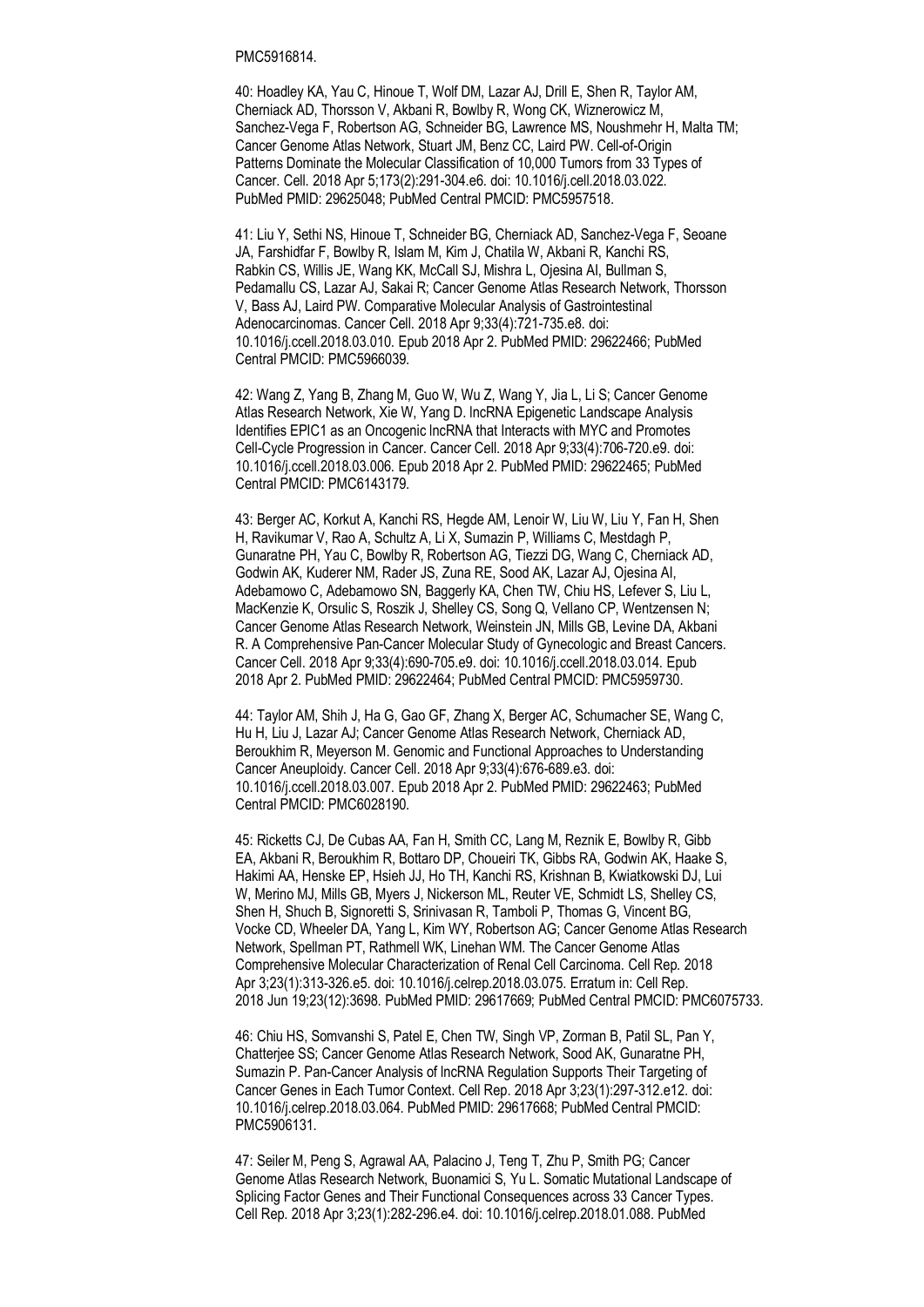PMID: 29617667; PubMed Central PMCID: PMC5933844.

48: Jayasinghe RG, Cao S, Gao Q, Wendl MC, Vo NS, Reynolds SM, Zhao Y, Climente-González H, Chai S, Wang F, Varghese R, Huang M, Liang WW, Wyczalkowski MA, Sengupta S, Li Z, Payne SH, Fenyö D, Miner JH, Walter MJ; Cancer Genome Atlas Research Network, Vincent B, Eyras E, Chen K, Shmulevich I, Chen F, Ding L. Systematic Analysis of Splice-Site-Creating Mutations in Cancer. Cell Rep. 2018 Apr 3;23(1):270-281.e3. doi: 10.1016/j.celrep.2018.03.052. PubMed PMID: 29617666; PubMed Central PMCID: PMC6055527.

49: Peng X, Chen Z, Farshidfar F, Xu X, Lorenzi PL, Wang Y, Cheng F, Tan L, Mojumdar K, Du D, Ge Z, Li J, Thomas GV, Birsoy K, Liu L, Zhang H, Zhao Z, Marchand C, Weinstein JN; Cancer Genome Atlas Research Network, Bathe OF, Liang H. Molecular Characterization and Clinical Relevance of Metabolic Expression Subtypes in Human Cancers. Cell Rep. 2018 Apr 3;23(1):255-269.e4. doi: 10.1016/j.celrep.2018.03.077. PubMed PMID: 29617665; PubMed Central PMCID: PMC5916795.

50: Knijnenburg TA, Wang L, Zimmermann MT, Chambwe N, Gao GF, Cherniack AD, Fan H, Shen H, Way GP, Greene CS, Liu Y, Akbani R, Feng B, Donehower LA, Miller C, Shen Y, Karimi M, Chen H, Kim P, Jia P, Shinbrot E, Zhang S, Liu J, Hu H, Bailey MH, Yau C, Wolf D, Zhao Z, Weinstein JN, Li L, Ding L, Mills GB, Laird PW, Wheeler DA, Shmulevich I; Cancer Genome Atlas Research Network, Monnat RJ Jr, Xiao Y, Wang C. Genomic and Molecular Landscape of DNA Damage Repair Deficiency across The Cancer Genome Atlas. Cell Rep. 2018 Apr 3;23(1):239-254.e6. doi: 10.1016/j.celrep.2018.03.076. PubMed PMID: 29617664; PubMed Central PMCID: PMC5961503.

51: Gao Q, Liang WW, Foltz SM, Mutharasu G, Jayasinghe RG, Cao S, Liao WW, Reynolds SM, Wyczalkowski MA, Yao L, Yu L, Sun SQ; Fusion Analysis Working Group; Cancer Genome Atlas Research Network, Chen K, Lazar AJ, Fields RC, Wendl MC, Van Tine BA, Vij R, Chen F, Nykter M, Shmulevich I, Ding L. Driver Fusions and Their Implications in the Development and Treatment of Human Cancers. Cell Rep. 2018 Apr 3;23(1):227-238.e3. doi: 10.1016/j.celrep.2018.03.050. PubMed PMID: 29617662; PubMed Central PMCID: PMC5916809.

52: Ge Z, Leighton JS, Wang Y, Peng X, Chen Z, Chen H, Sun Y, Yao F, Li J, Zhang H, Liu J, Shriver CD, Hu H; Cancer Genome Atlas Research Network, Piwnica-Worms H, Ma L, Liang H. Integrated Genomic Analysis of the Ubiquitin Pathway across Cancer Types. Cell Rep. 2018 Apr 3;23(1):213-226.e3. doi: 10.1016/j.celrep.2018.03.047. PubMed PMID: 29617661; PubMed Central PMCID: PMC5916807.

53: Campbell JD, Yau C, Bowlby R, Liu Y, Brennan K, Fan H, Taylor AM, Wang C, Walter V, Akbani R, Byers LA, Creighton CJ, Coarfa C, Shih J, Cherniack AD, Gevaert O, Prunello M, Shen H, Anur P, Chen J, Cheng H, Hayes DN, Bullman S, Pedamallu CS, Ojesina AI, Sadeghi S, Mungall KL, Robertson AG, Benz C, Schultz A, Kanchi RS, Gay CM, Hegde A, Diao L, Wang J, Ma W, Sumazin P, Chiu HS, Chen TW, Gunaratne P, Donehower L, Rader JS, Zuna R, Al-Ahmadie H, Lazar AJ, Flores ER, Tsai KY, Zhou JH, Rustgi AK, Drill E, Shen R, Wong CK; Cancer Genome Atlas Research Network, Stuart JM, Laird PW, Hoadley KA, Weinstein JN, Peto M, Pickering CR, Chen Z, Van Waes C. Genomic, Pathway Network, and Immunologic Features Distinguishing Squamous Carcinomas. Cell Rep. 2018 Apr 3;23(1):194-212.e6. doi: 10.1016/j.celrep.2018.03.063. PubMed PMID: 29617660; PubMed Central PMCID: PMC6002769.

54: Saltz J, Gupta R, Hou L, Kurc T, Singh P, Nguyen V, Samaras D, Shroyer KR, Zhao T, Batiste R, Van Arnam J; Cancer Genome Atlas Research Network, Shmulevich I, Rao AUK, Lazar AJ, Sharma A, Thorsson V. Spatial Organization and Molecular Correlation of Tumor-Infiltrating Lymphocytes Using Deep Learning on Pathology Images. Cell Rep. 2018 Apr 3;23(1):181-193.e7. doi: 10.1016/j.celrep.2018.03.086. PubMed PMID: 29617659; PubMed Central PMCID: PMC5943714.

55: Way GP, Sanchez-Vega F, La K, Armenia J, Chatila WK, Luna A, Sander C, Cherniack AD, Mina M, Ciriello G, Schultz N; Cancer Genome Atlas Research Network, Sanchez Y, Greene CS. Machine Learning Detects Pan-cancer Ras Pathway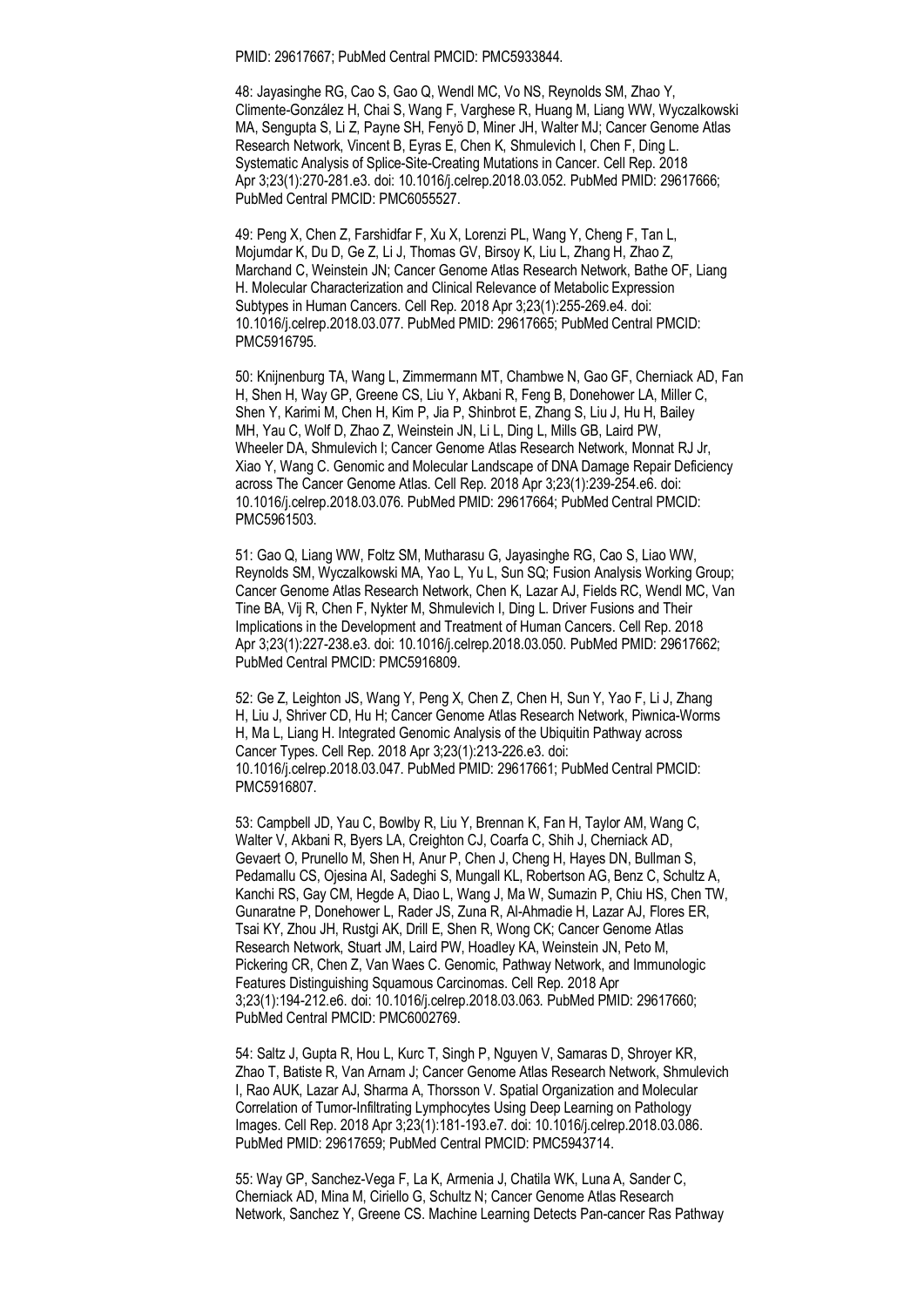Activation in The Cancer Genome Atlas. Cell Rep. 2018 Apr 3;23(1):172-180.e3. doi: 10.1016/j.celrep.2018.03.046. PubMed PMID: 29617658; PubMed Central PMCID: PMC5918694.

56: Schaub FX, Dhankani V, Berger AC, Trivedi M, Richardson AB, Shaw R, Zhao W, Zhang X, Ventura A, Liu Y, Ayer DE, Hurlin PJ, Cherniack AD, Eisenman RN, Bernard B, Grandori C; Cancer Genome Atlas Network. Pan-cancer Alterations of the MYC Oncogene and Its Proximal Network across the Cancer Genome Atlas. Cell Syst. 2018 Mar 28;6(3):282-300.e2. doi: 10.1016/j.cels.2018.03.003. PubMed PMID: 29596783; PubMed Central PMCID: PMC5892207.

57: Ellrott K, Bailey MH, Saksena G, Covington KR, Kandoth C, Stewart C, Hess J, Ma S, Chiotti KE, McLellan M, Sofia HJ, Hutter C, Getz G, Wheeler D, Ding L; MC3 Working Group; Cancer Genome Atlas Research Network. Scalable Open Science Approach for Mutation Calling of Tumor Exomes Using Multiple Genomic Pipelines. Cell Syst. 2018 Mar 28;6(3):271-281.e7. doi: 10.1016/j.cels.2018.03.002. PubMed PMID: 29596782; PubMed Central PMCID: PMC6075717.

58: Franzini A, Legnani F, Beretta E, Prada F, DiMeco F, Visintini S, Franzini A. Piezoelectric Surgery for Dorsal Spine. World Neurosurg. 2018 Jun;114:58-62. doi: 10.1016/j.wneu.2018.03.026. Epub 2018 Mar 10. PubMed PMID: 29530686.

59: Pellegatta S, Savoldo B, Di Ianni N, Corbetta C, Chen Y, Patané M, Sun C, Pollo B, Ferrone S, DiMeco F, Finocchiaro G, Dotti G. Constitutive and TNFα-inducible expression of chondroitin sulfate proteoglycan 4 in glioblastoma and neurospheres: Implications for CAR-T cell therapy. Sci Transl Med. 2018 Feb 28;10(430). pii: eaao2731. doi: 10.1126/scitranslmed.aao2731. Erratum in: Sci Transl Med. 2018 Apr 4;10 (435):. PubMed PMID: 29491184.

60: Perin A, Messina G, Dimeco F, Franzini A. Conservative treatment for bilateral subdural hematomas: do patch and hold on. J Neurosurg Sci. 2018 Feb 23. doi: 10.23736/S0390-5616.18.04332-1. [Epub ahead of print] PubMed PMID: 29480688.

61: Perin A, Prada FU, Moraldo M, Schiappacasse A, Galbiati TF, Gambatesa E, d'Orio P, Riker NI, Basso C, Santoro M, Meling TR, Schaller K, DiMeco F. USim: A New Device and App for Case-Specific, Intraoperative Ultrasound Simulation and Rehearsal in Neurosurgery. A Preliminary Study. Oper Neurosurg (Hagerstown). 2018 May 1;14(5):572-578. doi: 10.1093/ons/opx144. PubMed PMID: 29106668.

62: Mattei L, Prada F, Marchetti M, Gaviani P, DiMeco F. Differentiating brain radionecrosis from tumour recurrence: a role for contrast-enhanced ultrasound? Acta Neurochir (Wien). 2017 Dec;159(12):2405-2408. doi: 10.1007/s00701-017-3306-x. Epub 2017 Sep 5. PubMed PMID: 28875373.

63: Cordella R, Orena E, Acerbi F, Beretta E, Caldiroli D, Dimeco F, Carozzi C. Motor Evoked Potentials and Bispectral Index-Guided Anaesthesia in Image-Guided Mini-Invasive Neurosurgery of Supratentorial Tumors Nearby the Cortico-Spinal Tract. Turk Neurosurg. 2018;28(3):341-348. doi: 10.5137/1019-5149.JTN.20023-17.1. PubMed PMID: 28758184.

64: Richichi C, Fornasari L, Melloni GEM, Brescia P, Patanè M, Del Bene M, Mustafa DAM, Kros JM, Pollo B, Pruneri G, Sciandivasci A, Munzone E, DiMeco F, Pelicci PG, Riva L, Pelicci G. Mutations targeting the coagulation pathway are enriched in brain metastases. Sci Rep. 2017 Jul 26;7(1):6573. doi: 10.1038/s41598-017-06811-x. PubMed PMID: 28747664; PubMed Central PMCID: PMC5529435.

65: Fariselli L, Cuppini L, Gaviani P, Marchetti M, Pinzi V, Milanesi I, Simonetti G, Tramacere I, DiMeco F, Salmaggi A, Silvani A. Short course radiotherapy concomitant with temozolomide in GBM patients: a phase II study. Tumori. 2017 Sep 18;103(5):457-463. doi: 10.5301/tj.5000672. Epub 2017 Jul 8. PubMed PMID: 28708230.

66: Prada F, Vitale V, Del Bene M, Boffano C, Sconfienza LM, Pinzi V, Mauri G, Solbiati L, Sakas G, Kolev V, D'Incerti L, DiMeco F. Contrast-enhanced MR Imaging versus Contrast-enhanced US: A Comparison in Glioblastoma Surgery by Using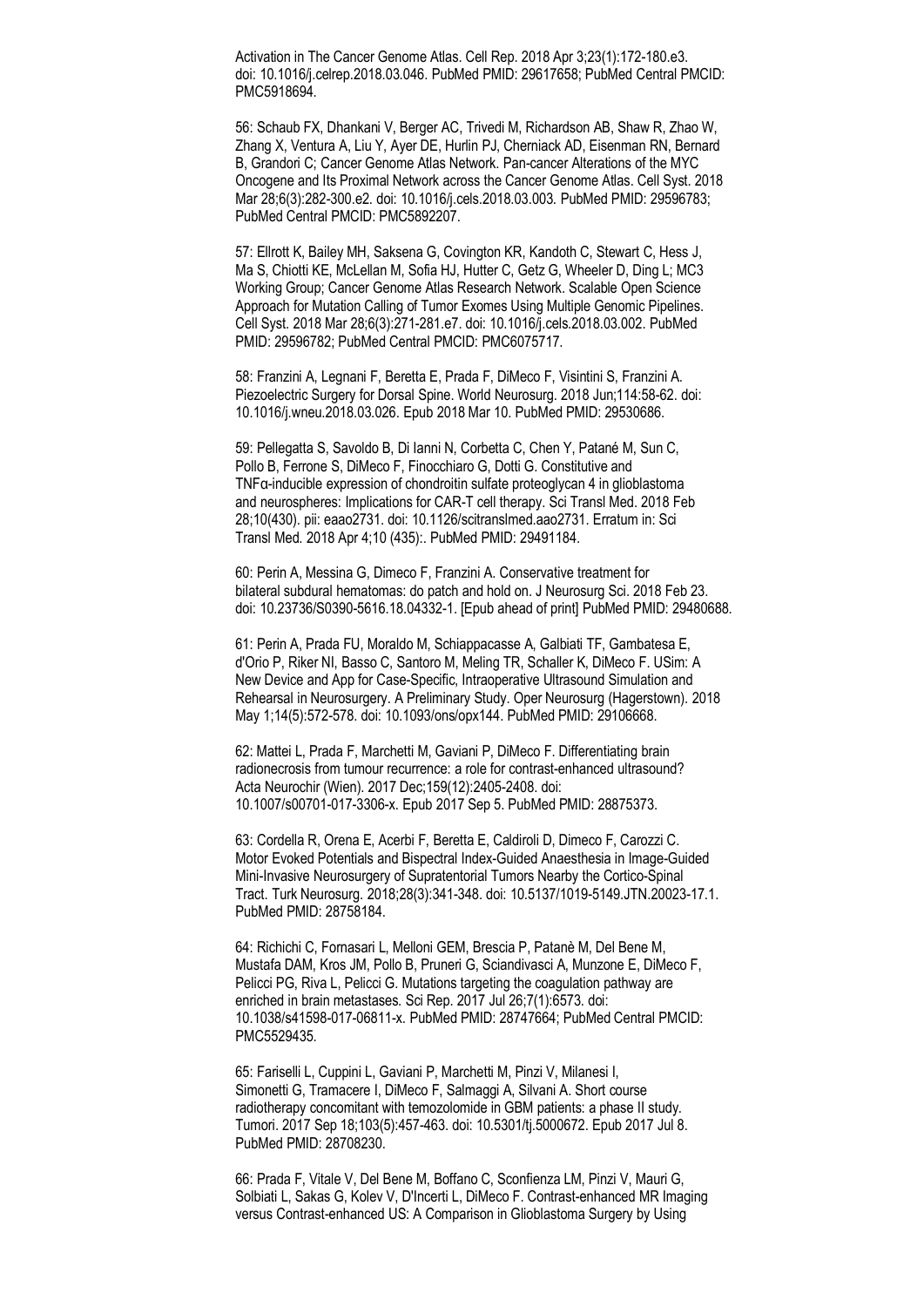Intraoperative Fusion Imaging. Radiology. 2017 Oct;285(1):242-249. doi: 10.1148/radiol.2017161206. Epub 2017 May 29. PubMed PMID: 28562204.

67: Au K, Ram Z, Zadeh G, Aldape K, Balogun J, Barani I, DiMeco F, Goel A, Khu K, Lang FF, Lund-Johansen M, Maldaun M, Tabatabai G, Tonn JC, Westphal M. Proceedings of the WFNS Neuro-Oncology Committee Workshop Rome 2015. Surg Neurol Int. 2016 Dec 12;7(Suppl 40):S963-S975. doi: 10.4103/2152-7806.195563. eCollection 2016. PubMed PMID: 28217379; PubMed Central PMCID: PMC5295139.

68: Prada F, Del Bene M, Faragò G, DiMeco F. Spinal Dural Arteriovenous Fistula: Is There a Role for Intraoperative Contrast-Enhanced Ultrasound? World Neurosurg. 2017 Apr;100:712.e15-712.e18. doi: 10.1016/j.wneu.2017.01.045. Epub 2017 Jan 19. PubMed PMID: 28111313.

69: Saladino A, Lamperti M, Mangraviti A, Legnani FG, Prada FU, Casali C, Caputi L, Borrelli P, DiMeco F. The semisitting position: analysis of the risks and surgical outcomes in a contemporary series of 425 adult patients undergoing cranial surgery. J Neurosurg. 2017 Oct;127(4):867-876. doi: 10.3171/2016.8.JNS16719. Epub 2016 Dec 16. PubMed PMID: 27982770.

70: Mattei L, Prada F, Legnani FG, Perin A, Olivi A, DiMeco F. Neurosurgical tools to extend tumor resection in hemispheric low-grade gliomas: conventional and contrast enhanced ultrasonography. Childs Nerv Syst. 2016 Oct;32(10):1907-14. doi: 10.1007/s00381-016-3186-z. Epub 2016 Sep 20. Review. PubMed PMID: 27659832.

71: Prada F, Del Bene M, DiMeco F. Image guidance in skull base tumor resection: A synergistic approach using intraoperative navigated angiosonography for real-time vessel visualization. Surg Neurol Int. 2016 Sep 13;7:82. doi: 10.4103/2152-7806.190437. eCollection 2016. PubMed PMID: 27656313; PubMed Central PMCID: PMC5025919.

72: Filippini A, Prada F, Del Bene M, DiMeco F. Intraoperative cerebral ultrasound for third ventricle colloid cyst removal: case report. J Ultrasound. 2014 Dec 10;19(3):211-5. doi: 10.1007/s40477-014-0151-0. eCollection 2016 Sep. PubMed PMID: 27635155; PubMed Central PMCID: PMC5005203.

73: Giammattei L, Messerer M, Prada F, DiMeco F. Intramedullary cavernoma: A surgical resection technique. Neurochirurgie. 2017 Nov;63(5):426-429. doi: 10.1016/j.neuchi.2016.04.005. Epub 2016 Sep 8. PubMed PMID: 27615154.

74: Richichi C, Osti D, Del Bene M, Fornasari L, Patanè M, Pollo B, DiMeco F, Pelicci G. Tumor-initiating cell frequency is relevant for glioblastoma aggressiveness. Oncotarget. 2016 Nov 1;7(44):71491-71503. doi: 10.18632/oncotarget.11600. PubMed PMID: 27582543; PubMed Central PMCID: PMC5342095.

75: Del Bene M, Prada F, D'Amico D, DiMeco F. Chronic dorsal subdural haematoma: single aetiology for CNS superficial siderosis and myelopathy. Acta Neurochir (Wien). 2016 Jun;158(6):1129-31. doi: 10.1007/s00701-016-2783-7. Epub 2016 Apr 7. PubMed PMID: 27055529.

76: Prada F, Bene MD, Fornaro R, Vetrano IG, Martegani A, Aiani L, Sconfienza LM, Mauri G, Solbiati L, Pollo B, DiMeco F. Identification of residual tumor with intraoperative contrast-enhanced ultrasound during glioblastoma resection. Neurosurg Focus. 2016 Mar;40(3):E7. doi: 10.3171/2015.11.FOCUS15573. PubMed PMID: 26926065.

77: Aggravi M, De Momi E, DiMeco F, Cardinale F, Casaceli G, Riva M, Ferrigno G, Prattichizzo D. Hand-tool-tissue interaction forces in neurosurgery for haptic rendering. Med Biol Eng Comput. 2016 Aug;54(8):1229-41. doi: 10.1007/s11517-015-1439-8. Epub 2015 Dec 31. PubMed PMID: 26718558.

78: Marchetti M, Bianchi S, Pinzi V, Tramacere I, Fumagalli ML, Milanesi IM, Ferroli P, Franzini A, Saini M, DiMeco F, Fariselli L. Multisession Radiosurgery for Sellar and Parasellar Benign Meningiomas: Long-term Tumor Growth Control and Visual Outcome. Neurosurgery. 2016 May;78(5):638-46. doi: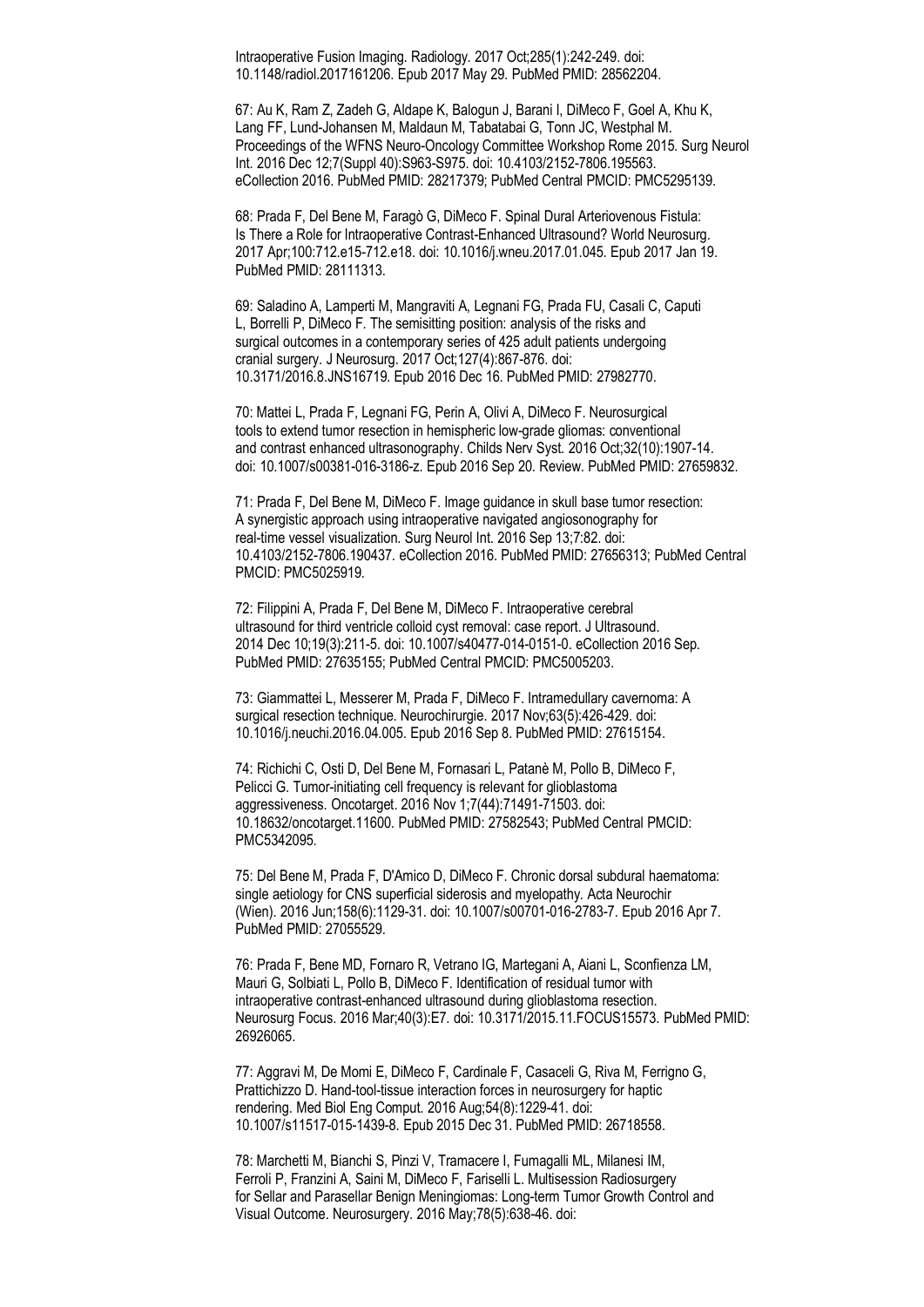10.1227/NEU.0000000000001073. PubMed PMID: 26492428.

79: Vetrano IG, Prada F, Nataloni IF, Bene MD, Dimeco F, Valentini LG. Discrete or diffuse intramedullary tumor? Contrast-enhanced intraoperative ultrasound in a case of intramedullary cervicothoracic hemangioblastomas mimicking a diffuse infiltrative glioma: technical note and case report. Neurosurg Focus. 2015 Aug;39(2):E17. doi: 10.3171/2015.5.FOCUS15162. PubMed PMID: 26235015.

80: Perin A, DiMeco F. Health Literacy and Pseudoliteracy in Neurosurgery: the "C. Besta" Experience. World Neurosurg. 2015 Dec;84(6):1541-3. doi: 10.1016/j.wneu.2015.07.047. Epub 2015 Jul 26. PubMed PMID: 26211855.

81: Prada F, Del Bene M, Casali C, Saladino A, Legnani FG, Perin A, Moiraghi A, Richetta C, Rampini A, Mattei L, Vetrano IG, Fornaro R, Saini M, Martegani A, DiMeco F. Intraoperative Navigated Angiosonography for Skull Base Tumor Surgery. World Neurosurg. 2015 Dec;84(6):1699-707. doi: 10.1016/j.wneu.2015.07.025. Epub 2015 Jul 17. PubMed PMID: 26193670.

82: Prada F, Del Bene M, Moiraghi A, Casali C, Legnani FG, Saladino A, Perin A, Vetrano IG, Mattei L, Richetta C, Saini M, DiMeco F. From Grey Scale B-Mode to Elastosonography: Multimodal Ultrasound Imaging in Meningioma Surgery-Pictorial Essay and Literature Review. Biomed Res Int. 2015;2015:925729. doi: 10.1155/2015/925729. Epub 2015 May 25. Review. PubMed PMID: 26101779; PubMed Central PMCID: PMC4458537.

83: Vetrano IG, Prada F, Erbetta A, DiMeco F. Intraoperative Ultrasound and Contrast-Enhanced Ultrasound (CEUS) Features in a Case of Intradural Extramedullary Dorsal Schwannoma Mimicking an Intramedullary Lesion. Ultraschall Med. 2015 Aug;36(4):307-10. PubMed PMID: 26091001.

84: Cancer Genome Atlas Research Network, Brat DJ, Verhaak RG, et al.. Comprehensive, Integrative Genomic Analysis of Diffuse Lower-Grade Gliomas. N Engl J Med. 2015 Jun 25;372(26):2481-98. doi: 10.1056/NEJMoa1402121. Epub 2015 Jun 10. PubMed PMID: 26061751; PubMed Central PMCID: PMC4530011.

85: Pinzi V, Orsi C, Marchetti M, Milanesi IM, Bianchi LC, DiMeco F, Cuccarini V, Farinotti M, Ferroli P, Finocchiaro G, Franzini A, Fumagalli M, Silvani A, Fariselli L. Erratum to: Radiosurgery reirradiation for high-grade glioma recurrence: a retrospective analysis. Neurol Sci. 2015 Jun;36(6):1085. doi: 10.1007/s10072-015-2200-7. PubMed PMID: 25864116.

86: Prada F, Del Bene M, Saini M, Ferroli P, DiMeco F. Intraoperative cerebral angiosonography with ultrasound contrast agents: how I do it. Acta Neurochir (Wien). 2015 Jun;157(6):1025-9. doi: 10.1007/s00701-015-2412-x. Epub 2015 Apr 9. PubMed PMID: 25854600.

87: Pinzi V, Orsi C, Marchetti M, Milanesi IM, Bianchi LC, DiMeco F, Cuccarini V, Farinotti M, Ferroli P, Finocchiaro G, Franzini A, Fumagalli M, Silvani A, Fariselli L. Radiosurgery reirradiation for high-grade glioma recurrence: a retrospective analysis. Neurol Sci. 2015 Aug;36(8):1431-40. doi: 10.1007/s10072-015-2172-7. Epub 2015 Mar 25. PubMed PMID: 25805705.

88: Mangraviti A, Tzeng SY, Kozielski KL, Wang Y, Jin Y, Gullotti D, Pedone M, Buaron N, Liu A, Wilson DR, Hansen SK, Rodriguez FJ, Gao GD, DiMeco F, Brem H, Olivi A, Tyler B, Green JJ. Polymeric nanoparticles for nonviral gene therapy extend brain tumor survival in vivo. ACS Nano. 2015 Feb 24;9(2):1236-49. doi: 10.1021/nn504905q. Epub 2015 Feb 10. PubMed PMID: 25643235; PubMed Central PMCID: PMC4342728.

89: Tyler B, DiMeco F, Grossman R, Pradilla G. Current and future novel treatments for glioblastoma multiforme. Biomed Res Int. 2014;2014:432195. doi: 10.1155/2014/432195. Epub 2014 Dec 22. PubMed PMID: 25587536; PubMed Central PMCID: PMC4283354.

90: Prada F, Del Bene M, Mattei L, Lodigiani L, DeBeni S, Kolev V, Vetrano I, Solbiati L, Sakas G, DiMeco F. Preoperative magnetic resonance and intraoperative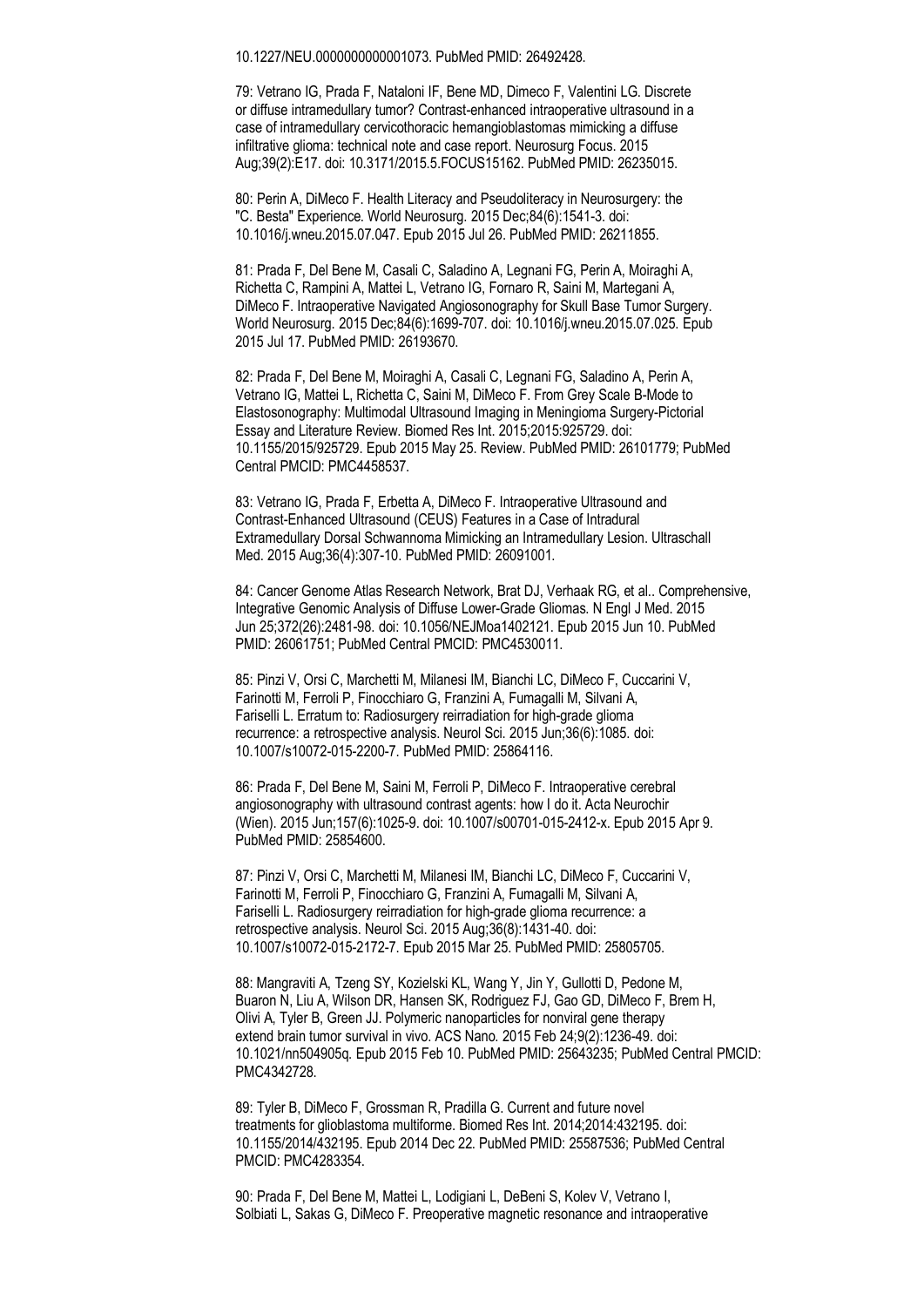ultrasound fusion imaging for real-time neuronavigation in brain tumor surgery. Ultraschall Med. 2015 Apr;36(2):174-86. doi: 10.1055/s-0034-1385347. Epub 2014 Nov 27. PubMed PMID: 25429625.

91: Prada F, DiMeco F. In reply: Using contrast-enhanced ultrasound for brain tumor surgery. Neurosurgery. 2015 Jan;76(1):E105-6. doi: 10.1227/NEU.0000000000000569. PubMed PMID: 25255270.

92: Prada F, Del Bene M, Mattei L, Casali C, Filippini A, Legnani F, Mangraviti A, Saladino A, Perin A, Richetta C, Vetrano I, Moiraghi A, Saini M, DiMeco F. Fusion imaging for intra-operative ultrasound-based navigation in neurosurgery. J Ultrasound. 2014 Jun 24;17(3):243-51. doi: 10.1007/s40477-014-0111-8. eCollection 2014 Sep. PubMed PMID: 25177400; PubMed Central PMCID: PMC4142132.

93: Prada F, Vetrano IG, Filippini A, Del Bene M, Perin A, Casali C, Legnani F, Saini M, DiMeco F. Intraoperative ultrasound in spinal tumor surgery. J Ultrasound. 2014 Jun 7;17(3):195-202. doi: 10.1007/s40477-014-0102-9. eCollection 2014 Sep. PubMed PMID: 25177392; PubMed Central PMCID: PMC4142127.

94: Prada F, Mattei L, Del Bene M, Aiani L, Saini M, Casali C, Filippini A, Legnani FG, Perin A, Saladino A, Vetrano IG, Solbiati L, Martegani A, DiMeco F. Intraoperative cerebral glioma characterization with contrast enhanced ultrasound. Biomed Res Int. 2014;2014:484261. doi: 10.1155/2014/484261. Epub 2014 Jun 12. PubMed PMID: 25013784; PubMed Central PMCID: PMC4075093.

95: Prada F, Perin A, Martegani A, Aiani L, Solbiati L, Lamperti M, Casali C, Legnani F, Mattei L, Saladino A, Saini M, DiMeco F. Intraoperative contrast-enhanced ultrasound for brain tumor surgery. Neurosurgery. 2014 May;74(5):542-52; discussion 552. doi: 10.1227/NEU.0000000000000301. PubMed PMID: 24598809.

96: Nava F, Tramacere I, Fittipaldo A, Bruzzone MG, Dimeco F, Fariselli L, Finocchiaro G, Pollo B, Salmaggi A, Silvani A, Farinotti M, Filippini G. Survival effect of first- and second-line treatments for patients with primary glioblastoma: a cohort study from a prospective registry, 1997-2010. Neuro Oncol. 2014 May;16(5):719-27. doi: 10.1093/neuonc/not316. Epub 2014 Jan 23. PubMed PMID: 24463354; PubMed Central PMCID: PMC3984555.

97: Binder ZA, Siu IM, Eberhart CG, Ap Rhys C, Bai RY, Staedtke V, Zhang H, Smoll NR, Piantadosi S, Piccirillo SG, Dimeco F, Weingart JD, Vescovi A, Olivi A, Riggins GJ, Gallia GL. Podocalyxin-like protein is expressed in glioblastoma multiforme stem-like cells and is associated with poor outcome. PLoS One. 2013 Oct 16;8(10):e75945. doi: 10.1371/journal.pone.0075945. eCollection 2013. PubMed PMID: 24146797; PubMed Central PMCID: PMC3797817.

98: Brennan CW, eta al; TCGA Research Network. The somatic genomic landscape of glioblastoma. Cell. 2013 Oct 10;155(2):462-77. doi: 10.1016/j.cell.2013.09.034. Erratum in: Cell. 2014 Apr 24;157(3):753. PubMed PMID: 24120142; PubMed Central PMCID: PMC3910500.

99: Legnani FG, Saladino A, Casali C, Vetrano IG, Varisco M, Mattei L, Prada F, Perin A, Mangraviti A, Solero CL, DiMeco F. Craniotomy vs. craniectomy for posterior fossa tumors: a prospective study to evaluate complications after surgery. Acta Neurochir (Wien). 2013 Dec;155(12):2281-6. PubMed PMID: 24078114.

100: Munzone E, Casali C, Aurilio G, Botteri E, Perin A, Pelicci G, Brescia P, Sciandivasci A, Adamoli L, Viale G, Dimeco F. Outcome and clinico-biological characteristics of advanced breast cancer patients with surgically resected brain metastases: a multidisciplinary approach. Ecancermedicalscience. 2013 Apr 18;7:309. doi: 10.3332/ecancer.2013.309. Print 2013. PubMed PMID: 23634179; PubMed Central PMCID: PMC3634722.

101: Salmaggi A, Simonetti G, Trevisan E, Beecher D, Carapella CM, DiMeco F, Conti L, Pace A, Filippini G. Perioperative thromboprophylaxis in patients with craniotomy for brain tumours: a systematic review. J Neurooncol. 2013 Jun;113(2):293-303. doi: 10.1007/s11060-013-1115-5. Epub 2013 Mar 30. Review.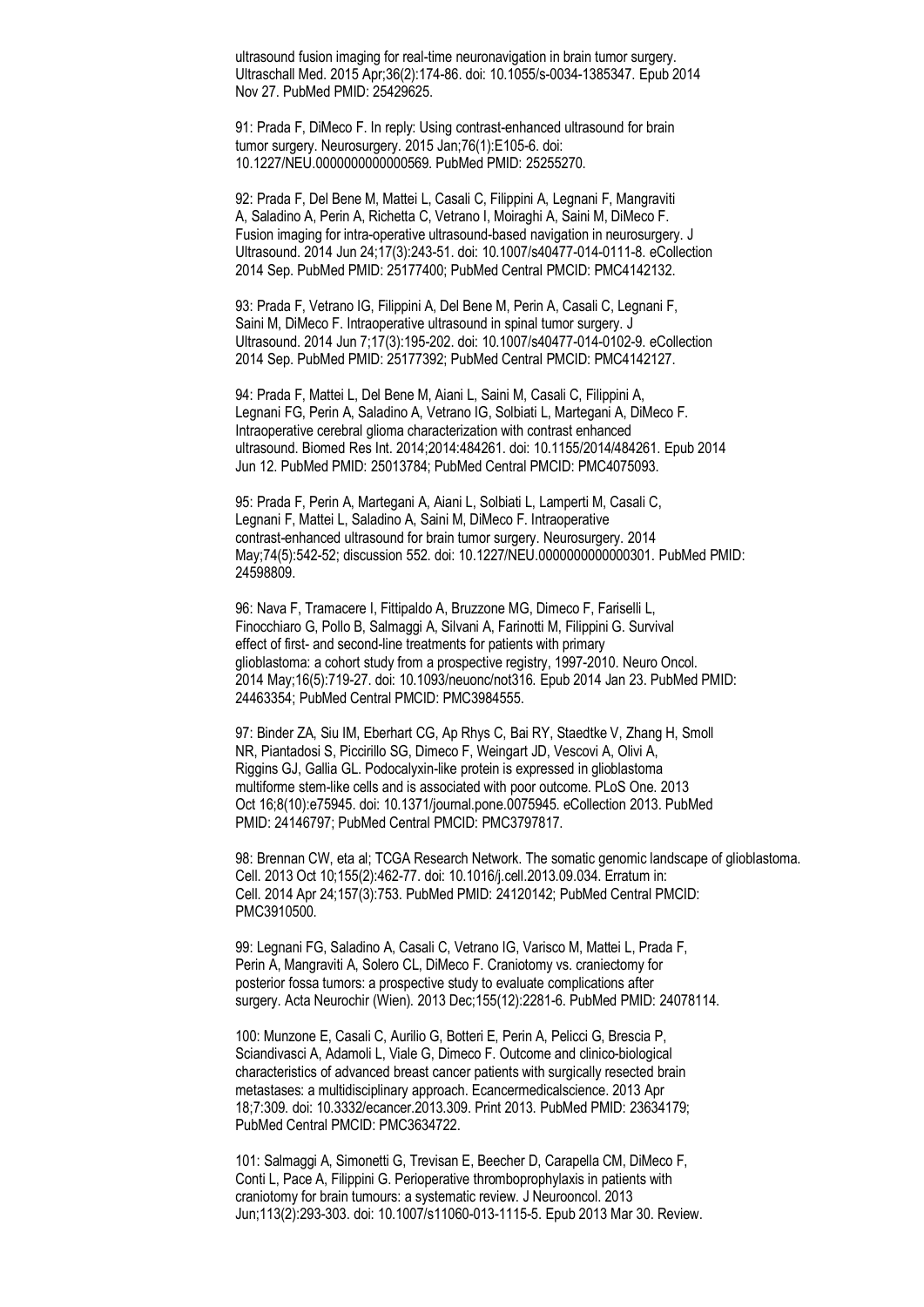#### PubMed PMID: 23543244.

102: Salmaggi A, Milanesi I, Silvani A, Gaviani P, Marchetti M, Fariselli L, Solero CL, Maccagnano C, Casali C, Guzzetti S, Pollo B, Ciusani E, Dimeco F. Prospective study of carmustine wafers in combination with 6-month metronomic temozolomide and radiation therapy in newly diagnosed glioblastoma: preliminary results. J Neurosurg. 2013 Apr;118(4):821-9. doi: 10.3171/2012.12.JNS111893. Epub 2013 Jan 25. PubMed PMID: 23350777.

103: Mangraviti A, Casali C, Cordella R, Legnani FG, Mattei L, Prada F, Saladino A, Contarino VE, Perin A, DiMeco F. Practical assessment of preoperative functional mapping techniques: navigated transcranial magnetic stimulation and functional magnetic resonance imaging. Neurol Sci. 2013 Sep;34(9):1551-7. doi: 10.1007/s10072-012-1283-7. Epub 2012 Dec 25. Erratum in: Neurol Sci. 2014 Mar;35(3):501. Contarino, Valeria Elisa [added]. PubMed PMID: 23266868.

104: Binda E, Visioli A, Giani F, Lamorte G, Copetti M, Pitter KL, Huse JT, Cajola L, Zanetti N, DiMeco F, De Filippis L, Mangiola A, Maira G, Anile C, De Bonis P, Reynolds BA, Pasquale EB, Vescovi AL. The EphA2 receptor drives self-renewal and tumorigenicity in stem-like tumor-propagating cells from human glioblastomas. Cancer Cell. 2012 Dec 11;22(6):765-80. doi: 10.1016/j.ccr.2012.11.005. PubMed PMID: 23238013; PubMed Central PMCID: PMC3922047.

105: Ferroli P, Caldiroli D, Acerbi F, Scholtze M, Piro A, Schiariti M, Orena EF, Castiglione M, Broggi M, Perin A, DiMeco F. Application of an aviation model of incident reporting and investigation to the neurosurgical scenario: method and preliminary data. Neurosurg Focus. 2012 Nov;33(5):E7. doi: 10.3171/2012.9.FOCUS12252. Review. PubMed PMID: 23116102.

106: Corsini E, Ciusani E, Gaviani P, Silvani A, Canazza A, Bernardi G, Calatozzolo C, DiMeco F, Salmaggi A. Decrease in circulating endothelial progenitor cells in treated glioma patients. J Neurooncol. 2012 May;108(1):123-9. doi: 10.1007/s11060-012-0805-8. Epub 2012 Feb 14. Erratum in: J Neurooncol. 2012 May;108(1):131. Meco, Francesco Di [corrected to DiMeco, Francesco]. PubMed PMID: 22350374.

107: Cordella R, Acerbi F, Marras CE, Carozzi C, Vailati D, Saini M, Tringali G, Ferroli P, Dimeco F, Franzini A, Broggi G. Risk of seizures during intraoperative electrocortical stimulation of brain motor areas: a retrospective study on 50 patients. Neurol Sci. 2013 Jan;34(1):63-70. doi: 10.1007/s10072-012-0968-2. Epub 2012 Feb 17. PubMed PMID: 22350148.

108: Prada F, Saladino A, Giombini S, Erbetta A, Saini M, DiMeco F, Lodrini S. Spinal cord herniation: management and outcome in a series of 12 consecutive patients and review of the literature. Acta Neurochir (Wien). 2012 Apr;154(4):723-30. doi: 10.1007/s00701-011-1265-1. Review. PubMed PMID: 22290791.

109: Bizzi A, Nava S, Ferrè F, Castelli G, Aquino D, Ciaraffa F, Broggi G, DiMeco F, Piacentini S. Aphasia induced by gliomas growing in the ventrolateral frontal region: assessment with diffusion MR tractography, functional MR imaging and neuropsychology. Cortex. 2012 Feb;48(2):255-72. doi: 10.1016/j.cortex.2011.11.015. Epub 2011 Dec 7. PubMed PMID: 22236887.

110: Attenello F, Raza SM, Dimeco F, Olivi A. Chemotherapy for brain tumors with polymer drug delivery. Handb Clin Neurol. 2012;104:339-53. doi: 10.1016/B978-0-444-52138-5.00022-0. Review. PubMed PMID: 22230452.

111: He J, Liu Y, Zhu T, Zhu J, Dimeco F, Vescovi AL, Heth JA, Muraszko KM, Fan X, Lubman DM. CD90 is identified as a candidate marker for cancer stem cells in primary high-grade gliomas using tissue microarrays. Mol Cell Proteomics. 2012 Jun;11(6):M111.010744. doi: 10.1074/mcp.M111.010744. Epub 2011 Dec 27. PubMed PMID: 22203689; PubMed Central PMCID: PMC3433900.

112: Silvani A, Gaviani P, Lamperti E, Botturi A, Dimeco F, Franzini A, Ferroli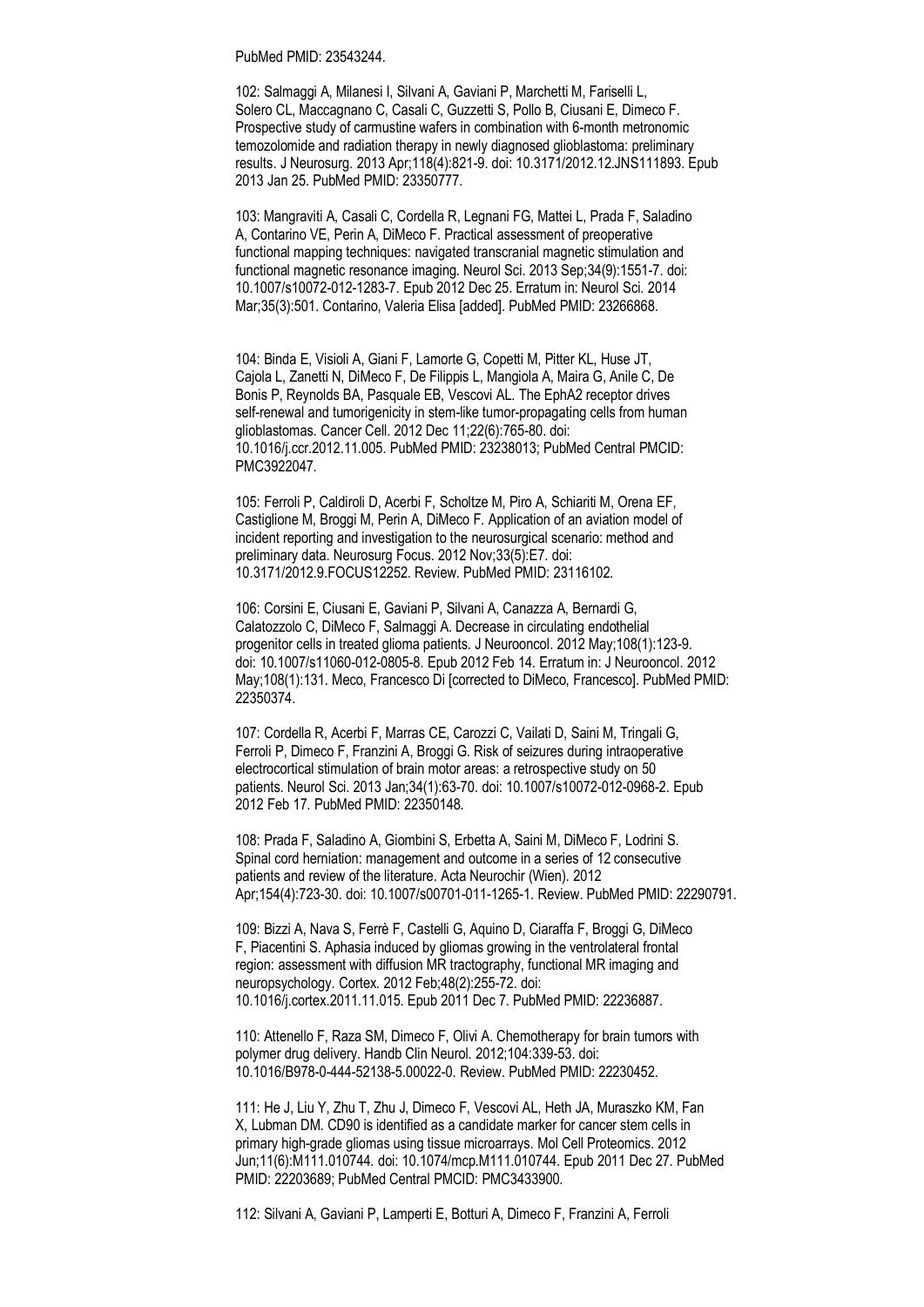P, Fariselli L, Milanesi I, Erbetta A, Pollo B, Salmaggi A. Adult medulloblastoma: multiagent chemotherapy with cisplatinum and etoposide: a single institutional experience. J Neurooncol. 2012 Feb;106(3):595-600. doi: 10.1007/s11060-011-0696-0. Epub 2011 Aug 27. PubMed PMID: 21874383.

113: Zhu TS, Costello MA, Talsma CE, Flack CG, Crowley JG, Hamm LL, He X, Hervey-Jumper SL, Heth JA, Muraszko KM, DiMeco F, Vescovi AL, Fan X. Endothelial cells create a stem cell niche in glioblastoma by providing NOTCH ligands that nurture self-renewal of cancer stem-like cells. Cancer Res. 2011 Sep 15;71(18):6061-72. doi: 10.1158/0008-5472.CAN-10-4269. Epub 2011 Jul 25. PubMed PMID: 21788346; PubMed Central PMCID: PMC3355476.

114: He J, Liu Y, Zhu TS, Xie X, Costello MA, Talsma CE, Flack CG, Crowley JG, Dimeco F, Vescovi AL, Fan X, Lubman DM. Glycoproteomic analysis of glioblastoma stem cell differentiation. J Proteome Res. 2011 Jan 7;10(1):330-8. doi: 10.1021/pr101158p. Epub 2010 Dec 16. PubMed PMID: 21110520; PubMed Central PMCID: PMC3017630.

115: He J, Liu Y, Xie X, Zhu T, Soules M, DiMeco F, Vescovi AL, Fan X, Lubman DM. Identification of cell surface glycoprotein markers for glioblastoma-derived stem-like cells using a lectin microarray and LC-MS/MS approach. J Proteome Res. 2010 May 7;9(5):2565-72. doi: 10.1021/pr100012p. PubMed PMID: 20235609; PubMed Central PMCID: PMC2866009.

116: Fan X, Khaki L, Zhu TS, Soules ME, Talsma CE, Gul N, Koh C, Zhang J, Li YM, Maciaczyk J, Nikkhah G, Dimeco F, Piccirillo S, Vescovi AL, Eberhart CG. NOTCH pathway blockade depletes CD133-positive glioblastoma cells and inhibits growth of tumor neurospheres and xenografts. Stem Cells. 2010 Jan;28(1):5-16. doi: 10.1002/stem.254. PubMed PMID: 19904829; PubMed Central PMCID: PMC2878196.

117: Salmaggi A, Maderna E, Calatozzolo C, Gaviani P, Canazza A, Milanesi I, Silvani A, DiMeco F, Carbone A, Pollo B. CXCL12, CXCR4 and CXCR7 expression in brain metastases. Cancer Biol Ther. 2009 Sep;8(17):1608-14. Epub 2009 Sep 6. PubMed PMID: 19625779.

118: Sun P, Xia S, Lal B, Eberhart CG, Quinones-Hinojosa A, Maciaczyk J, Matsui W, Dimeco F, Piccirillo SM, Vescovi AL, Laterra J. DNER, an epigenetically modulated gene, regulates glioblastoma-derived neurosphere cell differentiation and tumor propagation. Stem Cells. 2009 Jul;27(7):1473-86. doi: 10.1002/stem.89. PubMed PMID: 19544453; PubMed Central PMCID: PMC2935595.

119: Zaidi HA, Kosztowski T, DiMeco F, Quiñones-Hinojosa A. Origins and clinical implications of the brain tumor stem cell hypothesis. J Neurooncol. 2009 May;93(1):49-60. doi: 10.1007/s11060-009-9856-x. Epub 2009 May 9. Review. PubMed PMID: 19430882; PubMed Central PMCID: PMC2697817.

120: Piccirillo SG, Combi R, Cajola L, Patrizi A, Redaelli S, Bentivegna A, Baronchelli S, Maira G, Pollo B, Mangiola A, DiMeco F, Dalprà L, Vescovi AL. Distinct pools of cancer stem-like cells coexist within human glioblastomas and display different tumorigenicity and independent genomic evolution. Oncogene. 2009 Apr 16;28(15):1807-11. doi: 10.1038/onc.2009.27. Epub 2009 Mar 16. PubMed PMID: 19287454.

121: Silvani A, Gaviani P, Lamperti EA, Eoli M, Falcone C, Dimeco F, Milanesi IM, Erbetta A, Boiardi A, Fariselli L, Salmaggi A. Cisplatinum and BCNU chemotherapy in primary glioblastoma patients. J Neurooncol. 2009 Aug;94(1):57-62. doi: 10.1007/s11060-009-9800-0. Epub 2009 Feb 11. PubMed PMID: 19212704.

122: DiMeco F, Li KW, Casali C, Ciceri E, Giombini S, Filippini G, Broggi G, Solero CL. Meningiomas invading the superior sagittal sinus: surgical experience in 108 cases. Neurosurgery. 2008 Jun;62(6 Suppl 3):1124-35. doi: 10.1227/01.neu.0000333779.73940.c4. PubMed PMID: 18695534.

123: Gessi M, Legnani FG, Maderna E, Casali C, Solero CL, Pollo B, DiMeco F. Mucinous low-grade adenocarcinoma arising in an intracranial enterogenous cyst: case report. Neurosurgery. 2008 Apr;62(4):E972-3; discussion E973. doi: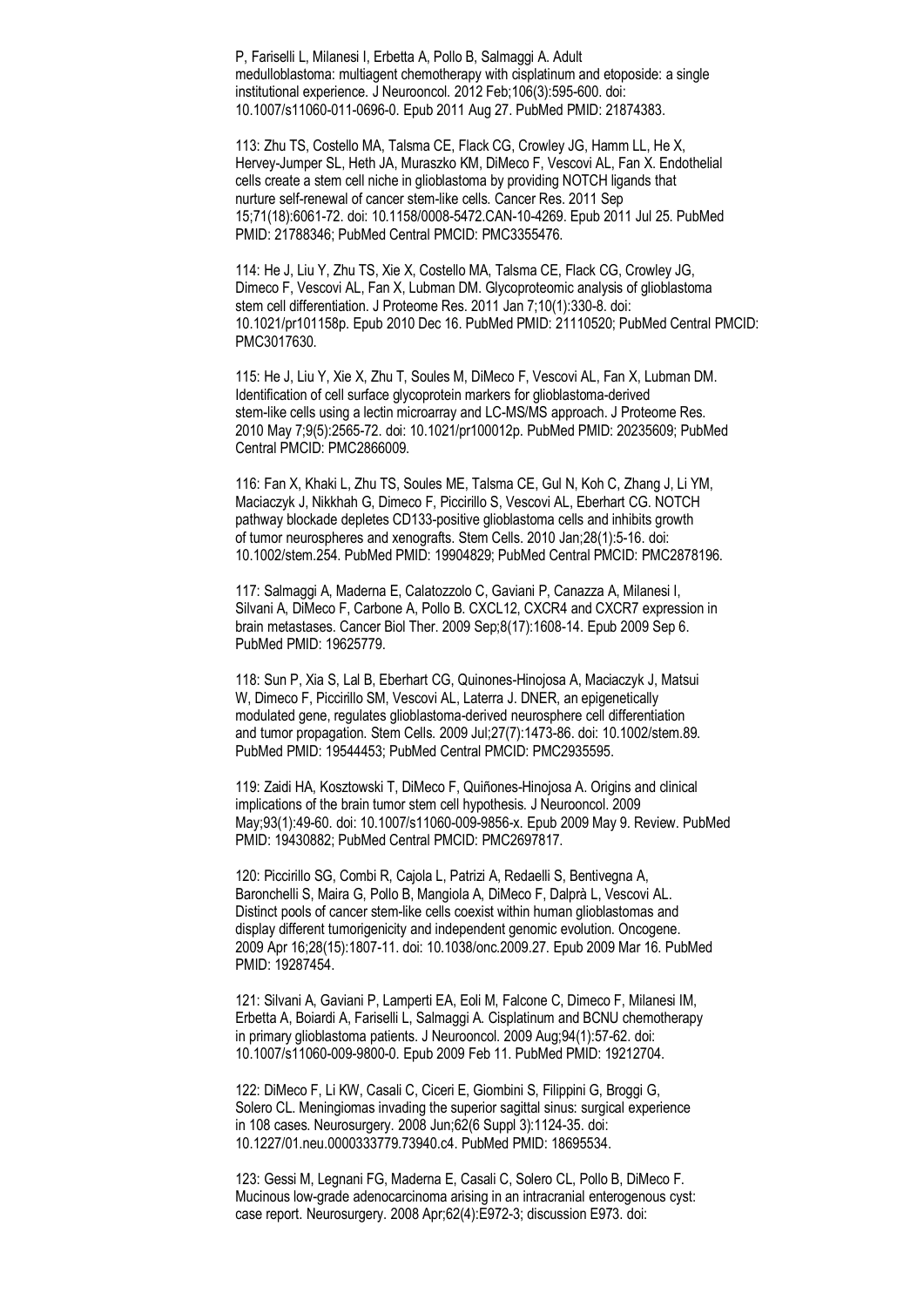10.1227/01.neu.0000318186.10536.f6. PubMed PMID: 18496166.

124: Bar EE, Chaudhry A, Lin A, Fan X, Schreck K, Matsui W, Piccirillo S, Vescovi AL, DiMeco F, Olivi A, Eberhart CG. Cyclopamine-mediated hedgehog pathway inhibition depletes stem-like cancer cells in glioblastoma. Stem Cells. 2007 Oct;25(10):2524-33. Epub 2007 Jul 12. PubMed PMID: 17628016; PubMed Central PMCID: PMC2610257.

125: Piccirillo SG, Reynolds BA, Zanetti N, Lamorte G, Binda E, Broggi G, Brem H, Olivi A, Dimeco F, Vescovi AL. Bone morphogenetic proteins inhibit the tumorigenic potential of human brain tumour-initiating cells. Nature. 2006 Dec 7;444(7120):761-5. PubMed PMID: 17151667.

126: Lesniak MS, Sampath P, DiMeco F, Viglione MP, Tyler BM, Pardoll DM, Brem H. Comparative analysis of paracrine immunotherapy in experimental brain tumors. Neurosurg Focus. 2000 Dec 15;9(6):e4. PubMed PMID: 16817687.

127: Sampath P, Rhines LD, DiMeco F, Tyler BM, Park MC, Brem H. Interstitial docetaxel (taxotere), carmustine and combined interstitial therapy: a novel treatment for experimental malignant glioma. J Neurooncol. 2006 Oct;80(1):9-17. Epub 2006 Apr 25. PubMed PMID: 16636748; PubMed Central PMCID: PMC1780249.

128: Legnani FG, Pradilla G, Thai QA, Fiorindi A, Recinos PF, Tyler BM, Gaini SM, DiMeco F, Brem H, Olivi A. Lactacystin exhibits potent anti-tumor activity in an animal model of malignant glioma when administered via controlled-release polymers. J Neurooncol. 2006 May;77(3):225-32. PubMed PMID: 16609837; PubMed Central PMCID: PMC1635004.

129: Pradilla G, Legnani FG, Petrangolini G, Francescato P, Chillemi F, Tyler BM, Gaini SM, Brem H, Olivi A, DiMeco F. Local delivery of a synthetic endostatin fragment for the treatment of experimental gliomas. Neurosurgery. 2005 Nov;57(5):1032-40; discussion 1032-40. PubMed PMID: 16284573; PubMed Central PMCID: PMC1635009.

130: DiMeco F, Li KW, Casali C, Ciceri E, Giombini S, Filippini G, Broggi G, Solero CL. Meningiomas invading the superior sagittal sinus: surgical experience in 108 cases. Neurosurgery. 2004 Dec;55(6):1263-72; discussion 1272-4. PubMed PMID: 15574208.

131: Galli R, Binda E, Orfanelli U, Cipelletti B, Gritti A, De Vitis S, Fiocco R, Foroni C, Dimeco F, Vescovi A. Isolation and characterization of tumorigenic, stem-like neural precursors from human glioblastoma. Cancer Res. 2004 Oct 1;64(19):7011-21. PubMed PMID: 15466194.

132: DiMeco F, Li KW, Mendola C, Cantú G, Solero CL. Craniotomies without burr holes using an oscillating saw. Acta Neurochir (Wien). 2004 Sep;146(9):995-1001; discussion 1001. Epub 2004 Jun 30. PubMed PMID: 15340811.

133: Li KW, Ciceri E, Lasio G, Solero CL, DiMeco F. Shunt migration into the sphenoid sinus: case report. Neurosurgery. 2003 Aug;53(2):441-3; discussion 443. PubMed PMID: 12925265.

134: Legnani FG, Pradilla G, Wang PP, Brem H, Olivi A, Dimeco F. Local delivery of antineoplastic agents using biodegradable polymers for the treatment of malignant brain tumors. Expert Rev Neurother. 2003 Jul;3(4):533-46. doi: 10.1586/14737175.3.4.533. PubMed PMID: 19810937.

135: Marras C, Mendola C, Legnani FG, DiMeco F. Immunotherapy and biological modifiers for the treatment of malignant brain tumors. Curr Opin Oncol. 2003 May;15(3):204-8. Review. PubMed PMID: 12778012.

136: Rhines LD, Sampath P, DiMeco F, Lawson HC, Tyler BM, Hanes J, Olivi A, Brem H. Local immunotherapy with interleukin-2 delivered from biodegradable polymer microspheres combined with interstitial chemotherapy: a novel treatment for experimental malignant glioma. Neurosurgery. 2003 Apr;52(4):872-9; discussion 879-80. PubMed PMID: 12657184.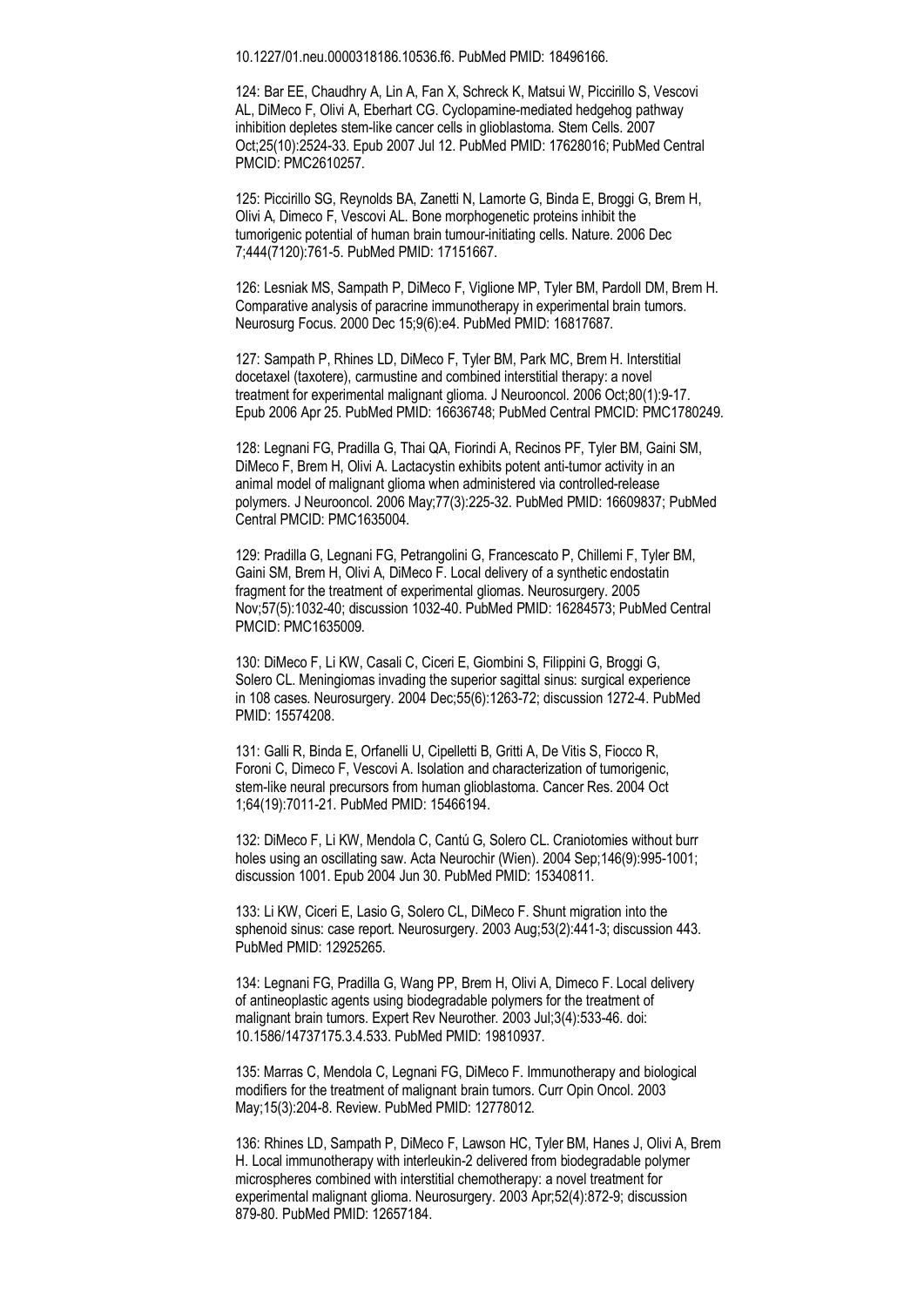137: Carson BS Sr, Wu Q, Tyler B, Sukay L, Raychaudhuri R, DiMeco F, Clatterbuck RE, Olivi A, Guarnieri M. New approach to tumor therapy for inoperable areas of the brain: chronic intraparenchymal drug delivery. J Neurooncol. 2002 Nov;60(2):151-8. PubMed PMID: 12635662.

138: DiMeco F, Li KW, Tyler BM, Wolf AS, Brem H, Olivi A. Local delivery of mitoxantrone for the treatment of malignant brain tumors in rats. J Neurosurg. 2002 Nov;97(5):1173-8. PubMed PMID: 12450040.

139: Wu Q, Tyler B, Sukay L, Rhines L, DiMeco F, Clatterbuck RE, Guarnieri M, Carson BS Sr. Experimental rodent models of brainstem tumors. Vet Pathol. 2002 May;39(3):293-9. PubMed PMID: 12014493.

140: Dimeco F, Rizzo P, Li KW, Ciceri E, Casali C, Pollo B, Lasio G. Pigment villonodular synovitis of the spine. Case report and review of the literature. J Neurosurg Sci. 2001 Dec;45(4):216-9; discussion 219. Review. PubMed PMID: 11912473.

141: Hanes J, Sills A, Zhao Z, Suh KW, Tyler B, DiMeco F, Brat DJ, Choti MA, Leong KW, Pardoll DM, Brem H. Controlled local delivery of interleukin-2 by biodegradable polymers protects animals from experimental brain tumors and liver tumors. Pharm Res. 2001 Jul;18(7):899-906. PubMed PMID: 11496947.

142: Solero CL, DiMeco F, Sampath P, Mattavelli F, Pizzi N, Salvatori P, Cantù G. Combined anterior craniofacial resection for tumors involving the cribriform plate: early postoperative complications and technical considerations. Neurosurgery. 2000 Dec;47(6):1296-304; discussion 1304-5. PubMed PMID: 11126900.

143: DiMeco F, Clatterbuck RE, Li KW, McCarthy EF, Olivi A. Synovitis, acne, pustulosis, hyperostosis, and osteitis syndrome presenting as a primary calvarial lesion. Case report and review of the literature. J Neurosurg. 2000 Oct;93(4):693-7. PubMed PMID: 11014551.

144: Olivi A, DiMeco F, Bohan E, Brem H. Developing new methods for the treatment of malignant brain tumours: local delivery of anti-neoplastic agents using biodegradable polymers. Forum (Genova). 2000 Apr-Jun;10(2):152-65. Review. PubMed PMID: 10875976.

145: DiMeco F, Rhines LD, Hanes J, Tyler BM, Brat D, Torchiana E, Guarnieri M, Colombo MP, Pardoll DM, Finocchiaro G, Brem H, Olivi A. Paracrine delivery of IL-12 against intracranial 9L gliosarcoma in rats. J Neurosurg. 2000 Mar;92(3):419-27. PubMed PMID: 10701528.

146: Sampath P, Hanes J, DiMeco F, Tyler BM, Brat D, Pardoll DM, Brem H. Paracrine immunotherapy with interleukin-2 and local chemotherapy is synergistic in the treatment of experimental brain tumors. Cancer Res. 1999 May 1;59(9):2107-14. PubMed PMID: 10232596.

147: Benedetti S, Bruzzone MG, Pollo B, DiMeco F, Magrassi L, Pirola B, Cirenei N, Colombo MP, Finocchiaro G. Eradication of rat malignant gliomas by retroviral-mediated, in vivo delivery of the interleukin 4 gene. Cancer Res. 1999 Feb 1;59(3):645-52. PubMed PMID: 9973213.

148: Benedetti S, Dimeco F, Pollo B, Cirenei N, Colombo BM, Bruzzone MG, Cattaneo E, Vescovi A, Didonato S, Colombo MP, Finocchiaro G. Limited efficacy of the HSV-TK/GCV system for gene therapy of malignant gliomas and perspectives for the combined transduction of the interleukin-4 gene. Hum Gene Ther. 1997 Jul 20;8(11):1345-53. PubMed PMID: 9295129.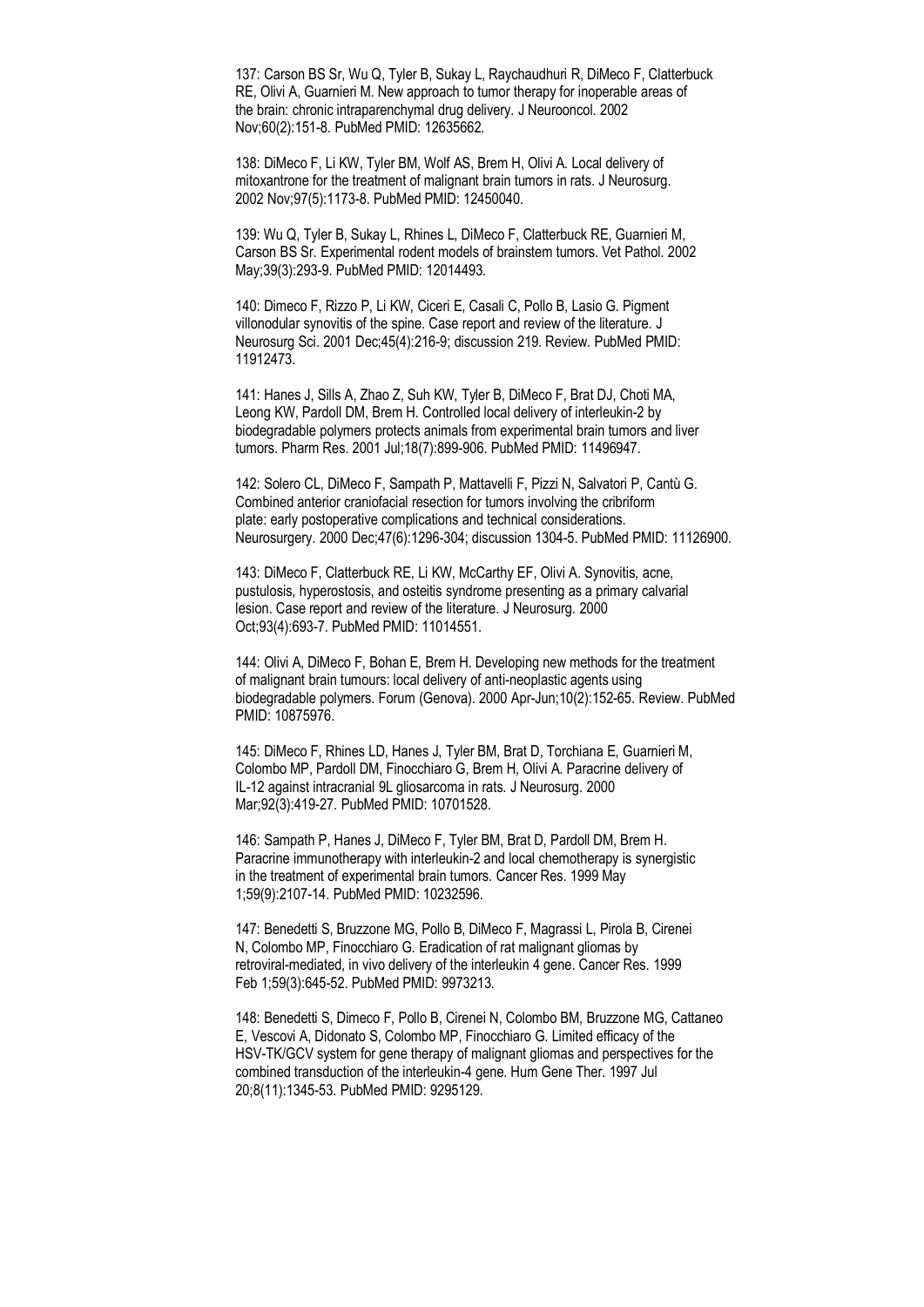**BOOK CHAPTERS**

- 1. **F. DiMeco**, A. Quinones-Hinojosa. Brain Tumor Stem Cells, in H. Richard Winn (ed), **Youman's Neurological Surgery, 7 th edition**. Philadelphia, PA, Elsevier, Chapter 112, 2017
- 2. Del Bene M, **Di Meco F**, Prada F (2016). Contrast-Enhanced Ultrasound (CEUS) in Neurosurgery. In: (a cura di): F. Prada; L. Solbiati; A. Martegani; F. DiMeco, Intraoperative Ultrasound (IOUS) in Neurosurgery: from Standard B-mode to Elastosonography.. p. 159-169, Springer, ISBN: 9783319252667, doi: 10.1007/978-3-319-25268-1\_13
- 3. Prada F, Del Bene M, Moiraghi A, **DiMeco F.** (2016). Echographic Brain Semeiology and Topographic Anatomy According to Surgical Approaches. In: (a cura di): F. Prada; L. Solbiati; A. Martegani; F. Di Meco, Intraoperative Ultrasound (IOUS) in Neurosurgery: From Standard B-mode to Elastosonography. p. 29-39, Springer, ISBN: 9783319252667, doi: 10.1007/978-3-319-25268- 1\_4
- 4. V. Biassoni, C. Casali, E. Schiavello, **F. DiMeco,** M. Massimino. Brain Tumors in Childhood. C. Colosimo, A. Gil-Nagel, N.E. Gilhus, A. Rapoport, O. Williams, **Handbook of Neurological Therapy,** Chapter 39. Oxford, New York, NY, 2015
- 5. A. Saladino, R. Attanasio, **F. DiMeco,** R. Cozzi. Pituitary Adenomas. C. Colosimo, A. Gil-Nagel, N.E. Gilhus, A. Rapoport, O. Williams, **Handbook of Neurological Therapy,** Chapter 36. Oxford, New York, NY, 2015
- 6. **F. DiMeco,** G. Pradilla, C.L. Solero. Parasagittal Meningiomas in O. Al-Mefty, M. McDermott, F. DeMonte, **Meningiomas 2 nd Edition,** Chapter 16. Thieme, New York, NY, 2011
- 7. **F. DiMeco**, L. Bello. Low Grade Gliomas, in A. Quinones-Hinojasa, C. Hickson **Schmidek & Sweet Operative Neurological Techniques, 6 th Edition**. Elsevier
- 8. F. Attenello, S.M. Raza, **F. DiMeco** MD, A. Olivi Chemotherapy for Brain Tumors with Polymer Drug Delivery in **Handbook of Neurology**, Vol 104 (3rd series) Chapter 22 - Neuro-oncology W. Grisold and R. Soffietti, Eds. 2012 Elsevier B.V.
- 9. **F. DiMeco**, A. Quinones-Hinojosa. Brain Tumor Stem Cells, in H. Richard Winn (ed), **Youman's Neurological Surgery, 6 th edition**. WB Saunders, Philadelphia, Chapter 98, PA 1102 1107, 2011
- 10. A. Olivi, L. Rhines, **F. DiMeco**. Brain tumors during pregnancy, in H. Richard Winn (ed), **Youman's Neurological Surgery, 5 th edition**. WB Saunders, Philadelphia, PA: 867-876, 2003.
- 11. **F. DiMeco**, H. Brem, J.D. Weingart, A. Olivi. Gliadel: a new method for the treatment of brain tumors. In: **Drug Delivery Systems in Cancer Therapy**. D.M. Brown ed., Humana Press Inc, Totowa, NJ: 215-227, 2003
- 12. **F. DiMeco,** G. Petrangolini, P. Rizzo, A. Olivi, H.Brem. Polimeri biodegradabili e rilascio locale di chemioterapici. In: **La terapia dei tumori cerebrali maligni nell'adulto e nel bambino**. A. Sghirlanzoni, A. Boiardi eds., Springer-Verlag Italia, Milano: 139-145, 2002
- 13. S. Benedetti, **F. DiMeco**, N. Cirenei, M.G. Bruzzone, B. Pollo, N. Florio, L. Caposio, M.P. Colombo, E. Cattaneo, and G. Finocchiaro. IL-4 gene transfer for the treatment of experimental gliomas. In: **Gene Therapy of Cancer,** Walden ed., Plenum Press, New York: 315-321, 1998.
- 14. G.C. Nicola, G. Lasio, P. Roccucci, G. Tonnarelli, S. Visintini, L. Valentini, C. Solero, F. DiMeco. Craniopharingiomas: a review of 74 surgical cases. In "skull base surgery – First International Skull Base Congress – Hannover 1992" Samii eds. Karger, Basel 430 – 432, 1994
- 1. C.L. Solero, G. Cantu', G. Lasio, F. Mattavelli, F. Salvatori,L. Valentini, S.V isintini, **F. DiMeco** Esperienza su 105 casi di tumori craniofacciali trattati con approccio chirurgico combinato. [Experience with 105 cases of craniofacial tumors operated using a combined surgical approach] **Neuroradiologia**, G.Pero Eds., Del centauro, Milano, 99-102, 1994
- 2. C.L. Solero, G. Lasio, L. Valentini, **F. DiMeco**, S. Visintini, E. Ciceri. I meningiomi iperostosanti della piccola e grande ala sfenoidale. Considerazioni su 16 casi operati. [Hyperostosing meningiomas of the greater and lesser sphenoid wings. Review of 16 operated cases] **Neuroradiologia**, G.Pero Eds., Del Centauro, Milano, 103-106, 1994
- 3. G. Lasio, C.L. Solero, S. Visintini, L. Valentini, **F. DiMeco**, S. Giombini. Meningiomi del forame magno: risultati in 21 casi operati. **Neuroradiologia**. [Foramen magnum meningiomas: results of surgical treatment in 21 cases] G. Pero Eds., Del Centauro, Milano, 107-109, 1994
- 4. C.L. Solero, C. Cimino, G. Lasio, E. Ciceri, **F. DiMeco**. L'utilizzo dell'angiografo digitale portatile nel trattamento chirurgico delle fistole arterovenose durali spinali. [Role of intraoperative angiography in the treatment of dural arterio-venous fistulas] **Neuroradiologia**, G. Pero Eds., Del Centauro, Milano, 335-337, 1994
- **SELECTION OF INVITED LECTURES AND PRESENTATIONS**

**ORIGINAL REPORTS (NON** 

**PEER REVIEWED)**

- 1. **F. DiMeco.** "Imaging intraoperatorio: la bella e la bestia." Neuro-oncologia chirurgica 2.0. March 15- 16, 2018 in Messina, Italy
- 2. **F. DiMeco. "**A High-Tech Playground for the Next Generation Neurosurgeons: Real-time Intraoperative Imaging, Virtual Reality, Simulation and New Paradigms of Training in Neurosurgery." Johns Hokins University School of Medicine – March 22, 2018 Baltimore MD – USA.
- 3. **F. DiMeco**. "Intraoperative real time navigation and new tracers technology for brain gliomas" at the 29th International Congress of the Society for Medical Innovation and Technology - November 9-10, 2017 in Turin, Italy.
- 4. **F. DiMeco.** "Use of Ultrasound in Neurocranial Surgery" at the Third Annual Selected Topics in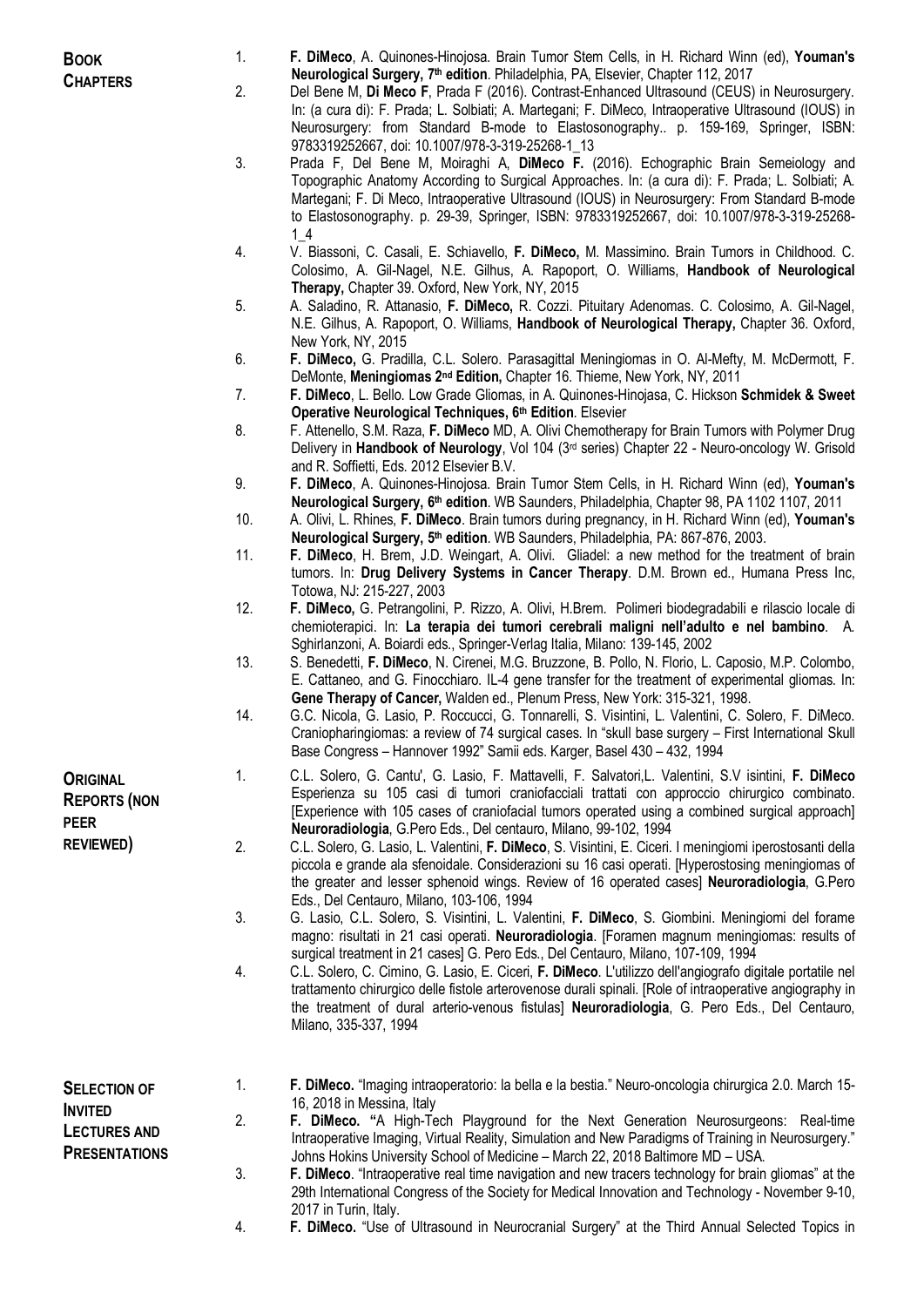Craniomaxillofacial Surgery - November 4-5, 2017 in Boston, USA.

- 5. **F DiMeco.** "Using Ultrasound in neurosurgical oncology;" "Is there a role for simulation?" "Ultrasound guided surgery Neurosurgical training: from virtual reality to simulation" at the European Association of Neurosurgical Societies (EANS) Congress - October 1-5, 2017 in Venice, Italy.
- 6. **F. DiMeco.** "Intraoperative fluorescence technologies: current status and outlook" at the 66th National Congress of the Società Italiana di Neurochirurgia (SiNch) - June 21-23, 2017 in Verona, Italy.
- 7. **F. DiMeco.** "New Teaching Perspectives" at the 20 Years of Endoscopic Endonasal Surgey. History, ideas and friends on the Gulf of Naples - May 26th, 2017 in Naples, Italy.
- 8. **F. DiMeco.** "Realtà virtuale e apprendimento chirurgico- Virtual reality and surgical comparehension" at Fundamenta Neurochirurgica III, Processi formativi in Neurochirurgia- Training in Neurosurgery - January 21, 2017 in Modena, Italy.
- 9. **F. DiMeco.** "Introduction to Simulation" at the European Association of Neurosurgical Societies (EANS) Training Course - January 1-5, 2017 in Vilnius, Lithuania
- 10. **F. DiMeco.** "Intraoperative 3D Ultrasound guidance and neurosurgical simulation" at the Department of Neurosurgery, University of Geneva Medical Centre, HUG - November 29-30, 2016, in Geneva, Switzerland.
- 11. **F. DiMeco.** "Come ottimizzare la radicalità chirurgica" at the XX Congresso Nazionale e Corso residenziale dell'Associazione Italiana di Neuro-Oncologia - November 6-8, 2016 in Naples, Italy.
- 12. **F. DiMeco.** "The transcranial perspective" at the Endoscopic Endonasal & Transcranial skull base approaches Hands-on Course: 16th International workshop - November 3-4, 2016 in Naples, Italy.
- 13. **F. DiMeco.** "Contrast-enhanced MRI versus Contrast-enhanced ultrasound: a comparison in glioblastoma surgery using intraoperative fusion imaging;" "Chronic dorsal subdural haematoma: single aetiology for CNS superficial siderosis and myelopathy;" From grey scale B-mode to elastosonography: multimodal ultrasound imaging in glioma surgery" at the 65th Congress Naionale della Society Italiana Neurichirurgia - October 19-21, 2016 in Rome, Italy.
- 14. **F. DiMeco.** "Part 2: MISCELLANEOUS COMPLICATIONS Educational Day: Neurological complications of cancer". Session Chair at 12<sup>th</sup> Meeting of the European Association of Neurooncology (EANO) – October 13-16, 2016 in Heidelberg, Germany.
- 15. **F. DiMeco.** "3D and Real time ultrasound guided resection" at the Carolyn Frye-Halloran Symposium - October 6th, 2016 in Boston, USA.
- 16. **F. DiMeco.** "Intraoperative Ultrasound" at the Tumor Selection Satellite Symposium and CNS Annual Meeting, Tumor and Board Joint Section – September 23 – 28, 2016
- 17. **F. DiMeco.** "Ultrasound-based real-time image-guided surgery for brain tumours: Development, potentials, and learning objectives of an operator dependent procedure" at the European Association of Neurosurgical Societies (EANS) Congress - September 4-8, 2016 in Athens, Greece.
- 18. **F. DiMeco.** "Future smart surgical approaches for brain metastases" at the Future Horizons in Lung Cancer, Royal Society of Medicine - September 1-2, 2016 in London, UK.
- 19. **F. DiMeco.** "Education in Neurosurgery: The Besta NeuroSim Center" at the V corso-covnegno di neuro-chirurgia Focus on: Neuro-oncologia, neurochirurgia funzionale, neurochirurgia spinale - July 6-6, 2016 in Sirolo, Italy.
- 20. **F. DiMeco.** "Latest trends in intraoperative imaging: from US and contrast enhanced US (iCEUS) to augmented reality and surgical simulation" at the 41st Annual William S. Keith Professorship in Neurosurgery - June 6th, 2016 in Toronto, Canada.
- 21. **F. DiMeco.** "Latest trends in intraoperative imaging from ultrasound and contrast-enhanced ultrasound to virtual reality and simulation" at the Attività Formative Scuola di Specializzazione in Neurochirurgia meeting - May 26th, 2016 in Catania, Italy.
- 22. **F. DiMeco.** "Chirurgia" at the Neurinomi & Neurinomi Theoretcial and Practical Skills in Skull Base Tumors - April 22nd, 2016 in Bergamo, Italy.
- 23. **F. DiMeco.** "Intracerebral lesions. IGS: when, how and why?" at the L'uso Dei sistemi di image guidance in Neurochirurgia. See what you do, know where you are, plan where you go! - April, 15th, 2016 in Naples, Italy.
- 24. **F. DiMeco.** "Nuovi paradigmi chirurgici" at the Le nuove tecnologie in Sala operatoria al servizio della neurochirurgia Convention - April 6th, 2016 in Varese, Italy.
- 25. **F. DiMeco.** "B-Mode e CEUS (contrast-enhanced ultrasound) come strumenti real-time per la resezione dei tumori guidata da immagini" at the B-Mode seminario presso l'università degli studi di Verona - March, 2nd, 2016 in Verona, Italy.
- 26. **F. DiMeco.** "Simulation in Neurosurgical oncology" at the European Association of Neurosurgical Societies (EANS) Training Course - February 7-10, 2016 in Sofia Bulgaria.
- 27. **F. DiMeco.** "3D and Real-Time Ultrasound guiding surgical resection" and "Use of Intraoperative Imaging Strategies to Improve Extent of Resection" Chair at Society for Neuro-Oncology Meeting (SNO) – November 20, 2015 in San Antonio, Texas, USA.
- 28. **F. DiMeco**. "PRESENTAZIONE DI HUMANITAS NEUROCENTER" (Presentation of the Humanitas Neurocenter) – Tumori Della Regione Ipotalamo-Ipofisaria Regione (Tumors of the Hypothalamic-Pituitary Region) at Istituto Clinico Humanitas – November 13-14, 2015 in Rozzano, Italy.
- 29. **F. DiMeco**. "B-mode and contrast-enhanced ultrasound (iCEUS): an essential tool for a *bona*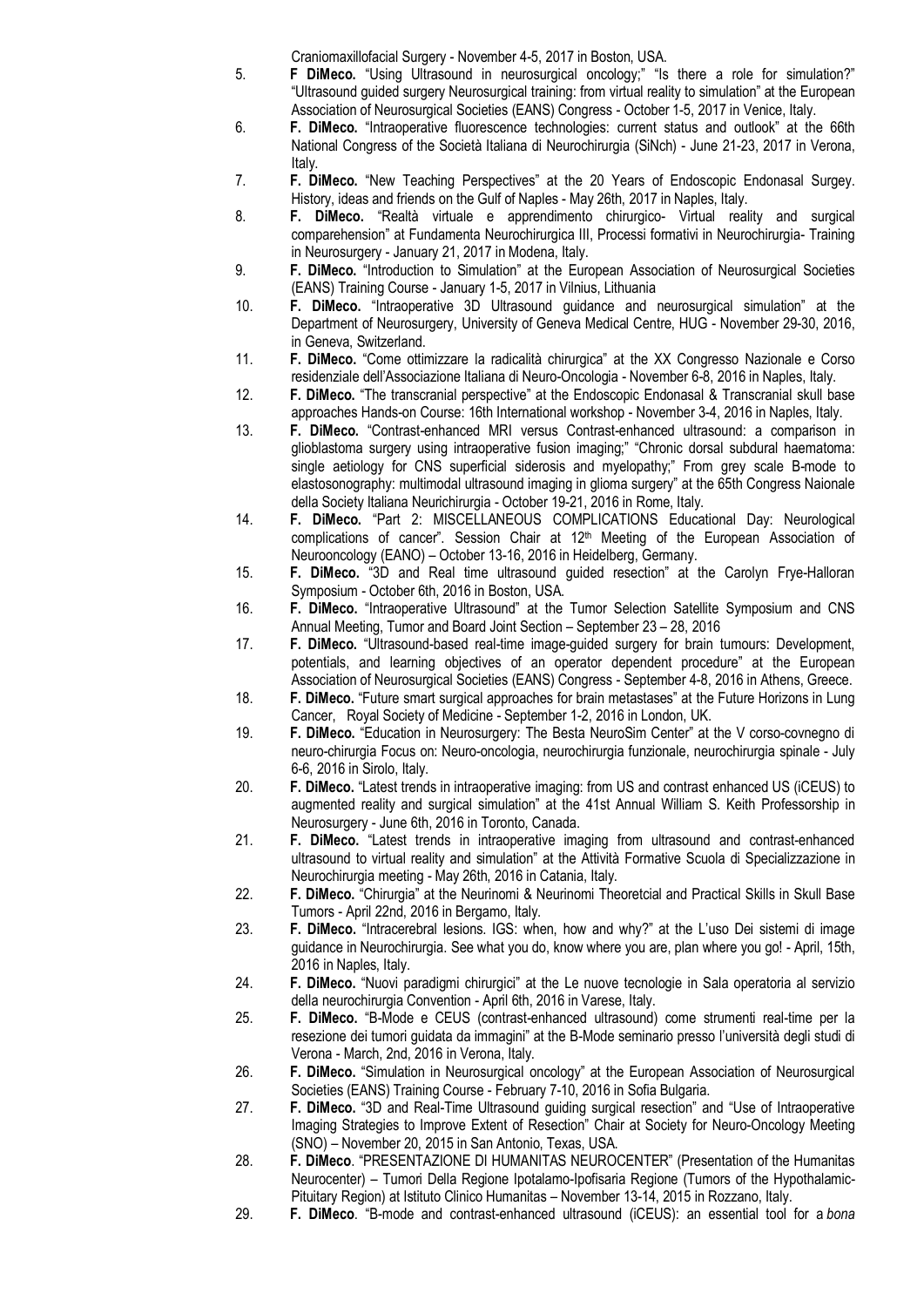*fide* real-time, image-guided brain tumor resection" – EANS 2015 Annual Meeting – October 18-21, 2015 in Madrid.

- 30. **F. DiMeco**. Intraoperative Contrast Enhanced Ultrasound (CEUS) in Brain Tumor Surgery." The Brain and Gliomas when the Connections are Crucial meeting – September 24-25, 2015 in Brescia, Italy.
- 31. **F. DiMeco.** "Intra-operative cerebral angio-sonography with ultrasound contrast agents", "Intraoperative navigated angio-sonography for skull base tumor surgery", "Intradural intramedullary or extramedullary? Intraoperative ultrasound and contrast-enhanced ultrasound (CEUS) findings in a case of thoracic schwannoma" Posters, "MAIN SESSION, NEURO-ONCOLOGY" Chair, and "Plenary Session" Chair at 15<sup>th</sup> Interim Meeting of the World Federation of Neurological Societies (WFNS) – September 8-12, 2015 in Rome.
- 32. **F. DiMeco.** National Neurosurgery Convention. **"**State of the art and new therapeautic perspectives in Glioblastoma". Novara, Italy, May 19, 2015. (Moderator)
- 33. **F**. **DiMeco.** "Dalla terapia standard ai nuovi sviluppi tecnologici: quale il vantaggio oncologico?" at National Academy of Medicine's Corso Nazionale Teorico-pratico "Stages in Neuro-oncologia" – April 15, 2015 in Turin, Italy.
- 34. **F**. **DiMeco.** "Intracranial meningiomas and venous structures" Discussant and "TMS Brain Mapping, Monitoring and Neurophysiological Intraoperative Ultrasound Imaging" Round Table at "Complicanze nella chirurgia dei tumori intracranici e spinali" (Complications in Surgery of Cancer and Spinal Intracranial) – February 26-27, 2015 in Taormina (Messina), Italy.
- 35. **F**. **DiMeco**. Dall'apprendistato alla simulazione: nuovi paradigmi formativi per il (neuro)chirurgo del terzo millennio e l'esempio del Besta Neurosim Center. "Verso la città della salute, la formazione del medico del futuro" – January 26, 2015 in Milan, Italy.
- 36. **F. DiMeco**. "The use of enhanced ultrasound in intra-operative LGG detection." Future Concepts and Strategies for Gloma Surgery – December 12-13, 2014 in Adelboden, Switzerland.
- 37. **F**. **DiMeco**. Scientific Committee. 9° Forum Risk Management in Sanità November 25-28, 2014 in Arezzo, Italy
- 38. **F**. **DiMeco**. "Intraoperative Cerebral Glioma Characterization with Contrast Enhanced Ultra-Sound (CEUS)." 2014 Congress of Neurological Surgeons (CNS) Annual Meeting – October 18-22, 2014 in Boston, USA.
- 39. **F. DiMeco**. "The Potential of Intraoperative Ultrasound", "Strategies for Meningiomas Involving the Sagittal Sinus", "Management of Meningiommas Invading the Superior Sagittal Sinus" and Chair at 15th European Congress of Neurosurgery – EANS 2014 – October 12-17, 2014 in Prague.
- 40. **F. DiMeco.** "Part 2: MISCELLANEOUS COMPLICATIONS Educational Day: Neurological complications of cancer". Session Chair at 11<sup>th</sup> Meeting of the European Association of Neurooncology (EANO) – October 9-12, 2014 in Turin, Italy.
- 41. **F. DiMeco.** Co-Director of 13th Annual Inernational Neuro-oncology Updates and presentation "Intraoperative Ultrasound" – September 4-5, 2014 in Boston, USA
- 42. **F. DiMeco.** "Ultrasound and contrast enhanced ultrasound guided resection of brain tumors" at The Mount Sinai Medical Center's Neurosurgery Grand Rounds - September 3rd, 2014 in New York, NY
- 43. **F. DiMeco.** "The Neurosurgical Simulator Immersive-Touch" and "Introperative High-Frequency Ultrasound-Guided Surgery" at Neuro-oncology Meeting – July 3-4, 2014 in Naples, Italy
- 44. **F. DiMeco** Moderator: "Management of Tissue (Sealing) and CSF Leaks in Neurosurgery" at Neurosurgery Advisory Board meeting – June 27, 2014 in Zurich, Switzerland
- 45. **F. DiMeco.** "Intraoperative Contrast Enhanced Ultra-sound (CEUS) for Brain Tumor Surgery" at Advances in Biology and Treatment of Malignant Brain Gliomas International Congress, 2<sup>nd</sup> Edition – June 12-13, 2014 in Rome, Italy
- 46. **F. DiMeco.** "Passato, Presente, e futuro della neurochirurgia del Besta" and "Nuove frontiere tecnologiche in neurochirurgia" – May 12-14, 2014 in Milan, Italy
- 47. **F. DiMeco.** "Risultati dello Studio SIGMA"at Il Glioblastoma Aggiornamenti Sulle Nuove Terapie April 15, 2014 in Milan, Italy
- 48. **F. DiMeco.** "Nuove prospettive per materiali e sistemi di sigillo" and "Prevenzione e trattamento della fistola liquorale nella chirurgia sottotentoriale" at Update in Neurochirurgia meeting – March 21, 2014 in Rome, Italy
- 49. **F. DiMeco.** "Le Procedure di Urgenza Craniche: nella Chirurgia Tumorale" at Le Procedure Neurochirurgiche di Urgenza in Chirurgia Cranica e Spinale – March 7, 2014 in Bologna, Italy
- 50. **F. DiMeco** Lecture "Volume di attività e valutazione di esito in neurochirurgia" at 8˚ Forum Risk Management in Sanità 2013 –November 26-29, 2013 in Arezzo, Italy
- 51. **F. DiMeco** Appointed Scientific Committee Member and lecturer at EANS Annual Meeting 2013 due in Tel Aviv November 11th/14th 2013
- 52. **F. DiMeco** Moderator at 62˚ Congresso Nazionale SINch October 10-12, 2013 in Palermo, Italy
- 53. **F. DiMeco** "Skullbase & neurovascular workshop" at The European Association of Neurological Societies First EANS Training Course in Neurosurgery – December 7-10, 2013 in Dubai, UAE
- 54. **F. DiMeco** Provisional Faculty and Moderator: "Malignant Tumors" at Updates in Geriatric Neurosurgery: 1 st International Congress – October 5-7, 2013 in Castagneto Carducci, Italy
- 55. **F. DiMeco** 15th WFNS World Congress of Neurosurgery September 8-13, 2013 in Seoul, Korea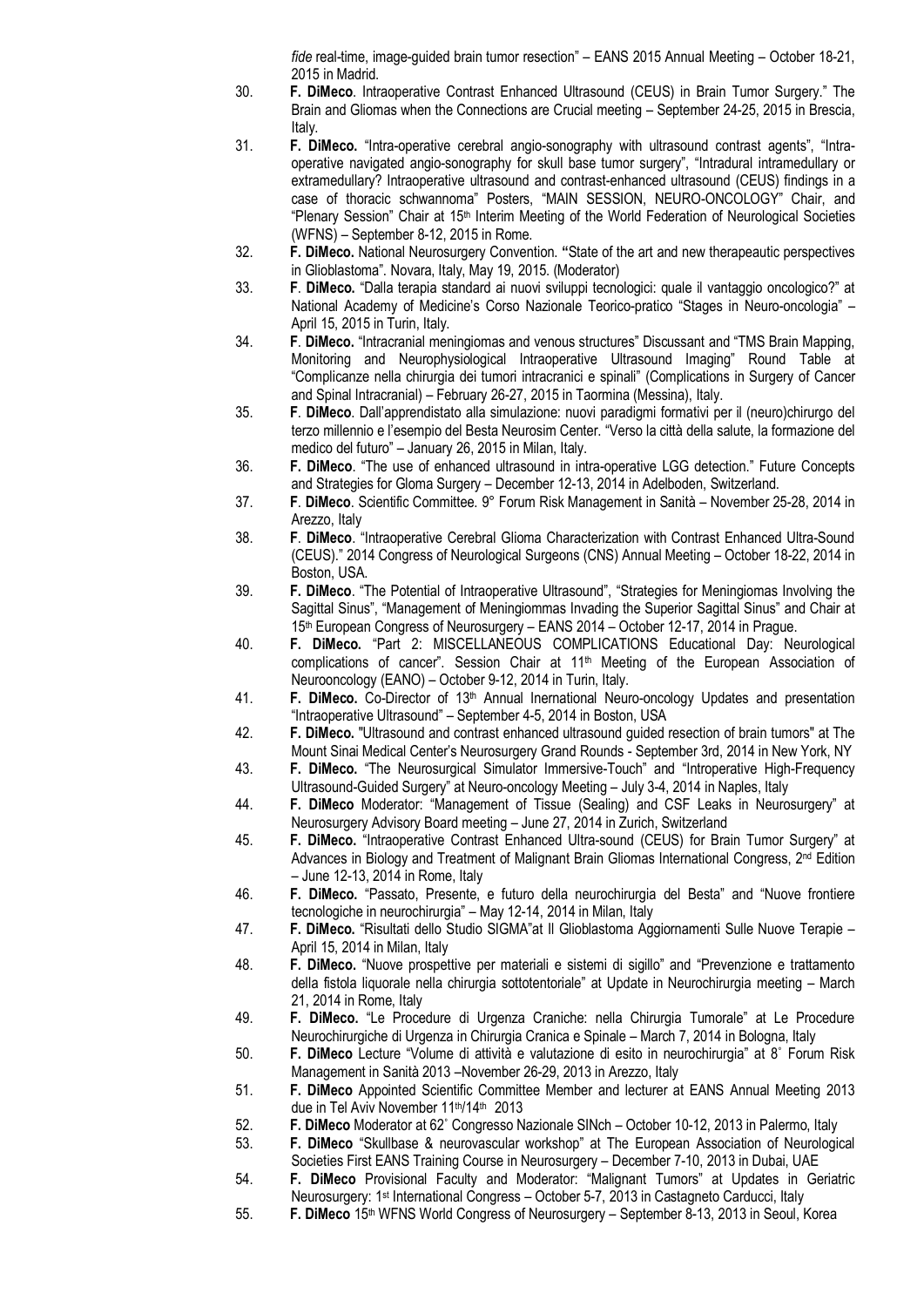- 56. **F. DiMeco** Speaker at Swiss Italian Neuro Oncology Meeting 2013 September 5-7, 2013 in Lugano, Switzerland
- 57. **F. DiMeco** "Panel Discussion and Conclusions" speaker and organizer at "Brain mapping in surgery" Symposium – July 3, 2013 in Milan, Italy
- 58. **F. DiMeco**. "Treatments 1: Advances in Neurosurgery" at Accademia Nazionle di Medicina Glioblastoma 2013 Meeting – June 21, 2013 in Milan, Italy
- 59. **F. DiMeco** "Clinical Experiences in Neurosurgery" at Johnson & Johnson Medical "Flowable Experience" Meeting – June 19, 2013 in Copenhagen, Denmark
- 60. **F. DiMeco** 81st AANS Annual Scientific Meeting April 27-May 1 2013 in New Orleans, USA.
- 61. **F. DiMeco** The recurrent gliomas : The role of re-resection, re-irradiation and salvage therapies; Brain tumor stem cell hypothesis and differentiation therapies; The recurrent gliomas: The role of reresection, re-irradiation and salvage therapies. International Basic Course on Neurosurgery, Term I – Course II - March 15 -19, 2013 (Lecturer) in Antalya, Turkey.
- 62. **F. DiMeco** Lecture: Organizational models in neurosurgery aiming to integrate research and clinical practice in the treatment of brain tumors: the approach of Johns Hokpins University and Fondazione IRCCS Istituto Neurologico C. Besta - Accademia di Lettere Scienze e Arti " Francesco Petrarca" - January 25th 2013 (Invited Speaker) in Arezzo, Italy.
- 63. **F. DiMeco "**Safety and Simulation in the Operating Room" at the Comlas 11th National Congress October 6<sup>th</sup> 2012 in Siena, Italy.
- 64. **F. DiMeco** AuditDay 2012 Centro Cardiologico. Monzino: Specialist Clinical Audit Records in Neurosurgery - June 19th 2012 in Milan, Italy.
- 65. **F. DiMeco "**Flight and health service safety: analogies and opportunities" at the 12th AIIC National Congress - April 19<sup>th</sup> 2012 in L'Aquila, Italy.
- 66. **F. DiMeco "**Updates on Stem Cells" at the Stages in Neuro-Oncologia 8 th Hands-On Course April  $12<sup>th</sup>$  2012 in Turin, Italy.
- 67. **F. DiMeco** Bipolar Coagulation and Cutting. Wetlab Sessions March 6 th 2012 in Rotterdam, Netherlands.
- 68. **F. DiMeco** Molecular Biology of Brain Tumors Eans training Course February 26th 2012 in Pecs, Hungary.
- 69. **F. DiMeco** Surgical strategy for malignant secondary tumours in elderly people Neuro-oncological problems in elderly patients. December 2<sup>nd</sup> 2011 in Milan, Italy.
- 70. **F. DiMeco "**Human factor and simulation: a practical example" at the Forum Risk Management November 22 -28, 2011 in Arezzo, Italy.
- 71. **F. DiMeco "**Significance of hospital activity volumes on the outcome of brain tumour surgery in Italy" at the Breakfast meeting: Medulloblastoma. XVI AINO national Congress -November 3<sup>rd</sup> – 5<sup>th</sup> 2011 (Invited Speaker and Moderator) in Milan, Italy.
- 72. **F. DiMeco "**Rescue radiosurgery in high grade gliomas. Role of non-technical skills in in improving safety in the operating room, an insight from the world of aeronautics. Single and multiple session radio-surgery in the treatment of cavernous sinus gliomas. A mono-institutional experience" at the 60<sup>th</sup> SiNch national congress - June 5-7, 2011 in Florence, Italy.
- 73. **F. DiMeco** Medical and surgical therapy in brain gliomas Surgical techniques and compications May 24<sup>th</sup> 2011 (Invited Speaker) in Varese, Italy.
- 74. **F. DiMeco** Management of high grade gliomas in elderly people the patient with high neurosurgical risk – Surgical risk in neuro-oncology - January 29<sup>th</sup> 2011 Refresher Course (Invited Speaker and Moderator) in Milan, Italy.
- 75. **F. DiMeco** 59th SINch National Congress Joint meeting with NSI Neurological Society of India. Brain Metastasis: 1) does aggressive treatment with surgery or stereotactic radiosurgery (SRS) improve survival or quality of life? 2) should whole brain radiotherapy (WBRT) follow surgery or SRS? 3) surgery or SRS? Literature review and critical considerations. Intradural, extramedullary spinal lesions. Six-years experience with radiosurgery in one single centre. October 27 - 30, 2010. (Invited Speaker and Moderator) in Milan, Italy.
- 76. **F. DiMeco** Clinical and translational research of Fondazione IRCCS Istituto Neurologico C. Besta: Status and Perspectives – Organizational models in neurosurgery aiming to integrate research activity and clinical practice - October 8–9, 2010 in Milan, Italy.
- 77. **F. DiMeco** EANS TRAINING COURSE, TUMOUR Molecular Biology of Brain Tumours Recent experimental protocols in gliomas - September 26 - 30 , 2010 in Halkidiki, Greece.
- 78. **F. DiMeco** FOCUS Updates in Neurosurgery GMB Cancer Stem Cells: Quali Prospettive. (Invited Speaker) Policlinico di Milano June, 17th, 2010 (Invited Speaker)
- 79. **F. DiMeco** 2010 AANS Annual Meeting. 115 Malignant Brain Tumors: State of The Art Treatment. May 1-5, 2010 (Panelist) in Philadelphia, USA.
- 80. **F. DiMeco** Meet the Professor Seminar Brain Metastasectomy in patients with solid tumors: a direct therapeutic effect or an illusion due to patient selection? IEO Milano April 21st, 2010 (Invited Speaker) in Milan, Italy.
- 81. **F. DiMeco** 2<sup>nd</sup> Meeting on Neurosurgical Tips and tricks. Looking into the Future: the stem cell story as the other approach to malignant glioma radical treatment. April 15-17, 2010 (Invited Speaker) in Taormina, Italy.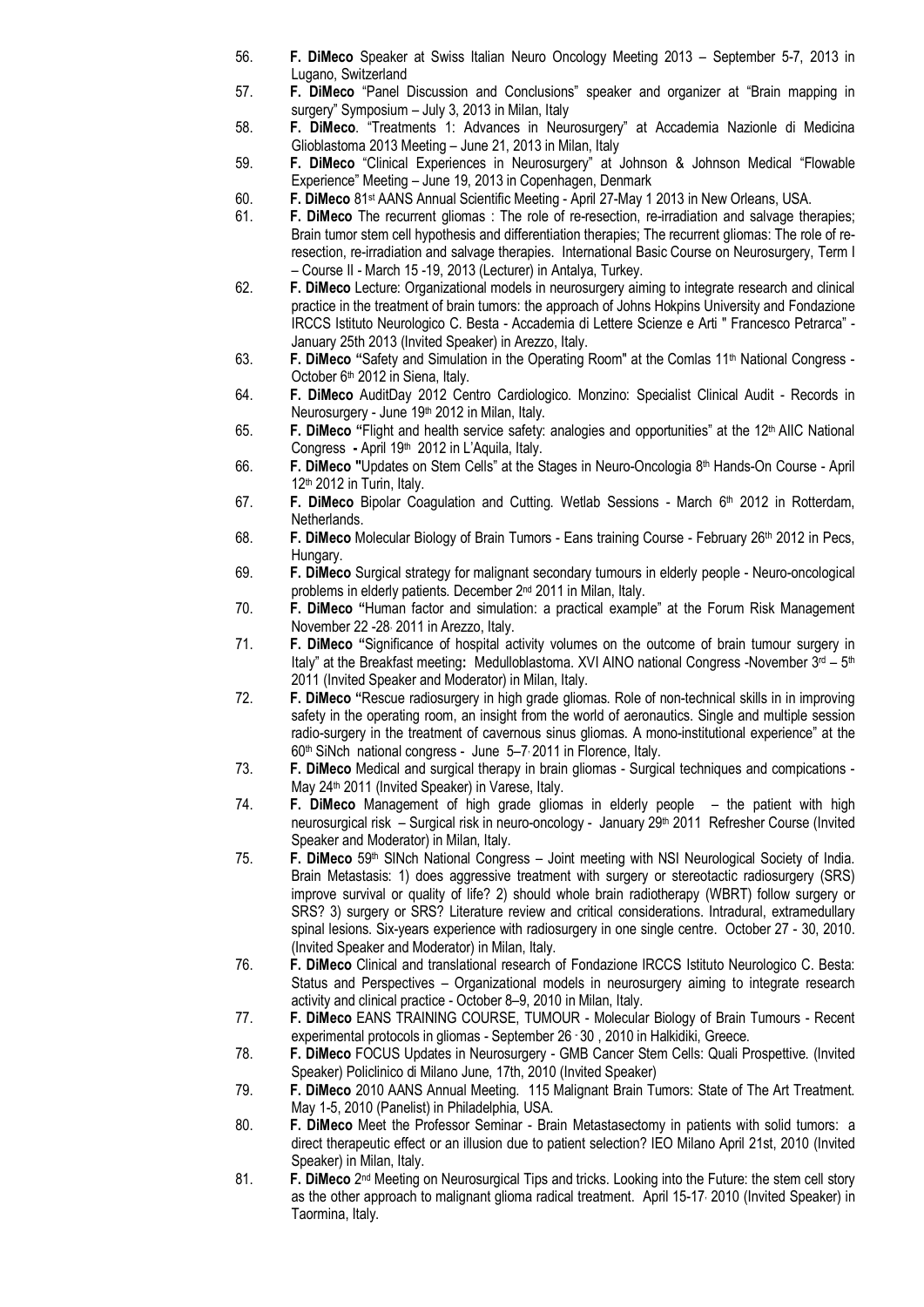- 82. **F. DiMeco** FOCUS Updates in Neurosurgery. Surgical management of parasagittal meningiomas invading the sinus. Policlinico di Milano April 8th, 2010 (Invited Speaker) in Milan, Italy.
- 83. **F. DiMeco** Stages in Neuro-Oncologia VI National Course. Update on Stem Cells. February 25-27, 2010 (Invited Speaker) in Turin, Italy.
- 84. **F. DiMeco** Neurooncologia 2010: State of the art and future perspectives. Loco-regional therapy with carmustine: pro. February 13<sup>th</sup>, 2010 (Invited Speaker) in Milan, Italy.
- 85. **F. DiMeco** 58th National SINch Congress Entities of Posterior Fossa High Grade Gliomas in Adults: brain-stem, cerebellar, an cerebellar extention of supratentorial gliomas, Z.Ram. October 14- 17, 2009 (Invited Speaker) in Lecce, Italy.
- 86. **F. DiMeco** XIV World Congress of Neurological Surgery AANS/WFNS: 818 Controversial Cases in Neuro-Oncology: Ask the Experts; August 30<sup>th</sup> - September 4<sup>th</sup>, 2009 (GS Speaker and Moderator) in Boston, USA.
- 87. **F. DiMeco** XIV World Congress of Neurological Surgery AANS/WFNS 051 Brain Tumors and Stem Cells: Oncogenesis and Therapy. August 30<sup>th</sup> - September 4<sup>th</sup>, 2009 (GS Speaker) in Boston, USA.
- 88. **F. DiMeco** XXIII Corso di Aggiornamento per Giovani Neurochirurghi "Cancer Stem cells" and new therapy perspectives. July 19-21, 2009. (Invited Speaker) in Pomezia, Italy.
- 89. **F. DiMeco** AANS Annual Meeting Malignant Brain Tumors. State of the Art Treatment. May 2-6, 2009. (Panelist) in San Diego, USA.
- 90. **F. DiMeco** 3<sup>rd</sup> Forum Risk Management 2008. New Methodologies for the Treatment of Tumors. November 25-28, 2008 (Invited Speaker) in Arezzo, Italy.
- 91. **F. DiMeco** 57th National SiNch Congress. Experiences of Working Groups. November 6-8, 2008 (Moderator) in Udine, Italy.
- 92. **F. DiMeco** 57th National SiNch Congress The management of High Grade Gliomas, present situation and future perspectives. November 6-8, 2008. (Moderator) in Udine, Italy.
- 93. **F. DiMeco** 57th National SiNch Congress. DRG 1 and bottom-up costs analysis of craniotomy for brain tumor in 115 consecutive patients at the neurological Institute C. Besta, Milano. Udine November 6-8, 2008 (Moderator) in Milan, Italy.
- 94. **F. DiMeco** Orchestra Workshop on Brain Cancer. Integration between experimental research activity and clinical practice: organizational models in neurosurgery - October 24th 2008 (Invited Speaker) in Rome, Italy.
- 95. **F. DiMeco** "Locoregional Therapy of Malignant Brain Gliomas" at the XVIII Congress of European Society of Stereotactic and Functional neurosurgery EFFSN - October 5-8, 2008 (Invited Speaker) in Rimini, Italy.
- 96. **F. DiMeco** "Stem cells, what new perspectives?" At the Stages in Neuro-oncology, 5th National Theoretical and Practical Course - September 3-27, 2008 (Invited Speaker) in Turin, Italy.
- 97. **F. DiMeco** Orchestra Workshop on Brain Cancer. Presentation and discussion on the neurooncological clinical cases. September 25<sup>th</sup> 2008. (Invited Speaker) in Milan, Italy.
- 98. **F. DiMeco** "A Paradigm Shift in Neuro-Oncology the Brain Tumor Stem cells (BTSC) Story" at the Baltimore Seventh Annual Neuro-Oncology Updates. September 18-19, 2008 (Invited Speaker) in Baltimore, USA.
- 99. **F. DiMeco** Orchestra Workshop on Brain Cancer. Presentation and discussion on the neurooncological clinical cases. 2008, (Invited Speaker) in Rome, Italy.
- 100. **F. DiMeco** Loco-regional therapies. Neuromed Meetings, the Methastasis of the Nervous System. Pozzilli 2008 (Invited Speaker)
- 101. **F. DiMeco** 59th Annual Meeting of the German Society of Neurosurgery, 3. Joint Meeting with the Italian Society of Neurosurgery, 2008 in Würzburg.
- 102. **F. DiMeco** "New Diagnostic and Therapeutic Approaches in Neuro-Oncology" at the International Congress - 14-16 April 2008 (Invited Speaker) in Naples, Italy.
- 103. **F. DiMeco** "Brain Tumor Stem Cells (BTSC): a Paradigm Shift in Brain Tumor Research and Therapy" at the 76th Annual Meeting of the American Association of Neurological Surgeons (AANS) 2008 (Invited Speaker) in Chicago, USA.
- 104. **F. DiMeco** National Academy of Medicine in Cooperation with Fondazione Istituto Neurologico "Carlo Besta", Residential Course Up To Date in Neuro-oncology: Nothing but Hopes for the Future? January 19th, 2008 in Milan, Italy.
- 105. **F. DiMeco** 2 nd International Meeting Updates in Neuro-oncology. June 28th, 2007 (Speaker & Organizer) in Cortona, Italy.
- 106. **F. DiMeco** SWC European Primary Sales School. Neurosurgery Anatomy & Major Surgical Interventions. June 18-19, 2007 (Invited Speaker) in Hamburg, Germany.
- 107. **F. DiMeco. "**New Treatment Modalities for Brain Gliomas" the Neuromed Meetings**: -**, May 5th, 2007 (Invited Speaker) in Pozzilli, Italy.
- 108. **F. DiMeco. "**The effect of hospital volume on outcomes for resection of brain tumors in Italy" at the Brain Tumor Satellite Symposium of the AANS Annual Meeting. T. April 2007 (Invited Speaker) in Washington DC, USA.
- 109. **F. DiMeco** SWC European Primary Sales School: Neurosurgery Anatomy & Major Surgical Intervention. Nordstedt March 5-6 ,2007 (Invited Speaker)
- 110. **F. DiMeco** "Neural stem cells: from therapeutic vector to therapeutic target" at the Neurosurgical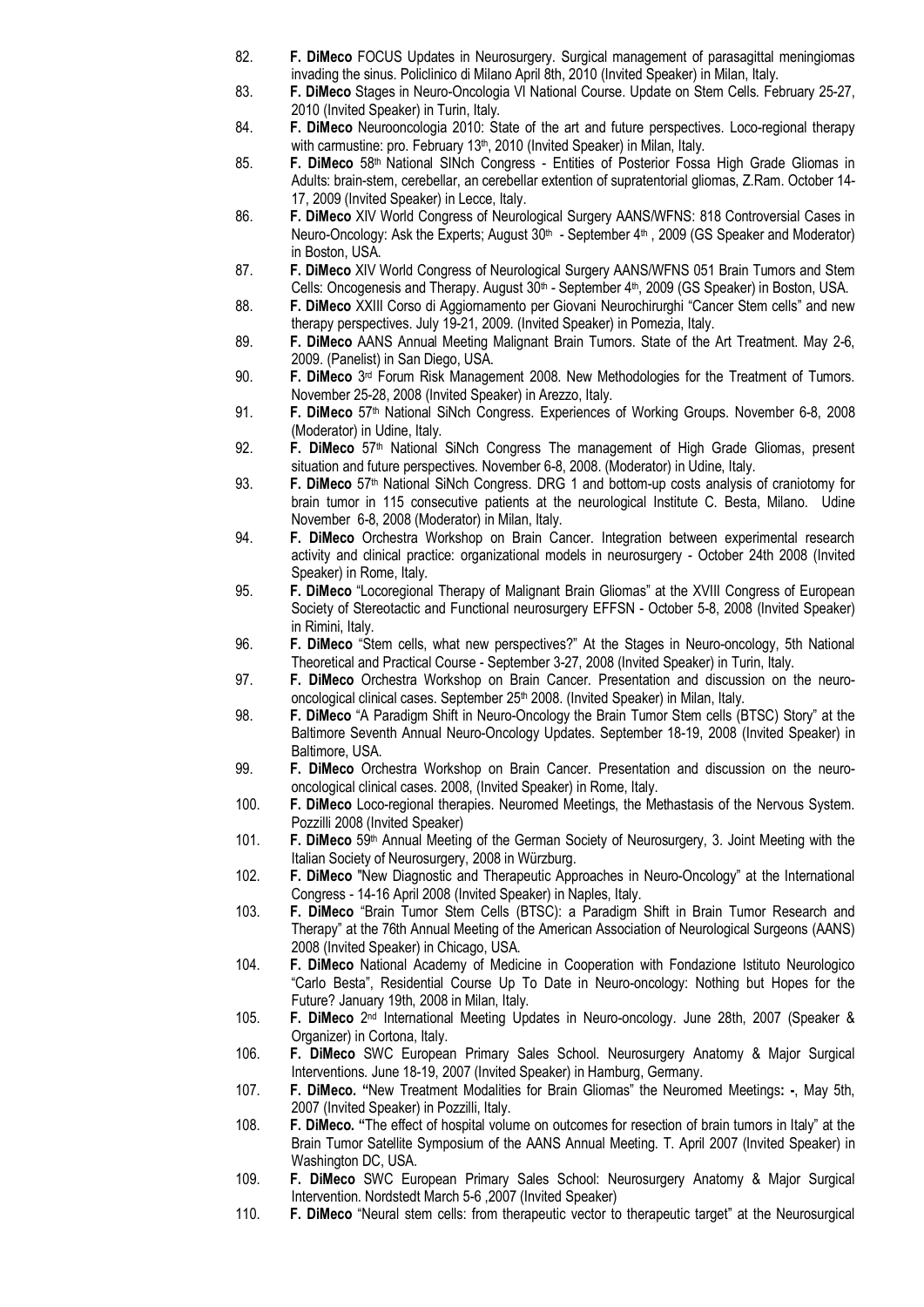Department, Md. Anderson, Houston, October 13th 2006 (Invited Speaker) in Houston, USA.

- 111. **F. DiMeco** "Surgical treatment of spine metastases" at the Winter Meeting of the Italian Society of Neurological Surgeons (SINch) February 2-4, 2006 (Invited Speaker) in Rome, Italy.
- 112. **F. DiMeco "**Tumors: from research to therapy" at the 54th National Meeting of the Italian Society of Neurological Surgeons (SINch) - December, 14-17 2005 (Invited Speaker) in Turin, Italy.
- 113. **F. DiMeco**: "Human, tumor-founding neural stem cells and tumor stem cell lines for the diagnosis and therapy of glioblastomas" at the Second Quadriennial Meeting of the World Federation of Neuro-oncology and Sixth Meeting of the European Association for Neuro-oncology, May 5-8, 2005 in Edinburgh, U.K.
- 114. **F. DiMeco** CNS luncheon seminar "Emerging technologies in brain tumor diagnosis and treatment": Neural stem cells and brain tumors: from therapeutic carriers to therapeutic targets at the CNS Annual Meeting - November 18th 2004 (Invited Speaker) in San Francisco, USA.
- 115. **F. DiMeco**: "New local therapies: polymers, pellets, wafers etc. Workshop: advances in glioma treatment" at the XVth Congress of the European Society for Stereotactic and Functional Neurosurgery - October 9-12 , 2002 (Invited Speaker) in Toulouse, France.
- 116. **F. DiMeco:** "Local delivery of antitumor agents via biodegradable polymers for the treatment of malignant brain tumors" at the XI Conferenza Pietro Paoletti "Delivering Drugs and Genes Directly to the Brain". May 29th, 2002 (Invited Speaker) in Pavia, Italy.
- 117. **F. DiMeco** "Total removal of meningiomas occluding the superior sagittal sinus without sinus replacement: considerations over a series of 27 patients" at the 5<sup>th</sup> International Congress on Cerebral Venous System and Meningiomas – June 03-08, 2002 in Istanbul, Turkey.
- 118. **F. DiMeco**: Interstitial delivery of antineoplastic agents via biodegradable polymers for the treatment of malignant gliomas at the L.I.T.A. - C.N.R. Milano (Invited Speaker) 2001 in Milan, Italy.
- 119. **F. DiMeco** "Local delivery of mitoxantrone by biodegradable polymers for the treatment of experimental brain tumors" at the World Federation of Neuro-Oncology Societies/Society for Neuro-Oncology - November 15-18, 2001 in Washington DC, USA.
- 120. **F. DiMeco** "Locally delivered mitoxantrone by biodegradable polymers for the treatment of malignant gliomas" at the Congress of Neurological Surgeons - September 29th - October 4th, 2001 in San Diego, USA.
- 121. **F. DiMeco**: "Local delivery of mitoxantrone by biodegradable polymers for the treatment of malignant gliomas" at the 7<sup>th</sup> Congress of the Italian Association of Neuro-Oncology (AINO), -October 29-31, 2001 in Turin, Italy.
- 122. **F. DiMeco** "Local IL-12 delivered by biodegradable microspheres (IL-12MS) for the treatment of experimental brain tumors" at The Society of Neuro-Oncology - November 18-21, 1999 in Scottsdale, USA.
- 123. **F. DiMeco** "Interstitial chemotherapy for malignant gliomas: The Johns Hopkins Experience." The Associazione Italiana di Neuro-Oncologia, VI Congresso, Milano November 7-19, 1999.
- 124. **F. DiMeco** "Local delivery of IL-12 by microspheres (IL-12MS) against experimental brain tumors" at the Congress of Neurological Surgeons - October 30th - November 4th, 1999 in Boston, USA.
- 125. **F. DiMeco** "Effect of locally delivered interleukin-12 against intracranial 9L gliosarcoma" American Association of Neurological Surgeons, New Orleans, LA, 24-29 Aprile 1999.
- 126. **F. DiMeco** "Paracrine delivery of IL-12 is effective in the treatment of intracranial 9L gliosarcoma in rats" at The Society for Neuro-Oncology, - November 12-15, 1998 in San Francisco, CA.
- 127. **F. DiMeco** "Treatment of established 9L gliosarcoma in rats using syngeneic cells engineered to secrete IL-12" at the Congress of Neurological Surgeons - October 3-8, 1998 in Seattle, WA
- **SELECTION OF ABSTRACTS PRESENTED AT INTERNATIONAL MEETINGS**
- 1. **F. DiMeco** et al. Theraglio. International Conference on Brain Tumor Research and Therapy, Lake Tahoe, CA, July 2014.
- 2. **F. DiMeco**, Casali C, Prada F, Legnani F, Lodrini S, Perin A, Saini M, Saladino A, Solero C, et al. Outcome and safety of the semisitting position in patients undergoing posterior fossa surgery in a consecutive series of 410 patients. 2013 Congress of Neurological Surgeons Annual Meeting, San Francisoc, CA, October 2013.
- 3. **F. DiMeco** et al. Posterior fossa craniotomy for tumor removal leads to fewer complications than craniectomy: a single center prospective study in a consecutive series of 152 patients. 2013 Congress of Neurological Surgeons Annual Meeting, San Francisoc, CA, October 2013.
- 4. **F. DiMeco**, Casali C., Legnani F., Solero C.L.. Posterior Fossa: craniotomies with no burr-holes using the anspach control deprh attachment drill. 57th National SINCH Congress, Udine, November 2008
- 5. **F. DiMeco**, Casali S., Legnani F., Giombini S., Broggi G., Solero C.L. Parasagittal meningiomas with invasion of the superior sagittal sinus: analysis of 181 consecutive patients. 57th National SINCH Congress, Udine, November 2008
- 6. Solero C.L., Visintini S., Valentini, F. DiMeco. Endocrinal Epidermal Cyst: cases treated at the Neurological Institute with microsurgery technique and, at times, with supra- and infratentorial endoscopy too. 57th National SINCH Congress, Udine, November 2008
- 7. Hertig S, Legnani FG, Pradilla G, Zamora G, Thai QA, Tyler BM, Gaini SM, **F. DiMeco**, Brem H,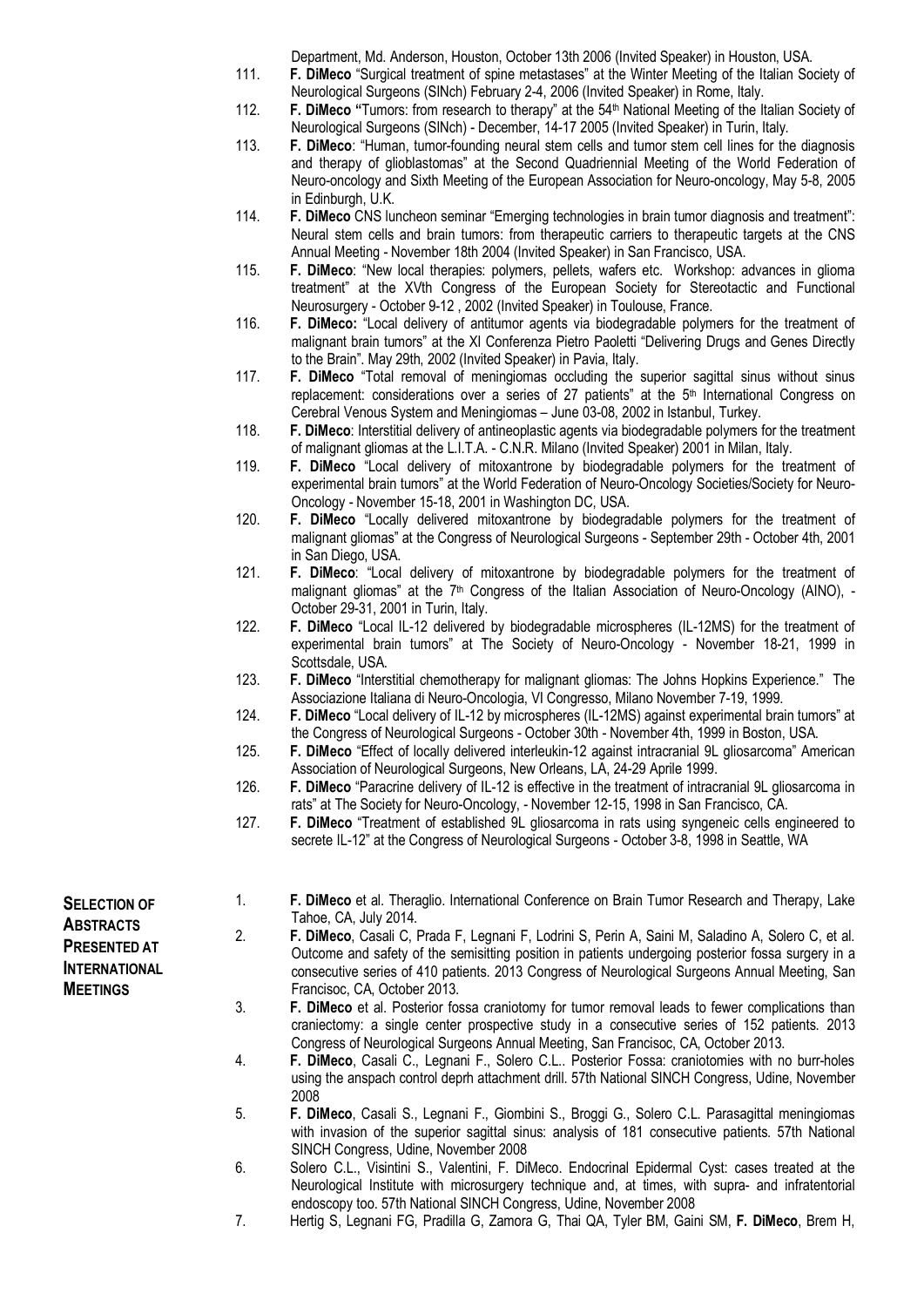Olivi A. Epirubicin has potent anti-glioma activity and shows sustained-release when incorporated into a biodegradable controlled-release polymer in vitro. Abstracts of The Johns Hopkins Hospital Anesthesia and Critical Care Medicine 6th Annual Research Symposium. Baltimore, MD, November 30, 2004.

- 8. Legnani FG, Pradilla G, Thai QA, Vargas DL, Tyler BM, Zamora G, Gaini SM, **F. DiMeco**, Brem H, Olivi A. Local delivery of verapamil decreases Multi-Drug Resistance in a novel mitoxantrone resistant tumor model in rats Abstracts of The Johns Hopkins Hospital Anesthesia and Critical Care Medicine 6th Annual Research Symposium. Baltimore, MD, November 30, 2004
- 9. Pradilla G, Legnani FG, Hsu W, Tyler BM, Gaini S, **F. DiMeco**, Olivi A, Brem H. The proteasome inhibitor lactacystin prolongs survival in animals intracranially challenged with 9L gliosarcoma when delivered locally via controlled-release polymers. 54th Meeting of the Congress of Neurological Surgeons, San Francisco, CA, October 16-21, 2004
- 10. Legnani FG, Pradilla G, Goodwin C, Vargas DL, Tyler BM, Gaini S, **F. DiMeco**, Brem H, Olivi A. Tcell apoptosis surrounding malignant gliomas could be related to decreased anti-tumor immunity and might be caused by tumor-derived Fas ligand in the 9L gliosarcoma model. 54th Meeting of the Congress of Neurological Surgeons, San Francisco, CA, October 16-21, 2004
- 11. Legnani FG, Hertig S, Pradilla G, Zamora G, Tyler BM, Gaini S, **F. DiMeco**, Brem H, Olivi A. Epirubicin inhibits growth in malignant glioma and CNS pro-metastatic tumor cell lines in vitro. 54th Meeting of the Congress of Neurological Surgeons, San Francisco, CA, October 16-21, 2004
- 12. Legnani FG, Zamora G, Pradilla G, Hertig S, Tyler BM, Gaini S, **F. DiMeco**, Brem H, Olivi A. The angiogenesis inhibitor minocycline significantly enhances the cytotoxicity of carboplatin on cell lines of malignant gliomas and CNS metastatic tumors. 54th Meeting of the Congress of Neurological Surgeons, San Francisco, CA, October 16-21, 2004
- 13. Pradilla G, Legnani FG, Tyler BM, Gaini S, Chillemi F, Francescato P, Brem H, Olivi A, **F. DiMeco** Combined treatment of systemic BCNU and a locally delivered anti-angiogenic fragment of human endostatin prolong survival in rats challenged intracranially with 9L gliosarcoma. 54th Meeting of the Congress of Neurological Surgeons, San Francisco, CA, October 16-21, 2004
- 14. Legnani FG, Pradilla G, Raza SM, Tyler BM, Zamora G, **F. DiMeco**, Brem H, Olivi A. Sensitization of Mitoxantrone resistance in malignant gliomas cell lines by concomitant administration of Verapamil. Meeting of the Southern Neurosurgical Society, Amelia Island, FL, March 24-28, 2004
- 15. Pradilla G., Petrangolini G., Legnani F.G., Tyler B.M., Francescato P., Chillemi F., Brem H., Olivi A, **F. DiMeco** Inhibition of angiogenesis in vitro and in vivo by local delivery of a novel endostatin fragment. American Association for Cancer Research, Annual Meeting, Toronto, Ontario, Canada April 5-9, 2003
- 16. Pradilla G., Petrangolini G., Legnani F.G., Tyler B.M., Francescato P., Chillemi F., Brem H., Olivi A, **F. DiMeco** Angiogenesis Inhibition Properties of a Novel Endostatin Analog; In vivo and In vitro Characteristics Using Controlled-Release Polymers. American Association of Neurological Surgeons, San Diego, CA, April 26 – May 1, 2003
- 17. **F. DiMeco**, Li K.W., Ciceri E., Rizzo P., Giovanazzi E., Lasio G., Broggi G., Solero C.L. Intramedullary spinal cord tumors: a consecutive series of 211 cases operated on at the Neurological Institute C.Besta of Milan, Italy. 52nd Annual Meeting Congress of Neurological Surgeons, Philadelphia, PA, Sep 21-26, 2002
- 18. F. DiMeco, Li K.W., Ciceri E., Rizzo P., Giovanazzi E., Lasio G., Broggi G., Solero C.L. Spinal cord gangliogliomas: report of 4 cases. 52nd Annual Meeting Congress of Neurological Surgeons, Philadelphia, PA, Sep 21-26, 2002
- 19. G. Lasio, R. Cozzi, **F. DiMeco**, A. Erbetta, G.Broggi, C.L.Solero, G.Felisati. Endoscopic treatment of pituitary macroadenomas: technique and results in 86 consecutive cases. 52nd Annual Meeting Congress of Neurological Surgeons, Philadelphia, PA, Sep 21-26, 2002
- 20. **DiMeco F**, Li KW, Tyler B, Wolf AS, Rizzo P, Brem H, Olivi A. "Local delivery of mitoxantrone by biodegradable polymers for the treatment of experimental brain tumors." World Federation of Neuro-Oncology Societies/Society for Neuro-Oncology, Washington DC, Nov 15-18, 2001
- 21. **DiMeco F**, Li KW, Tyler BM, Wolf A, Brem H, Olivi A. "Locally delivered mitoxantrone by biodegradable polymers for the treatment of malignant gliomas." Congress of Neurological Surgeons, San Diego, CA, Sept 29-Oct 4, 2001.
- 22. Olivi A, Barker F, **DiMeco F**, Tatter S, Judy K, Burak E, Hilt D, Grossman S, Fisher JD, Brem H, Piantadosi S. "Results of a multicenter Phase I dose escalation study of interstitial BCNU administered via wafers to patients with recurrent malignant glioma." The American Association of Neurological Surgeons, Toronto, Canada, April 21-26, 2001.
- 23. Kleinberg L, Weinigart J, Olivi A, Burger P, **DiMeco F**, Brem H, Wharam M. "Outcome with Gliadel followed by radiotherapy in newly diagnosed glioblastoma (GBM)." The American Association of Neurological Surgeons, Toronto, Canada, April 21-26, 2001.
- 24. Tyler BM, **F. DiMeco**, Li KW, Wolf A, Cohen SE, Denaro L, Brem H, Olivi A. "Mitoxantrone: A new agent for the treatment of experimental brain tumors: In vitro assessment." The American Association of Neurological Surgeons, Toronto, Canada, April 21-26, 2001.
- 25. **F. DiMeco**, Li KW, Tyler BM, Wolf A, Denaro L, Brem H, Olivi A. "Toxicity and efficacy of interstitially delivered mitoxantrone for the treatment of malignant brain tumors." The American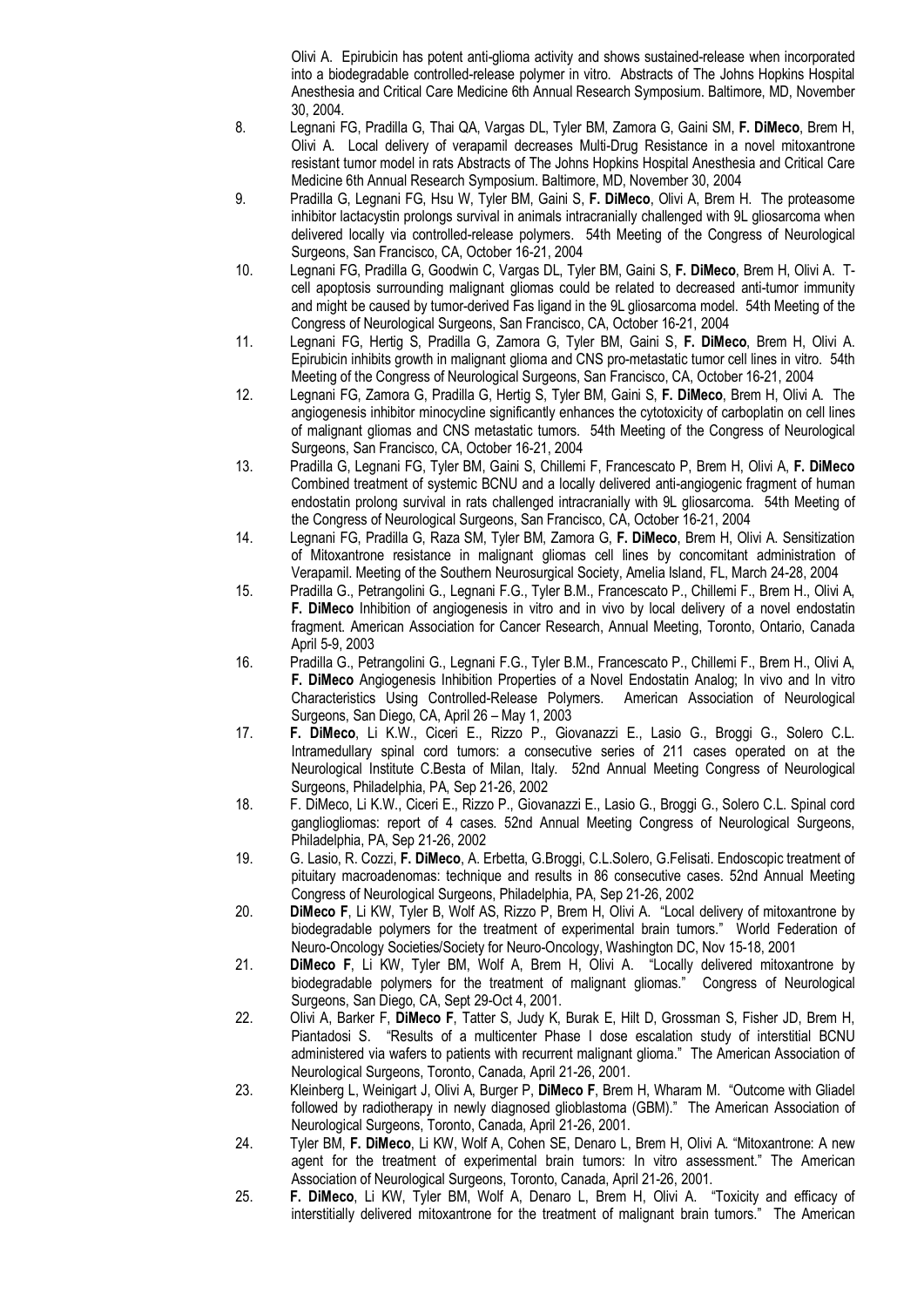Association of Neurological Surgeons, Toronto, Canada, April 21-26, 2001.

- 26. **F. DiMeco**, Li KW, Tyler B, Hanes J, Brem H, Olivi A. "Interleukin D12 delivery by biodegradable microspheres (IL-12 MS) for the treatment of metastatic brain tumors." The American Association of Neurological Surgeons, Toronto, Canada, April 21-26, 2001.
- 27. **F. DiMeco**, Cohen SE, Li KW, Tyler BM, Denaro L, Brem H, Olivi A. "Mitoxantrone: Potential for polymer based interstitial treatment of malignant gliomas." Congress of Neurological Surgeons, San Antonio, TX. September 23-28, 2000.
- 28. Li KW, Walter KA, Ngwaba C, **F. DiMeco**, Haroun R, Olivi A, Brem H. "Intraventricular meningiomas: The Johns Hopkins Experience." Congress of Neurological Surgeons, San Antonio, TX. September 23-28, 2000.
- 29. Haroun RI, Li KW, Rhines LD, **F. DiMeco**, Lawson HC, Tyler BM, Zahurak M, Piantadosi S, Brem H. "Locally delivered paclitaxel potentiates interleukin-2 (IL-2) immunotherapy in the treatment of experimental malignant glioma. Congress of Neurological Surgeons, San Antonio, TX. September 23-28, 2000.
- 30. Haroun RI, Li KW, Rhines LD, **F. DiMeco**, Lawson HC, Tyler BM, Zahurak M, Piantadosi S, Brem H. "Locally delivered 4-hydro-peroxycyclophosphamide (4HC) potentiates interleukin-2 (IL-2) immunotherapy in the treatment of intracranial 9L gliosarcoma." Congress of Neurological Surgeons, San Antonio, TX. September 23-28, 2000.
- 31. Rhines LD, Lawson HC, **F. DiMeco**, Samdani A, Tyler B, Dawson VL, Dawson T, Brem H. "Astroglia exposed to interleukini-4, interleukin-12, or interleukin-13 significantly affect the growth of co-coltured tumor cells." The Society of Neuro-Oncology, Scottsdale, AZ, November 18-21, 1999.
- 32. Rhines LD, Sampath P, Betchen S, Lawson HC, **F. DiMeco**, Tyler B, Brem H. "Combined interstitial delivery of interleukin-2 from mmicrospheres and BCNU from polymer wafers for the treatment of experimental glioma." The Society of Neuro-Oncology, Scottsdale, AZ, November 18-21, 1999.
- 33. Rhines LD, Lawson HC, Perry VL, **F. DiMeco**, Sampath P, Tyler B, Brem H. "Synergy of locally delivered adriamycin and interleukin-2 in the treatment of intracranial 9L gliosarcoma." The Society of Neuro-Oncology, Scottsdale, AZ, November 18-21, 1999.
- 34. **F. DiMeco**, Rhines LD, Hanes J, Lawson HC, Tyler BM, Aggarwal A, Perry VL, Brem H, Olivi A. "Local IL-12 delivered by biodegradable microspheres (IL-12MS) for the treatment of experimental brain tumors." The Society of Neuro-Oncology, Scottsdale, AZ, November 18-21, 1999.
- 35. **F. DiMeco**, Brem H, Lawson HC, Bohan E, Sampath P, Weingart J, Olivi A. "Interstitial chemotherapy for malignant gliomas: The Johns Hopkins Experience." The Associazione Italiana di Neuro-Oncologia, VI Congresso, Milan, Italy, November 17-19, 1999.
- 36. Rhines L, Lawson HC, Samdani A, **F. DiMeco**, Tyler B, Dawson VL, Brem H. "Stimulation of astroglia with interleukin-4, interleukin-12, and interleukin-13: Effects on co-cultured tumor cells." Congress of Neurological Surgeons, Boston, MA., October 30 - November 4, 1999.
- 37. Rhines L, Sampath P, Lawson HC, Betchen S, **F. DiMeco**, Tyler B, Brem H. "Interstitial polymeric delivery of Interleukin-2 (IL-2) combined with BCNU in the treatment of experimental glioma." Congress of Neurological Surgeons, Boston, MA., October 30 - November 4, 1999.
- 38. Rhines L, Perry VL, Lawson HC, **F. DiMeco**, Tyler BA, Brem H. "Locally delivered adriamycin (ADR) and interleukin-2 (IL-2) are synergistic in the treatment of intracranial 9L gliosarcoma." Congress of Neurological Surgeons, Boston, MA., October 30 - November 4, 1999.
- 39. **F. DiMeco**, Rhines LD, Hanes J, Lawson HC, Tyler BM, Aggarwal A, Perry VL, Brem H, Olivi A. "Local delivery of IL-12 by microspheres (IL-12MS) against experimental brain tumors." Congress of Neurological Surgeons, Boston, MA., October 30 - November 4, 1999.
- 40. Hanes J, Sills A, Zhao Z, Tyler B, **F. DiMeco**, Brat D, Leong K, Pardoll DM, Brem H. "Controlled delivery of cytokines from biodegradable polymers for brain tumor immunotherapy." American Brain Tumor Association, Chicago, IL, July 23-25, 1999.
- 41. **F. DiMeco**, Rhines LD, Hanes J, Perry VL, Tyler BM, Finocchiaro G, Brem H, Olivi A. "Effect of locally delivered interleukin-12 against intracranial 9L gliosarcoma." American Association of Neurological Surgeons, New Orleans, LA, April 24-29, 1999.
- 42. Perry VL, **F. DiMeco**, Rhines LD, Tyler BM, Finochiaro G, Brem H, Olivi A. "Adriamycin impregnated polymers combined with interleukin -12 for local treatment of intracranial neoplasms." American Association of Neurological Surgeons, New Orleans, LA, April 24-29, 1999.
- 43. Sampath P, Hanes J, **F. DiMeco**, Brat D, Tyler B, Pardoll D, Brem H. "Paracrine immunotherapy with interleukin-2 and local chemotherapy is syngergistic in the treatment of experimental brian tumors." The Society for Neuro-Oncology, San Francisco, CA, November 12-15, 1998.
- 44. **DiMeco F**, Hanes J, Tyler B, Rhines L, Brat D, Torchiana E, Finocchiaro G, Brem H, Olivi A. "Paracrine delivery of IL-12 is effective in the treatment of intracranial 9L gliosarcoma in rats." The Society for Neuro-Oncology, San Francisco, CA, November 12-15, 1998.
- 45. Hanes J, Suh KW, Tyler B, Aggarwal A, **F. DiMeco**, Pardoll D, Brem H. "Synthetic cytokine delivery systems for cancer immunotherapy." Congress of Neurological Surgeons, Seattle, WA, Oct 3-8, 1998.
- 46. Sampath P, **F. DiMeco**, Hanes J, Tyler B, Brat D, Pardoll D, Brem H. "An experimental and histopathological study of intracranial paracrine immunotherapy with IL-2 used in combination with local chemotherapy." Congress of Neurological Surgeons, Seattle, WA, Oct 3-8, 1998.